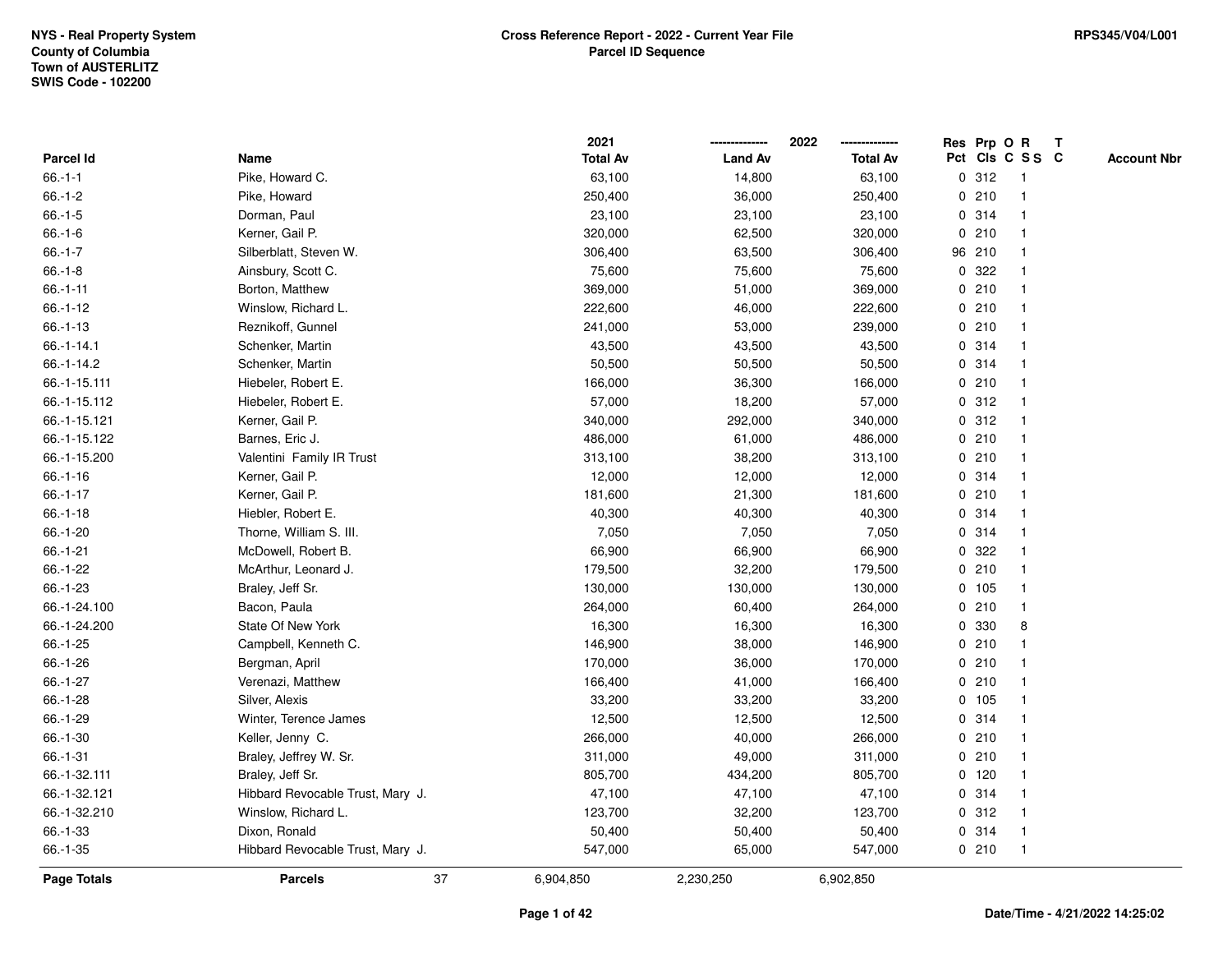|                   |                                          | 2021            |                | 2022            |             |         | Res Prp O R     | $\mathbf{T}$ |                    |
|-------------------|------------------------------------------|-----------------|----------------|-----------------|-------------|---------|-----------------|--------------|--------------------|
| Parcel Id         | Name                                     | <b>Total Av</b> | <b>Land Av</b> | <b>Total Av</b> |             |         | Pct Cls C S S C |              | <b>Account Nbr</b> |
| $67. - 1 - 1.111$ | Daniels, Richard                         | 437,000         | 102,400        | 437,000         |             | 0.240   |                 |              |                    |
| 67.-1-1.112       | Constantine, Lloyd E.                    | 995,000         | 73,400         | 995,000         |             | 0210    |                 |              |                    |
| 67.-1-1.120       | Wenk, William; Caruso D;                 | 305,400         | 79,300         | 305,400         |             | 0210    | -1              |              |                    |
| 67.-1-1.200       | Shah, Anjali                             | 621,500         | 134,200        | 621,500         | $\mathbf 0$ | 240     | $\mathbf{1}$    |              |                    |
| $67.-1-2.11$      | Tehrani, Penny P.                        | 557,000         | 75,000         | 577,900         |             | 75 281  | $\mathbf 1$     |              |                    |
| $67.-1-2.12$      | Malkenson, Nathan                        | 406,600         | 40,000         | 406,600         |             | 0210    | $\mathbf 1$     |              |                    |
| 67.-1-2.210       | Ortiz, Melba G.                          | 222,100         | 46,900         | 222,100         |             | 0210    |                 |              |                    |
| 67.-1-2.220       | Tuczinski, Daniel J.                     | 298,600         | 51,100         | 298,600         |             | 0210    |                 |              |                    |
| $67 - 1 - 3$      | Doyle, Joseph T.                         | 304,700         | 176,100        | 304,700         |             | $0$ 120 |                 |              |                    |
| $67 - 1 - 4$      | Bartlett Living Trust, Barry & Elizabeth | 552,000         | 69,500         | 552,000         |             | 0210    |                 |              |                    |
| $67 - 1 - 5$      | Ferrier, Dennis G.                       | 158,000         | 46,000         | 158,000         |             | 0270    | -1              |              |                    |
| $67 - 1 - 6$      | Jones, David                             | 395,000         | 201,900        | 395,000         |             | 50 120  | $\mathbf{1}$    |              |                    |
| $67.-1-7$         | Old Stonegate Farm LLC                   | 28,000          | 28,000         | 28,000          |             | 0 105   |                 |              |                    |
| $67.-1-8.1$       | Jones, David                             | 254,200         | 244,500        | 254,200         |             | $0$ 120 |                 |              |                    |
| $67.-1-8.2$       | Doyle, Patrick                           | 395,000         | 86,000         | 395,000         |             | 0210    |                 |              |                    |
| $67.-1-9.1$       | Jones, David                             | 414,200         | 414,200        | 414,200         |             | $0$ 120 |                 |              |                    |
| $67.-1-9.2$       | Doyle, Joseph T.                         | 365,100         | 76,900         | 365,100         | $\mathbf 0$ | 210     |                 |              |                    |
| $67 - 1 - 11.1$   | Igleburger, Gary F.                      | 662,400         | 76,000         | 662,400         |             | 0210    | -1              |              |                    |
| $67.-1-11.2$      | Kipper Farm LLP                          | 200,000         | 200,000        | 200,000         |             | 0.322   | -1              |              |                    |
| $67 - 1 - 12$     | 2092 County Rt 9 Rev. Trust              | 690,900         | 217,000        | 690,900         |             | 0.240   |                 |              |                    |
| $67 - 1 - 13$     | Doyle, Joseph T.                         | 399,000         | 325,000        | 399,000         |             | 10 120  |                 |              |                    |
| 67.-1-14.100      | CiCetti, Melissa                         | 568,800         | 138,600        | 568,800         |             | 0.240   |                 |              |                    |
| 67.-1-14.200      | Cook, Herbert G.                         | 238,700         | 51,800         | 238,700         |             | 0210    |                 |              |                    |
| $67.-1-15$        | Lang, Nancy J.                           | 341,500         | 44,000         | 341,500         |             | 0210    | $\mathbf{1}$    |              |                    |
| $67 - 1 - 16$     | Kaufman, Amy J.                          | 281,000         | 31,200         | 281,000         |             | 0210    |                 |              |                    |
| $67 - 1 - 18$     | Friedman, Joseph                         | 221,200         | 42,200         | 221,200         |             | 0210    | $\mathbf 1$     |              |                    |
| $67.-1-19$        | Glantzman-Leib, Gary                     | 299,900         | 24,600         | 299,900         |             | 0210    |                 |              |                    |
| $67.-1-20$        | Mason, John                              | 161,000         | 31,000         | 161,000         |             | 0210    |                 |              |                    |
| $67.-1-21.3$      | Peterson, Tycho                          | 450,700         | 88,000         | 450,700         |             | 0210    |                 |              |                    |
| $67.-1-21.4$      | Peterson, Tycho                          | 396,600         | 396,600        | 396,600         | 0           | 322     |                 |              |                    |
| 67.-1-21.120      | Elish, Eloise                            | 687,800         | 175,900        | 687,800         | 0           | 240     |                 |              |                    |
| 67.-1-21.200      | Robinson, David J.                       | 490,000         | 132,400        | 490,000         |             | 0.240   | $\mathbf 1$     |              |                    |
| $67.-1-22.3$      | Peterson, Tycho                          | 430,600         | 430,600        | 430,600         |             | 0.322   |                 |              |                    |
| $67 - 1 - 23$     | Gradus, Ari                              | 294,000         | 294,000        | 294,000         |             | 0.322   |                 |              |                    |
| $67 - 1 - 24$     | Hoe, Marissa Celli                       | 348,000         | 42,000         | 348,000         |             | 0210    |                 |              |                    |
| $67.-1-25$        | Mill Broeck LLC                          | 66,000          | 41,500         | 66,000          |             | 0.312   | $\mathbf{1}$    |              |                    |
| $67 - 1 - 26$     | Grotten Corp.                            | 45,000          | 45,000         | 45,000          |             | 0.314   | -1              |              |                    |
| Page Totals       | 37<br><b>Parcels</b>                     | 13,982,500      | 4,772,800      | 14,003,400      |             |         |                 |              |                    |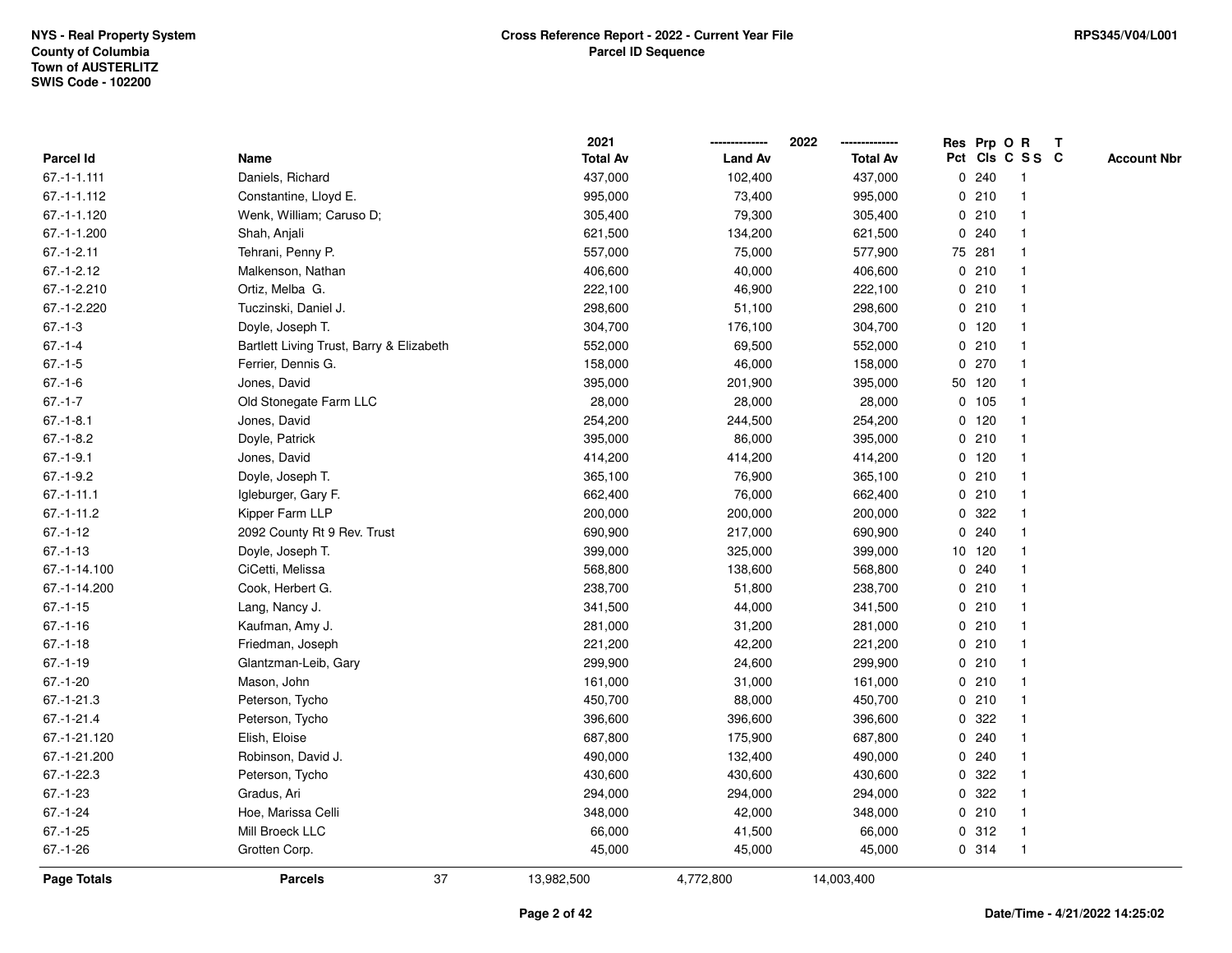|               |                                  |    | 2021            |                | 2022            |             |         | Res Prp O R             | $\mathbf{T}$ |                    |
|---------------|----------------------------------|----|-----------------|----------------|-----------------|-------------|---------|-------------------------|--------------|--------------------|
| Parcel Id     | Name                             |    | <b>Total Av</b> | <b>Land Av</b> | <b>Total Av</b> |             |         | Pct Cls C S S C         |              | <b>Account Nbr</b> |
| $67.-1-27$    | Forgrotten Farms, Inc.           |    | 230,700         | 72,000         | 230,700         |             | 0210    | -1                      |              |                    |
| 67.-1-28.111  | Kipper Farm LLLP                 |    | 275,200         | 275,200        | 275,200         | 0           | 322     |                         |              |                    |
| 67.-1-28.112  | Hoe, Edward Jr.                  |    | 1,224,900       | 328,300        | 1,224,900       |             | $0$ 117 | -1                      |              |                    |
| 67.-1-28.120  | Kipper Farm LLLP                 |    | 45,700          | 45,700         | 45,700          |             | 0.314   | -1                      |              |                    |
| 67.-1-28.200  | Kipper Farm LLLP                 |    | 1,624,400       | 142,500        | 1,624,400       |             | 0.240   | -1                      |              |                    |
| $67.-1-29$    | Doyle, Joseph T.                 |    | 74,000          | 74,000         | 74,000          |             | $0$ 120 | -1                      |              |                    |
| $67.-1-30$    | McLean, John E.                  |    | 262,500         | 66,500         | 262,500         |             | 0210    |                         |              |                    |
| $67 - 1 - 31$ | Schenker, Martin                 |    | 501,400         | 68,200         | 501,400         |             | 0210    |                         |              |                    |
| $67.-1-32$    | Pulcini, Robert J.               |    | 399,000         | 59,000         | 399,000         |             | 0210    | -1                      |              |                    |
| $67 - 1 - 33$ | Schaffer, Michael                |    | 500             | 500            | 500             |             | 0.314   |                         |              |                    |
| $67 - 1 - 34$ | Schaffer, Brian                  |    | 413,100         | 89,400         | 413,100         |             | 0210    | -1                      |              |                    |
| $67 - 1 - 35$ | Cooper, Karin & Saul S.          |    | 491,700         | 97,500         | 491,700         |             | 0.240   | -1                      |              |                    |
| $67.-1-36$    | Rubin, Lynn                      |    | 556,000         | 76,000         | 556,000         |             | 0210    |                         |              |                    |
| $67.-1-37$    | Hogencamp, William H.            |    | 357,000         | 92,100         | 357,000         |             | 0.240   |                         |              |                    |
| $67.-1-38$    | Shapiro, Gabrielle               |    | 758,600         | 117,800        | 788,600         |             | 0210    |                         |              |                    |
| $67.-1-39$    | Silver, Martin                   |    | 383,600         | 85,700         | 383,600         |             | 0210    |                         |              |                    |
| $67.-1-40$    | Cozzolino, John                  |    | 428,000         | 62,300         | 428,000         | 0           | 210     | -1                      |              |                    |
| $67 - 1 - 41$ | Shah, Anjali                     |    | 646,000         | 646,000        | 646,000         | 0           | 322     |                         |              |                    |
| $68.-1-2$     | Dall, Amy                        |    | 45,500          | 45,500         | 45,500          |             | 0 322   | -1                      |              |                    |
| $68.-1-3$     | Brawn, Gordon                    |    | 113,200         | 113,200        | 113,200         |             | 0.322   |                         |              |                    |
| $68.-1-4$     | Wegerbauer Revocable Trust, Eric |    | 848,000         | 285,600        | 848,000         |             | 0.280   |                         |              |                    |
| 68.-1-5.110   | Sharp, Richard T.                |    | 155,400         | 155,400        | 155,400         |             | 0.322   |                         |              |                    |
| 68.-1-5.120   | Ford, Karin                      |    | 401,900         | 87,500         | 401,900         |             | 0.240   |                         |              |                    |
| 68.-1-5.200   | Sharp, Richard T.                |    | 2,243,400       | 500,500        | 2,243,400       | 0           | 281     | -1                      |              |                    |
| $68 - 1 - 6$  | Langer Trust, Stephen V.         |    | 475,000         | 172,000        | 475,000         |             | 0.240   | $\mathbf 1$             |              |                    |
| $68.-1-7$     | Cohen, Warren M.                 |    | 290,100         | 46,500         | 290,100         |             | 0210    | -1                      |              |                    |
| $68 - 1 - 8$  | Daley, Patrick                   |    | 175,000         | 46,500         | 175,000         |             | 0210    |                         |              |                    |
| $68.-1-9$     | Grayzel, John Aron               |    | 607,000         | 74,000         | 607,000         |             | 0210    |                         |              |                    |
| $68.-1-10$    | O'Brien, Marc P.                 |    | 382,000         | 56,000         | 382,000         |             | 0210    | -1                      |              |                    |
| $68.-1-11$    | Griffin, Joyce E.                |    | 235,800         | 60,000         | 235,800         | $\mathbf 0$ | 210     | $\overline{\mathbf{1}}$ |              |                    |
| $68.-1-12$    | Dall, Amy                        |    | 43,200          | 42,800         | 43,200          |             | 0210    | -1                      |              |                    |
| $68.-1-13$    | Cohen, Irwin A.                  |    | 347,500         | 67,500         | 347,500         |             | 0210    | $\mathbf 1$             |              |                    |
| $68.-1-14$    | Tuczinski, Daniel J.             |    | 99,000          | 99,000         | 99,000          |             | 0.322   |                         |              |                    |
| 68.-1-15.111  | IBH 76 RE Trust                  |    | 199,400         | 199,400        | 199,400         |             | 0.322   |                         |              |                    |
| 68.-1-15.120  | Langer Trust, Stephen V.         |    | 59,700          | 59,700         | 59,700          |             | 0.314   |                         |              |                    |
| $68.-1-17$    | Happy Place for Us LLC           |    | 227,500         | 211,300        | 227,500         | 0           | 312     | -1                      |              |                    |
| $68.-1-18$    | Happy Place for Us LLC           |    | 293,100         | 293,100        | 293,100         |             | 0.322   | -1                      |              |                    |
| Page Totals   | <b>Parcels</b>                   | 37 | 15,914,000      | 5,014,200      | 15,944,000      |             |         |                         |              |                    |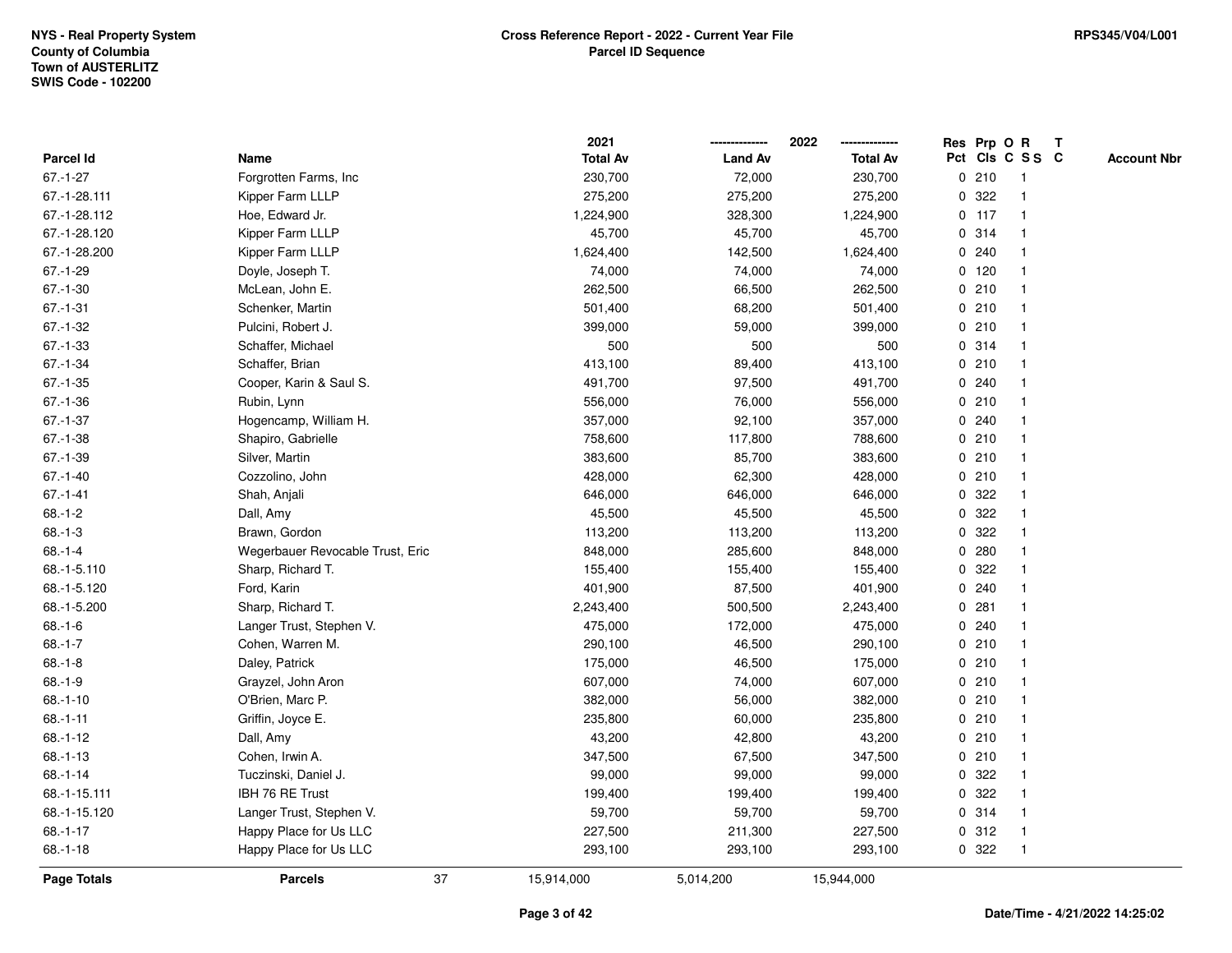|                  |                             | 2021            |                | 2022            | Res Prp O R |                 | $\mathbf{T}$ |                    |
|------------------|-----------------------------|-----------------|----------------|-----------------|-------------|-----------------|--------------|--------------------|
| <b>Parcel Id</b> | Name                        | <b>Total Av</b> | <b>Land Av</b> | <b>Total Av</b> |             | Pct Cls C S S C |              | <b>Account Nbr</b> |
| $68.-1-19$       | Enerson, Meryl A.           | 78,000          | 78,000         | 78,000          | 0.322       | $\mathbf 1$     |              |                    |
| 68.-1-20         | Okolowich, Terry Joan       | 643,000         | 331,600        | 643,000         | 25 281      | 1               |              |                    |
| $68.-1-21$       | Mullin, William             | 452,300         | 123,000        | 452,300         | 0.240       | $\mathbf{1}$    |              |                    |
| 68.-1-22.100     | Hor, Margaret               | 839,000         | 219,500        | 839,000         | 0.240       | $\mathbf{1}$    |              |                    |
| 68.-1-22.200     | White, Mark D.              | 40,000          | 40,000         | 40,000          | 0 314       | $\mathbf{1}$    |              |                    |
| 68.-1-23         | Colebrook, Andrew           | 196,500         | 61,000         | 313,000         | 0210        | $\mathbf{1}$    |              |                    |
| 68.-1-24         | Mantus Family Trust, Rupich | 138,000         | 138,000        | 138,000         | 0.322       | $\mathbf{1}$    |              |                    |
| $68.-1-25.1$     | State of New York-DEC       | 343,900         | 343,900        | 343,900         | 0 930       | 8               |              |                    |
| 68.-1-25.2       | Gialanella, Robert          | 318,800         | 71,800         | 318,800         | 0210        | $\mathbf{1}$    |              |                    |
| $68.-1-26$       | IBH 76 RE Trust             | 32,800          | 32,800         | 32,800          | 0 314       | $\mathbf{1}$    |              |                    |
| 68.-1-28         | Barrett, Ashley             | 970,000         | 142,100        | 995,000         | 0.281       | $\mathbf{1}$    |              |                    |
| 68.-1-29         | Sharp, Richard T.           | 222,200         | 222,200        | 222,200         | 0.322       | $\mathbf{1}$    |              |                    |
| $68.-1-30$       | McDermott, Luke             | 125,500         | 146,000        | 222,000         | 0210        | $\mathbf{1}$    |              |                    |
| $68.-1-31$       | IBH 76 RE Trust             | 1,463,400       | 287,700        | 1,463,400       | 0210        | 1               |              |                    |
| 68.-1-32         | IBH 76 RE Trust             | 111,000         | 111,000        | 111,000         | 0 322       | 1               |              |                    |
| 69.-1-2.100      | Rinear, Whitney             | 394,800         | 142,200        | 394,800         | 0.240       | $\mathbf{1}$    |              |                    |
| 69.-1-2.211      | Tishler, Nicholas E.        | 280,000         | 280,000        | 290,000         | 0.312       | $\mathbf{1}$    |              |                    |
| 69.-1-2.212      | Kruegel, Lauren             | 5,700           | 5,700          | 5,700           | 0 314       | $\mathbf{1}$    |              |                    |
| 69.-1-2.220      | Kruegel, Lauren             | 394,000         | 63,200         | 394,000         | 0210        | $\mathbf{1}$    |              |                    |
| $69 - 1 - 4$     | State of New York-DEC       | 135,800         | 135,800        | 135,800         | 0 930       | 3               |              |                    |
| $69.-1-5.3$      | Colton, Michael A.          |                 | 175,000        | 728,000         | 0210        |                 |              |                    |
| $69.-1-5.4$      | Colton, Michael A.          |                 | 40,000         | 40,000          | 0 314       | 1               |              |                    |
| $69.-1-5.5$      | Colton, Michael A.          |                 | 40,100         | 40,100          | 0 314       | $\mathbf{1}$    |              |                    |
| $69.-1-5.6$      | Colton, Michael A.          |                 | 72,000         | 165,000         | 0.281       | $\mathbf{1}$    |              |                    |
| 69.-1-5.100      | Colton, Michael A.          | 681,200         | 173,300        | 681,200         | 0.281       | $\mathbf{1}$    |              |                    |
| 69.-1-5.200      | Moerschel, Joel P.          | 299,000         | 74,000         | 299,000         | 0210        | $\mathbf{1}$    |              |                    |
| $69.-1-6$        | Van Alystne, Mallary        | 163,400         | 47,000         | 163,400         | 0210        | 1               |              |                    |
| $69 - 1 - 7$     | Van Dyck, Thomas A.         | 272,600         | 56,000         | 272,600         | 0210        |                 |              |                    |
| $69.-1-8$        | Sullivan, Dennis            | 215,100         | 54,900         | 215,100         | 0210        | $\mathbf{1}$    |              |                    |
| $69.-1-9$        | Croke, William E.           | 174,000         | 47,000         | 174,000         | 0210        | $\mathbf{1}$    |              |                    |
| $69.-1-10$       | Colton, Michael A.          | 189,000         | 189,000        | 189,000         | 0.322       | $\mathbf{1}$    |              |                    |
| $69.-1-11$       | Fabiano, Michael J. Jr.     | 239,000         | 57,000         | 239,000         | 0210        | $\mathbf{1}$    |              |                    |
| $69.-1-12$       | West, Laurie S.             | 90,000          | 47,000         | 90,000          | 0.260       | $\mathbf{1}$    |              |                    |
| $69.-1-13$       | Coonrad, Dana               | 244,700         | 61,000         | 244,700         | 0210        | 1               |              |                    |
| $69. - 1 - 14$   | Norton Property LLC         | 65,000          | 65,000         | 65,000          | 0.322       | $\mathbf{1}$    |              |                    |
| 69.-1-15.111     | Cilluffo, Frank             | 116,200         | 116,200        | 116,200         | 0 322       | $\mathbf{1}$    |              |                    |
| 69.-1-15.112     | Parsons, Richard            | 138,400         | 42,100         | 138,400         | 0210        | $\mathbf{1}$    |              |                    |
| Page Totals      | <b>Parcels</b>              | 36<br>9,391,100 | 4,158,800      | 10,612,200      |             |                 |              |                    |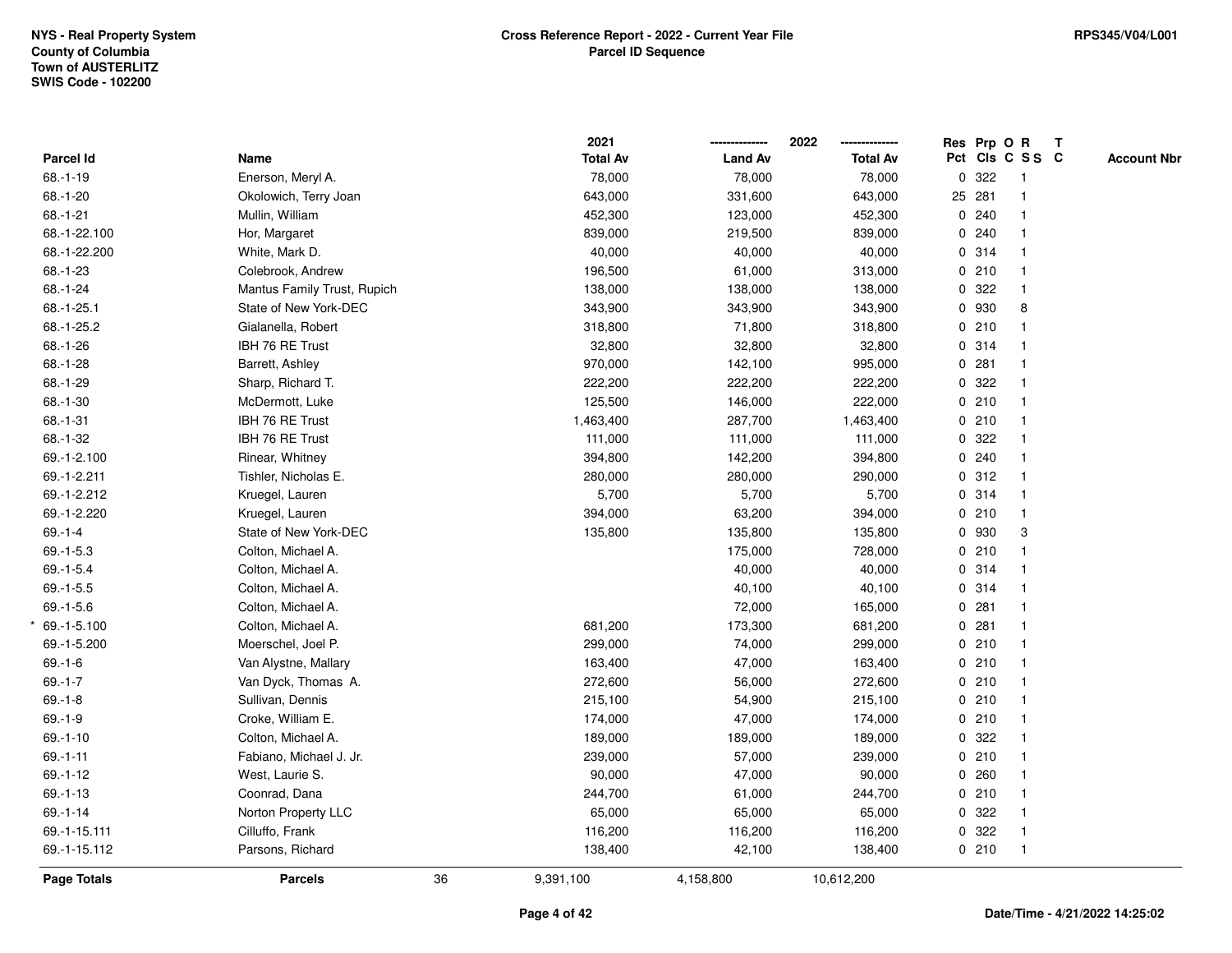|                    |                                 |    | 2021            |                | 2022            |             |         | Res Prp O R             | $\mathbf{T}$ |                    |
|--------------------|---------------------------------|----|-----------------|----------------|-----------------|-------------|---------|-------------------------|--------------|--------------------|
| Parcel Id          | Name                            |    | <b>Total Av</b> | <b>Land Av</b> | <b>Total Av</b> |             |         | Pct Cls C S S C         |              | <b>Account Nbr</b> |
| 69.-1-15.120       | Hinkamp, Shirley S.             |    | 195,100         | 43,600         | 195,100         |             | 0210    | -1                      |              |                    |
| 69.-1-15.200       | Poland, Owen A.                 |    | 229,800         | 49,300         | 229,800         |             | 0210    |                         |              |                    |
| $69.-1-16$         | Oliva, Christopher              |    | 248,000         | 66,000         | 248,000         |             | 0210    | -1                      |              |                    |
| $69. - 1 - 17$     | Hippocrates Health Inst. of FL. |    | 306,000         | 306,000        | 306,000         | $\mathbf 0$ | 322     | $\mathbf{1}$            |              |                    |
| $69.-1-18$         | <b>ChichesterTrust</b>          |    | 15,000          | 15,000         | 15,000          | 0           | 322     | $\mathbf{1}$            |              |                    |
| 69.-1-20           | Morrison, James                 |    | 199,000         | 36,000         | 199,000         |             | 0210    | -1                      |              |                    |
| $69.-1-21$         | Cilluffo, Frank                 |    | 405,200         | 145,600        | 405,200         |             | 0.240   |                         |              |                    |
| 69.-1-23           | Culligan, William               |    | 3,800           | 3,800          | 3,800           |             | 0.314   |                         |              |                    |
| 69.-1-24           | Atkins, Carl D.                 |    | 3,300           | 3,300          | 3,300           |             | 0.314   | $\overline{\mathbf{1}}$ |              |                    |
| $76.-1-2$          | Leather, Robert P.              |    | 791,000         | 337,500        | 791,000         |             | 0.281   |                         |              |                    |
| $76.-1-3$          | Leather, Robert P.              |    | 43,700          | 43,700         | 43,700          |             | 0.314   | $\mathbf{1}$            |              |                    |
| 76.-1-4.111        | Braley, Jeffrey W. Sr.          |    | 520,000         | 184,400        | 520,000         |             | $0$ 120 | $\mathbf{1}$            |              |                    |
| 76.-1-4.112        | Genovese, Phillip W.            |    | 36,800          | 36,800         | 36,800          |             | 0.322   | -1                      |              |                    |
| 76.-1-4.120        | Braley, Jeffrey W. Sr.          |    | 65,200          | 65,200         | 65,200          |             | 0 105   |                         |              |                    |
| 76.-1-4.200        | Hemenway, Patricia M.           |    | 268,000         | 64,000         | 268,000         |             | 0210    |                         |              |                    |
| $76.-1-5$          | Castle, Mark                    |    | 197,900         | 34,900         | 197,900         |             | 0210    | -1                      |              |                    |
| $76.-1-6$          | Collins, Brian                  |    | 356,000         | 86,000         | 356,000         |             | 0210    | $\overline{\mathbf{1}}$ |              |                    |
| $76. - 1 - 7.2$    | Baechler, Donald E.             |    | 1,515,600       | 414,400        | 1,515,600       | 0           | 280     | -1                      |              |                    |
| 76.-1-7.111        | Blakeway, Jillian               |    | 650,000         | 109,200        | 650,000         |             | 0.240   | $\mathbf 1$             |              |                    |
| 76.-1-7.112        | Bullot, Karen                   |    | 43,600          | 43,600         | 43,600          |             | 0.314   |                         |              |                    |
| $76.-1-9$          | 1861 Farm LLC                   |    | 54,900          | 54,300         | 54,900          |             | 0270    |                         |              |                    |
| $76.-1-10$         | Gollub, Howard                  |    | 4,800           | 4,800          | 4,800           |             | 0.314   |                         |              |                    |
| $76.-1-11$         | Gollub, Howard                  |    | 325,000         | 44,000         | 325,000         |             | 0210    | -1                      |              |                    |
| $76.-1-12$         | Bullot, Karen                   |    | 409,000         | 53,500         | 409,000         |             | 0210    | $\mathbf{1}$            |              |                    |
| $76.-1-13$         | Rubenstein, Debra S.            |    | 303,000         | 46,000         | 303,000         |             | 0210    | $\mathbf 1$             |              |                    |
| 76.-1-14.110       | Mahaffey, John                  |    | 408,600         | 119,300        | 408,600         |             | 50 281  | $\mathbf 1$             |              |                    |
| 76.-1-14.120       | Rundell, Dan L.                 |    | 30,000          | 30,000         | 30,000          |             | 0.314   |                         |              |                    |
| 76.-1-15.100       | Burrows, Travis B.              |    | 200,900         | 34,500         | 200,900         |             | 0210    |                         |              |                    |
| 76.-1-15.200       | Emily Eckstrom Equine Found.    |    | 407,400         | 82,800         | 407,400         |             | $0$ 117 | 8                       |              |                    |
| $76.-1-16$         | Meess, LT, William E.           |    | 433,000         | 82,000         | 433,000         |             | 0210    | -1                      |              |                    |
| 76.-1-17.110       | Grybas, Susan P                 |    | 35,500          | 35,500         | 35,500          |             | 0.314   | $\mathbf{1}$            |              |                    |
| 76.-1-17.120       | Westhuis, Todd B.               |    | 255,300         | 51,300         | 255,300         |             | 0210    | $\mathbf 1$             |              |                    |
| 76.-1-17.200       | Grybas, Susan P                 |    | 252,100         | 67,500         | 252,100         |             | 0210    | $\mathbf 1$             |              |                    |
| $76.-1-18$         | Pearlman, Philip                |    | 779,800         | 128,000        | 779,800         |             | 0.240   |                         |              |                    |
| 76.-1-19.110       | Roberts, Paula M.               |    | 481,000         | 133,800        | 481,000         |             | 25 240  |                         |              |                    |
| 76.-1-19.121       | Scoblic, Stephen                |    | 619,000         | 244,000        | 619,000         |             | 0.240   | $\mathbf{1}$            |              |                    |
| 76.-1-19.122       | Pearlman, Philip                |    | 57,700          | 57,700         | 57,700          |             | 0.314   | -1                      |              |                    |
| <b>Page Totals</b> | <b>Parcels</b>                  | 37 | 11,150,000      | 3,357,300      | 11,150,000      |             |         |                         |              |                    |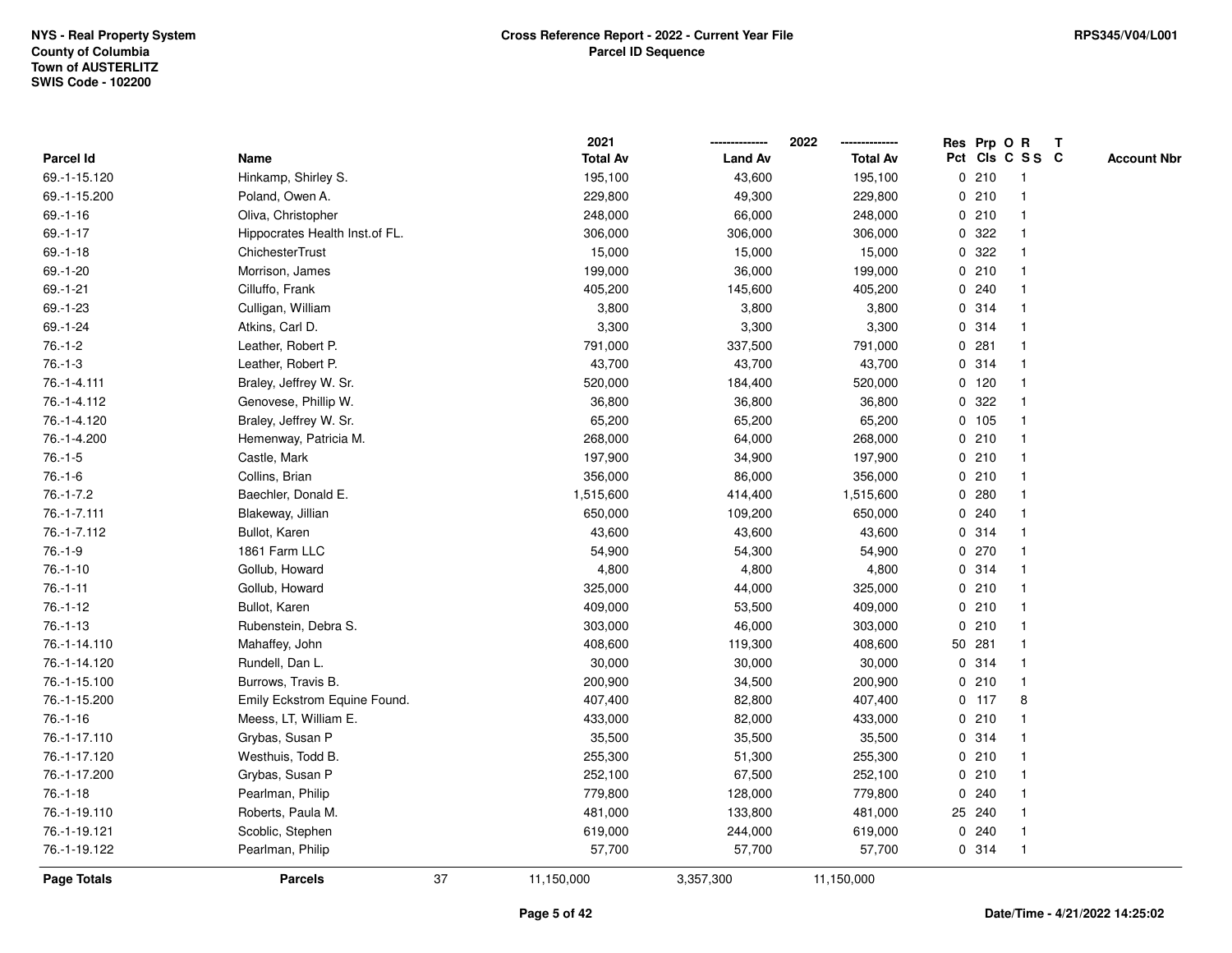|               |                            |    | 2021            |                | 2022            |              | Res Prp O R |                 | $\mathbf{T}$ |                    |
|---------------|----------------------------|----|-----------------|----------------|-----------------|--------------|-------------|-----------------|--------------|--------------------|
| Parcel Id     | Name                       |    | <b>Total Av</b> | <b>Land Av</b> | <b>Total Av</b> |              |             | Pct Cls C S S C |              | <b>Account Nbr</b> |
| 76.-1-19.200  | Stollow, Lauren            |    | 999,000         | 300,000        | 999,000         |              | 0210        | $\overline{1}$  |              |                    |
| 76.-1-20.1    | 1861 Farm LLC              |    | 197,900         | 197,900        | 197,900         |              | 0.322       | $\mathbf{1}$    |              |                    |
| 76.-1-20.2    | 1861 Farm LLC              |    | 770,800         | 228,000        | 770,800         |              | 0.240       | $\mathbf{1}$    |              |                    |
| 76.-1-21.111  | Beaven, Richard            |    | 324,600         | 93,800         | 324,600         |              | 0210        | $\mathbf 1$     |              |                    |
| 76.-1-21.112  | Swords, Deirdre H.         |    | 205,700         | 51,000         | 205,700         |              | 0210        |                 |              |                    |
| 76.-1-21.120  | Tishler, Margot            |    | 76,900          | 27,700         | 76,900          |              | 0.312       | $\mathbf{1}$    |              |                    |
| 76.-1-21.200  | Tishler, Margot            |    | 568,300         | 118,500        | 568,300         |              | 0210        | $\mathbf 1$     |              |                    |
| $76.-1-22$    | Ballinger, Gray Michael    |    | 243,200         | 243,200        | 243,200         | 0            | 322         | $\mathbf{1}$    |              |                    |
| 76.-1-23.1    | Ballinger, Douglas         |    | 210,500         | 198,000        | 210,500         |              | 0.312       | $\mathbf{1}$    |              |                    |
| 76.-1-23.2    | <b>Tolkin Family Trust</b> |    | 463,000         | 75,500         | 463,000         |              | 0.240       | 1               |              |                    |
| 76.-1-23.3    | Ballinger, Nicolas L.      |    |                 | 150,000        | 150,000         |              | 0.322       |                 |              |                    |
| 76.-1-23.4    | <b>Tolkin Family Trust</b> |    |                 | 225,000        | 227,000         |              | 0.312       |                 |              |                    |
| 76.-1-24      | Kanwit, Roy                |    | 393,800         | 116,800        | 393,800         |              | 0.240       |                 |              |                    |
| 76.-1-25.11   | Wiseman, William J.        |    | 64,000          | 64,000         | 64,000          |              | 0.314       | $\mathbf{1}$    |              |                    |
| 76.-1-25.12   | Wiseman, Nerelis B.        |    | 431,100         | 67,000         | 431,100         |              | 0210        | $\mathbf{1}$    |              |                    |
| 76.-1-25.200  | O'Leary, James             |    | 632,400         | 158,900        | 632,400         |              | 0.240       | $\mathbf{1}$    |              |                    |
| 76.-1-26      | Lasdon, Douglas            |    | 607,400         | 158,300        | 607,400         |              | 0210        | $\mathbf{1}$    |              |                    |
| 76.-1-28      | Sokol, Leon J.             |    | 40,000          | 40,000         | 40,000          |              | 0.314       |                 |              |                    |
| $76.-1-29$    | Braley, Jeffrey W. Jr.     |    | 293,200         | 81,000         | 293,200         |              | 0210        |                 |              |                    |
| $76.-1-30$    | Braley, Betsy M.           |    | 337,600         | 76,500         | 337,600         |              | 0210        | $\mathbf 1$     |              |                    |
| $77.-1-1$     | Fox, Karen                 |    | 169,000         | 27,000         | 169,000         |              | 0210        | $\mathbf{1}$    |              |                    |
| $77.-1-2$     | Legg, John Scott           |    | 180,000         | 50,500         | 180,000         |              | 0210        | $\mathbf{1}$    |              |                    |
| $77.-1-3$     | Toenes, Valerie A.         |    | 130,500         | 36,000         | 130,500         |              | 0210        | $\mathbf{1}$    |              |                    |
| 77.-1-4.100   | Williams, Shawn M.         |    | 169,000         | 57,300         | 169,000         |              | 0210        | $\mathbf 1$     |              |                    |
| 77.-1-4.200   | Davis, Frank R. Jr.        |    | 111,000         | 23,200         | 111,000         |              | 0210        |                 |              |                    |
| $77.-1-5$     | Williams, Patricia         |    | 180,500         | 54,300         | 180,500         |              | 0210        |                 |              |                    |
| 77.-1-6.100   | Palmer, Ira E. Jr.         |    | 70,000          | 40,800         | 70,000          |              | 0270        |                 |              |                    |
| 77.-1-6.200   | Howard, Hugh               |    | 214,000         | 31,800         | 214,000         |              | 0210        | $\mathbf{1}$    |              |                    |
| $77.-1-7.111$ | Arnold, Bridget M.         |    | 343,100         | 232,700        | 343,100         | $\mathbf{0}$ | 240         | $\mathbf{1}$    |              |                    |
| 77.-1-7.200   | Meehan, Marie              |    | 465,000         | 212,000        | 465,000         |              | 25 240      | $\mathbf{1}$    |              |                    |
| $77.-1-8$     | Arnold, Bridget G.         |    | 185,800         | 137,600        | 185,800         |              | $0$ 271     | 1               |              |                    |
| $77.-1-9$     | Williams, Joanne           |    | 1,832,800       | 106,400        | 1,832,800       |              | 0210        | $\mathbf 1$     |              |                    |
| $77.-1-10.4$  | Peterson, Tycho            |    | 298,800         | 298,800        | 298,800         |              | 0 322       |                 |              |                    |
| 77.-1-10.112  | Bilotti, Richard A.        |    | 639,000         | 190,000        | 639,000         |              | 0210        | $\mathbf{1}$    |              |                    |
| 77.-1-10.120  | Margolies, Allan           |    | 260,900         | 55,800         | 260,900         |              | 0210        | $\mathbf{1}$    |              |                    |
| 77.-1-10.200  | Wilkinson III, Donald M.   |    | 745,900         | 110,600        | 745,900         |              | 0210        | $\mathbf{1}$    |              |                    |
| $77.-1-11$    | Nguyen, Lan                |    | 782,000         | 128,300        | 805,000         |              | 0.240       | $\mathbf{1}$    |              |                    |
| Page Totals   | <b>Parcels</b>             | 36 | 13,426,200      | 4,266,200      | 13,826,200      |              |             |                 |              |                    |
|               |                            |    |                 |                |                 |              |             |                 |              |                    |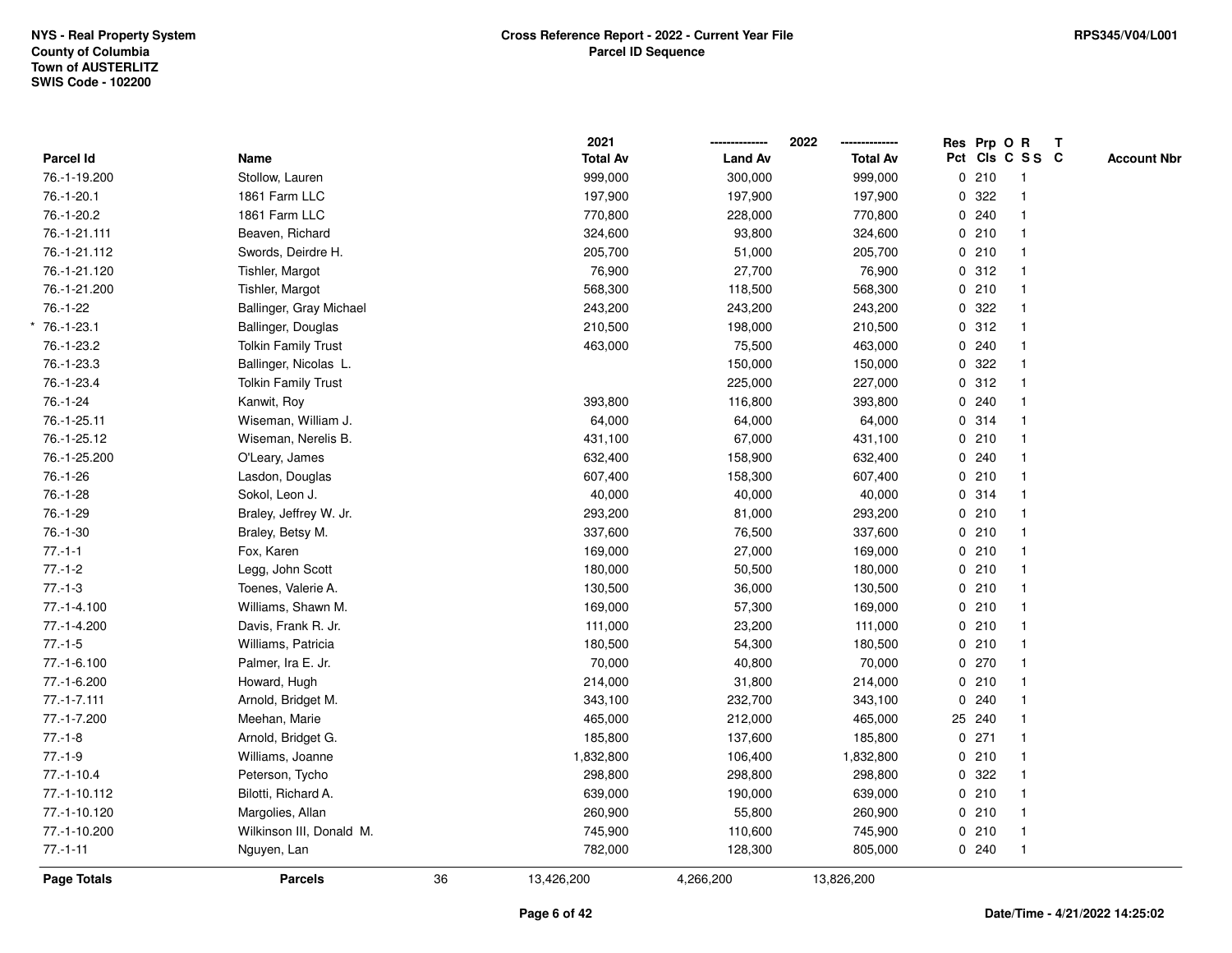|              |                         |    | 2021            |                | 2022            |             | Res Prp O R     |                         | T |                    |
|--------------|-------------------------|----|-----------------|----------------|-----------------|-------------|-----------------|-------------------------|---|--------------------|
| Parcel Id    | Name                    |    | <b>Total Av</b> | <b>Land Av</b> | <b>Total Av</b> |             | Pct Cls C S S C |                         |   | <b>Account Nbr</b> |
| 77.-1-12.111 | Wilson RT, Kensey S.    |    | 268,400         | 268,400        | 268,400         | $\mathbf 0$ | 322             | $\mathbf{1}$            |   |                    |
| 77.-1-12.112 | Lans, Deborah E.        |    | 235,800         | 235,800        | 235,800         | 0           | 322             | -1                      |   |                    |
| 77.-1-12.120 | Olde School LLC         |    | 1,011,700       | 90,000         | 1,011,700       |             | 0210            | -1                      |   |                    |
| 77.-1-12.210 | Wilson RT, Kinsey S.    |    | 20,000          | 20,000         | 20,000          |             | 0 314           |                         |   |                    |
| 77.-1-12.220 | Olde School LLC         |    | 105,800         | 60,300         | 105,800         |             | 0.312           |                         |   |                    |
| $77.-1-13$   | Wilson RT, Kinsey S.    |    | 192,700         | 159,800        | 192,700         |             | 0.312           |                         |   |                    |
| 77.-1-14.111 | Van Alstine, William N. |    | 242,100         | 242,100        | 242,100         |             | 0.322           |                         |   |                    |
| 77.-1-14.112 | 354 Beale LLC           |    | 1,247,700       | 248,700        | 1,247,700       | 0           | 240             |                         |   |                    |
| 77.-1-14.120 | Wilson RT, Kinsey S.    |    | 827,300         | 136,400        | 827,300         | 0           | 240             |                         |   |                    |
| 77.-1-14.200 | Mascetti, Stefano       |    | 1,317,500       | 301,000        | 1,317,500       |             | 0.240           | -1                      |   |                    |
| $77.-1-15$   | Muller, Dorothy         |    | 385,000         | 42,000         | 385,000         |             | 0210            |                         |   |                    |
| $77.-1-16$   | Flow, Melanie           |    | 283,900         | 40,000         | 283,900         |             | 0210            |                         |   |                    |
| 77.-1-17.100 | Schafir, Benjamin       |    | 206,000         | 50,500         | 206,000         |             | 0210            |                         |   |                    |
| $77.-1-18$   | Wrightsman, Jere        |    | 264,800         | 60,000         | 264,800         |             | 0210            |                         |   |                    |
| $77.-1-19$   | Schafir, Benjamin       |    | 23,900          | 23,900         | 23,900          | $\mathbf 0$ | 314             |                         |   |                    |
| $77.-1-20$   | Dolan, John             |    | 577,000         | 94,000         | 577,000         | $\mathbf 0$ | 240             | -1                      |   |                    |
| $77.-1-21$   | Dolan, John             |    | 32,000          | 32,000         | 32,000          | $\mathbf 0$ | 314             | $\overline{\mathbf{1}}$ |   |                    |
| $77.-1-22$   | Gartner, Aleba          |    | 484,900         | 142,500        | 484,900         |             | 87 240          |                         |   |                    |
| 77.-1-23.1   | Howes, Richard W.       |    | 197,000         | 76,600         | 197,000         |             | 20 312          |                         |   |                    |
| 77.-1-23.2   | Kaye, Devora            |    | 615,500         | 58,200         | 615,500         |             | 0210            |                         |   |                    |
| $77.-1-24$   | Podolsky, Bonnie D.     |    | 525,900         | 53,000         | 525,900         |             | 0210            |                         |   |                    |
| $77.-1-25$   | Alper, Cindy            |    | 575,000         | 61,000         | 575,000         |             | 0210            |                         |   |                    |
| $77.-1-26$   | Mc Eachern, Timothy C.  |    | 464,000         | 49,000         | 464,000         |             | 0210            | -1                      |   |                    |
| $77.-1-27$   | Klaiber LLC             |    | 172,800         | 39,000         | 172,800         |             | 0210            | $\overline{\mathbf{1}}$ |   |                    |
| $77.-1-28$   | Croghan, James G.       |    | 439,600         | 120,800        | 439,600         |             | 0.240           |                         |   |                    |
| 77.-1-29.110 | Dupre, Richard          |    | 133,700         | 133,700        | 133,700         |             | 0 322           |                         |   |                    |
| 77.-1-29.120 | Mohr, Glenn W.          |    | 707,800         | 113,300        | 707,800         |             | 0210            |                         |   |                    |
| 77.-1-29.200 | Thompson, Anthony       |    | 329,600         | 111,000        | 329,600         |             | 0210            |                         |   |                    |
| 77.-1-30.111 | Hegeman, Daniel         |    | 278,000         | 166,000        | 278,000         |             | 0.240           |                         |   |                    |
| 77.-1-30.112 | Newton, Harry           |    | 205,800         | 92,600         | 205,800         | 0           | 210             |                         |   |                    |
| 77.-1-30.120 | <b>SMC Upstate LLC</b>  |    | 1,008,000       | 93,500         | 1,008,000       |             | 0210            | -1                      |   |                    |
| 77.-1-30.211 | Bednarcik, Paula        |    | 126,900         | 126,900        | 126,900         |             | 0.322           |                         |   |                    |
| 77.-1-30.212 | Newton, Harry           |    | 71,100          | 69,100         | 71,100          |             | 0.312           |                         |   |                    |
| 77.-1-30.220 | Newton, Harry           |    | 1,375,000       | 110,300        | 1,375,000       |             | 0210            |                         |   |                    |
| $77.-1-31$   | Sylvester, Scott        |    | 78,900          | 78,900         | 78,900          |             | 0 314           |                         |   |                    |
| 77.-1-32.111 | Green, Frances M.       |    | 357,000         | 117,500        | 357,000         |             | 0.312           | -1                      |   |                    |
| 77.-1-32.112 | Calyer, Michael D.      |    | 242,100         | 36,000         | 242,100         |             | 0210            | $\mathbf{1}$            |   |                    |
| Page Totals  | <b>Parcels</b>          | 37 | 15,630,200      | 3,953,800      | 15,630,200      |             |                 |                         |   |                    |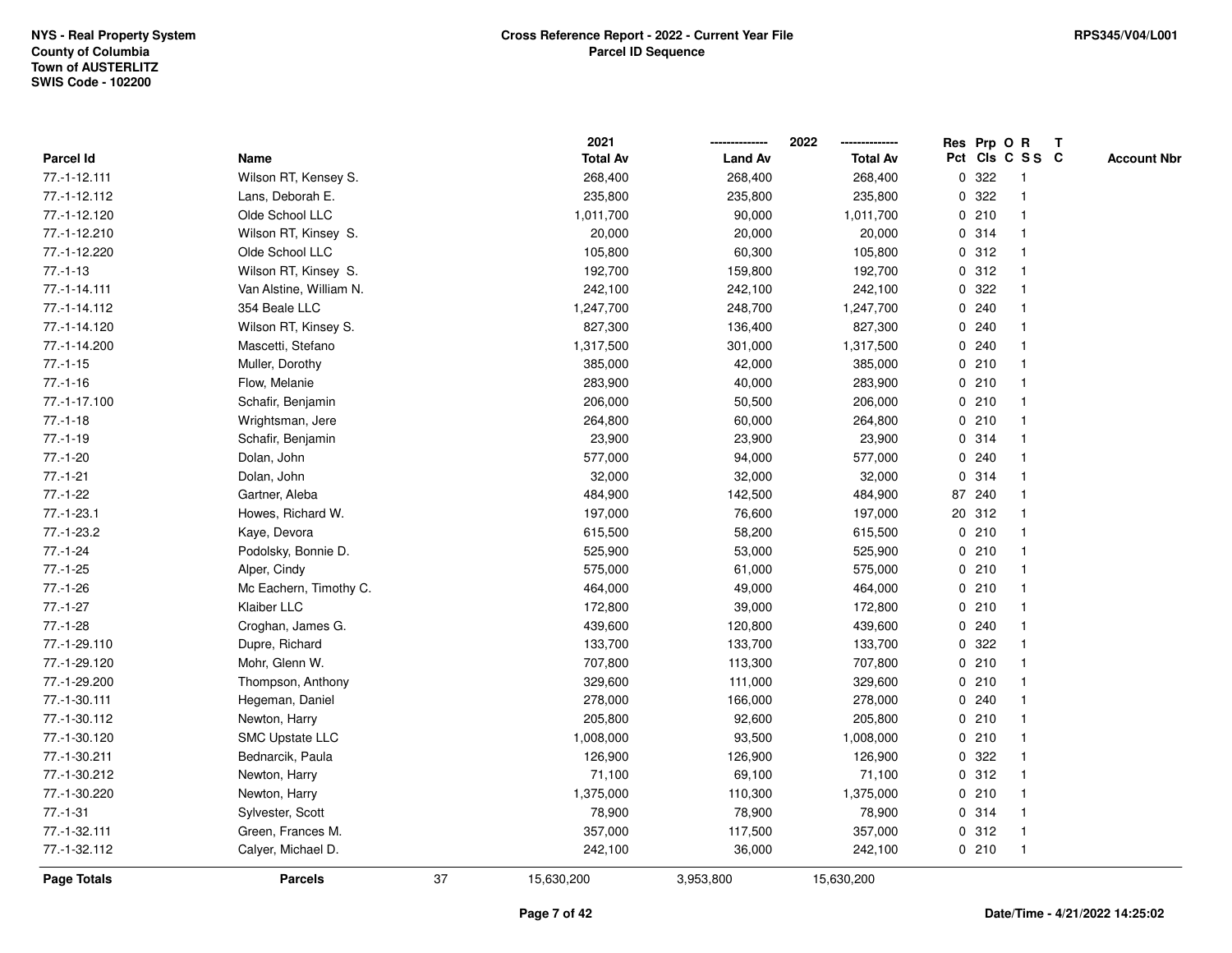|                    |                           |    | 2021            |                | 2022            |              |        | Res Prp O R     | T |                    |
|--------------------|---------------------------|----|-----------------|----------------|-----------------|--------------|--------|-----------------|---|--------------------|
| Parcel Id          | Name                      |    | <b>Total Av</b> | <b>Land Av</b> | <b>Total Av</b> |              |        | Pct Cls C S S C |   | <b>Account Nbr</b> |
| 77.-1-32.121       | Green, Frances            |    | 708,000         | 115,000        | 708,000         |              | 0210   | $\mathbf{1}$    |   |                    |
| 77.-1-32.122       | Ford, Audra               |    | 752,400         | 107,300        | 752,400         | 0            | 210    | $\overline{1}$  |   |                    |
| 77.-1-32.200       | Harrison, Anne            |    | 278,000         | 36,000         | 278,000         |              | 0 283  | $\mathbf{1}$    |   |                    |
| $77.-1-33$         | West, Michael             |    | 174,200         | 33,200         | 174,200         |              | 0210   | -1              |   |                    |
| $77.-1-34$         | Preble, Garry             |    | 295,000         | 83,000         | 345,000         |              | 0210   |                 |   |                    |
| $77.-1-35$         | Essert, Henry             |    | 841,200         | 209,400        | 841,200         |              | 0.240  |                 |   |                    |
| 77.-1-36.100       | Boehme, Jaimee            |    | 15,300          | 15,300         | 15,300          |              | 0 314  |                 |   |                    |
| 77.-1-36.200       | Van Deren, Nancy          |    | 170,500         | 44,700         | 170,500         | 0            | 210    | $\overline{1}$  |   |                    |
| 77.-1-37.111       | Spencertown Fire Co Inc   |    | 450,000         | 55,000         | 450,000         | $\mathbf{0}$ | 662    | 8               |   |                    |
| 77.-1-37.120       | Page, David W. Jr.        |    | 260,000         | 61,000         | 260,000         |              | 0210   |                 |   |                    |
| 77.-1-37.200       | Obadia, Jack              |    | 35,000          | 35,000         | 35,000          |              | 0.314  |                 |   |                    |
| $77.-1-38$         | Whiteman, Elizabeth       |    | 116,000         | 47,600         | 116,000         |              | 0210   |                 |   |                    |
| $77.-1-39$         | Rundell, Dan L.           |    | 6,900           | 6,900          | 6,900           |              | 0.314  |                 |   |                    |
| $77.-1-40$         | Rundell, Dan              |    | 345,800         | 81,000         | 345,800         |              | 0.240  |                 |   |                    |
| 77.-1-41.112       | Brindisi, Brian           |    | 361,600         | 71,000         | 361,600         | 0            | 210    | $\mathbf 1$     |   |                    |
| 77.-1-41.200       | Inserillo, Elizabeth A.   |    | 229,000         | 56,000         | 229,000         | 0            | 210    |                 |   |                    |
| $77.-1-42$         | Mesick, Jon N.            |    | 231,900         | 75,500         | 231,900         |              | 0210   | $\mathbf{1}$    |   |                    |
| $77.-1-43$         | Hine, Charles Risk        |    | 184,500         | 184,500        | 184,500         |              | 0 322  |                 |   |                    |
| $77. - 1 - 44$     | Gregg, Daniel             |    | 212,000         | 36,000         | 212,000         |              | 0210   |                 |   |                    |
| $77.-1-45$         | Friedman, Jesse           |    | 294,100         | 55,800         | 294,100         | 0            | 281    |                 |   |                    |
| $77.-1-46$         | Ferrone, Christopher      |    | 352,800         | 63,500         | 352,800         |              | 0210   |                 |   |                    |
| 77.-1-47.111       | Boulet-Gercourt, Phillipe |    | 464,000         | 195,300        | 464,000         |              | 66 240 |                 |   |                    |
| 77.-1-47.112       | Van Alstyne, Ronald       |    | 753,000         | 87,300         | 753,000         |              | 0.240  |                 |   |                    |
| 77.-1-47.120       | Lupo, Michael A.          |    | 350,000         | 67,500         | 350,000         |              | 0210   | 1               |   |                    |
| 77.-1-47.200       | Goodrich, Stephen         |    | 150,000         | 55,300         | 150,000         |              | 0270   |                 |   |                    |
| 77.-1-48.100       | Parker, Martin E.         |    | 550,000         | 242,000        | 550,000         |              | 0.240  |                 |   |                    |
| 77.-1-48.200       | Parker, Martin E.         |    | 159,500         | 159,500        | 159,500         | 0            | 322    |                 |   |                    |
| $77.-1-49$         | Hegeman, Daniel           |    | 37,800          | 37,800         | 37,800          |              | 0.314  |                 |   |                    |
| $77.-1-50$         | Gallagher, Winifred       |    | 374,900         | 82,500         | 374,900         | 0            | 210    | $\mathbf 1$     |   |                    |
| $77.-1-51$         | Cort, Harvey              |    | 104,100         | 51,000         | 104,100         |              | 95 270 | $\mathbf 1$     |   |                    |
| $77.-1-52$         | Steiner, Christian F.     |    | 546,200         | 144,300        | 546,200         |              | 0.240  |                 |   |                    |
| 77.-1-53.100       | Siegel Trust, Robert A.   |    | 948,300         | 208,000        | 948,300         |              | 0.240  |                 |   |                    |
| 77.-1-53.200       | Siegel, Robert A.         |    | 50,600          | 50,600         | 50,600          |              | 0.322  |                 |   |                    |
| $77.-1-54$         | Steiner, Christian F.     |    | 80,400          | 80,400         | 80,400          |              | 0 314  |                 |   |                    |
| $77.-1-55$         | Kreisberg Living Trust    |    | 376,100         | 161,000        | 376,100         |              | 0.240  |                 |   |                    |
| 77.-1-56.112       | Oleynek, Stephen          |    | 318,000         | 69,500         | 318,000         | 0            | 210    | -1              |   |                    |
| 77.-1-56.120       | lappini, Paul             |    | 304,000         | 54,500         | 304,000         |              | 0210   | $\mathbf{1}$    |   |                    |
| <b>Page Totals</b> | <b>Parcels</b>            | 37 | 11,881,100      | 3,219,200      | 11,931,100      |              |        |                 |   |                    |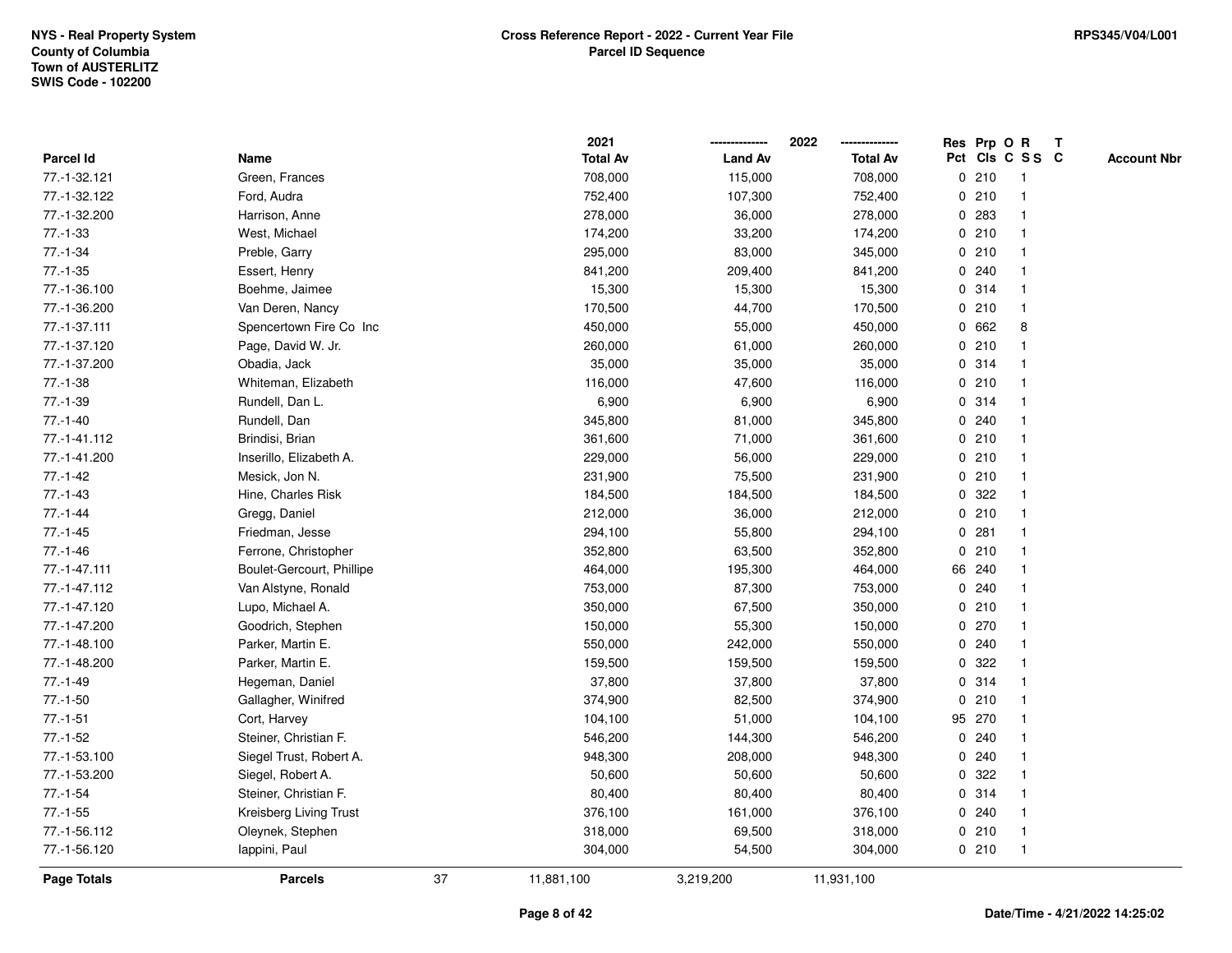|                    |                                   | 2021            |                | 2022            | Res Prp O R  |         |                 | T |                    |
|--------------------|-----------------------------------|-----------------|----------------|-----------------|--------------|---------|-----------------|---|--------------------|
| Parcel Id          | Name                              | <b>Total Av</b> | <b>Land Av</b> | <b>Total Av</b> |              |         | Pct Cls C S S C |   | <b>Account Nbr</b> |
| 77.-1-56.200       | Kreisberg Living Trust            | 48,000          | 48,000         | 48,000          | 0            | 314     | $\mathbf{1}$    |   |                    |
| $77.-1-57$         | Marino, Charles                   | 75,400          | 75,400         | 75,400          | 0            | 314     | -1              |   |                    |
| 77.-1-58.111       | Garnett, Jennings                 | 112,800         | 112,800        | 112,800         |              | 0.322   |                 |   |                    |
| 77.-1-58.112       | Van Alstyne, Keith H.             | 284,000         | 62,000         | 284,000         |              | 0210    |                 |   |                    |
| 77.-1-58.120       | Goodman, Simon P.                 | 510,000         | 91,900         | 510,000         |              | 0210    |                 |   |                    |
| 77.-1-58.200       | Somlo Family Heritage Trust       | 379,400         | 96,800         | 379,400         |              | 0210    |                 |   |                    |
| $77.-1-59$         | Graf, Patricia                    | 146,900         | 36,000         | 146,900         |              | 0210    |                 |   |                    |
| $77.-1-60$         | Newton, Harry                     | 72,300          | 72,300         | 72,300          | 0            | 314     |                 |   |                    |
| $77.-1-61$         | Maresco, Matthew J.               | 321,000         | 46,000         | 321,000         |              | $0$ 215 | -1              |   |                    |
| $77.-1-62$         | Mesick, Scott E.                  | 131,000         | 131,000        | 131,000         |              | 0 322   |                 |   |                    |
| $77.-1-63$         | Weiss, Karen                      | 451,500         | 158,900        | 451,500         |              | 0.240   |                 |   |                    |
| $77.-1-64$         | Kenny, Jason                      | 391,000         | 72,000         | 391,000         |              | 0210    |                 |   |                    |
| 77.-1-65.100       | Digiovanni, Elizabeth             | 179,000         | 80,300         | 179,000         |              | 0210    |                 |   |                    |
| 77.-1-65.200       | Harrison, Anthony                 | 59,300          | 59,300         | 59,300          |              | 0 314   |                 |   |                    |
| $77.-1-66$         | Mesick, Paul K.                   | 204,600         | 61,000         | 204,600         | $\mathbf 0$  | 210     |                 |   |                    |
| $77.-1-67$         | Mesick, Paul K.                   | 8,000           | 8,000          | 8,000           |              | 0.314   | $\mathbf{1}$    |   |                    |
| $77.-1-68$         | Mcintosh, Doreen F.               | 85,000          | 57,500         | 85,000          | $\mathbf 0$  | 270     |                 |   |                    |
| 77.-1-69.11        | Atkins, Steven T.                 | 265,000         | 265,000        | 265,000         |              | 0 322   |                 |   |                    |
| 77.-1-69.12        | Atkins, Steven T.                 | 82,400          | 82,400         | 82,400          |              | 0 322   |                 |   |                    |
| 77.-1-69.200       | Rogers, Caleb M.                  | 650,000         | 86,000         | 650,000         |              | 0.240   |                 |   |                    |
| $77.-1-70$         | Mohr, Glenn W.                    | 18,800          | 18,800         | 18,800          |              | 0 314   |                 |   |                    |
| $77.-1-71$         | Lans, Deborah E.                  | 100,900         | 100,900        | 100,900         |              | 0 322   |                 |   |                    |
| $77.-1-72$         | Lans, Deborah E.                  | 1,002,700       | 122,600        | 1,002,700       | 0            | 240     |                 |   |                    |
| 77.-1-73.111       | Sylvester, Scott                  | 615,500         | 131,300        | 615,500         | $\mathbf{0}$ | 240     |                 |   |                    |
| 77.-1-73.112       | Vogler, Gregory R.                | 665,000         | 110,700        | 665,000         |              | 0210    |                 |   |                    |
| 77.-1-73.120       | Zuckerman, Joseph                 | 926,500         | 133,000        | 926,500         |              | 0.240   |                 |   |                    |
| 77.-1-73.200       | Williams, Joanne                  | 88,800          | 88,800         | 88,800          |              | 0.314   |                 |   |                    |
| $77.-1-74$         | Mc Eachern, Andrea                | 45,500          | 45,500         | 45,500          |              | 0.314   |                 |   |                    |
| $77.-1-75$         | Kempler, Lester A.                | 735,300         | 136,000        | 735,300         |              | 0.240   |                 |   |                    |
| $77.-1-76$         | Keffer, Matthew R.                | 567,200         | 175,200        | 567,200         | 0            | 240     |                 |   |                    |
| $77.-1-77$         | Van Alstyne, Ronald               | 76,400          | 76,400         | 76,400          | 0            | 322     |                 |   |                    |
| $77.-1-78$         | Ratner Living Trust, Mark & Laura | 991,900         | 297,900        | 1,124,400       |              | 0.240   |                 |   |                    |
| $77.-1-79$         | Michaels, David Seth              | 705,700         | 228,200        | 705,700         |              | 0.240   |                 |   |                    |
| $77.-1-80$         | Schatten Family Partnership       | 613,700         | 155,500        | 613,700         |              | 0.240   |                 |   |                    |
| $77.-1-81$         | Loucks, Andrew W.                 | 129,000         | 38,500         | 129,000         |              | 0210    |                 |   |                    |
| $77.-1-82.2$       | Gennaro, Maria                    | 751,000         | 228,500        | 751,000         |              | 0.240   | -1              |   |                    |
| $77.-1-83$         | Johnston, Brian                   | 684,700         | 201,200        | 684,700         |              | 0210    | $\mathbf{1}$    |   |                    |
| <b>Page Totals</b> | 37<br><b>Parcels</b>              | 13,175,200      | 3,991,600      | 13,307,700      |              |         |                 |   |                    |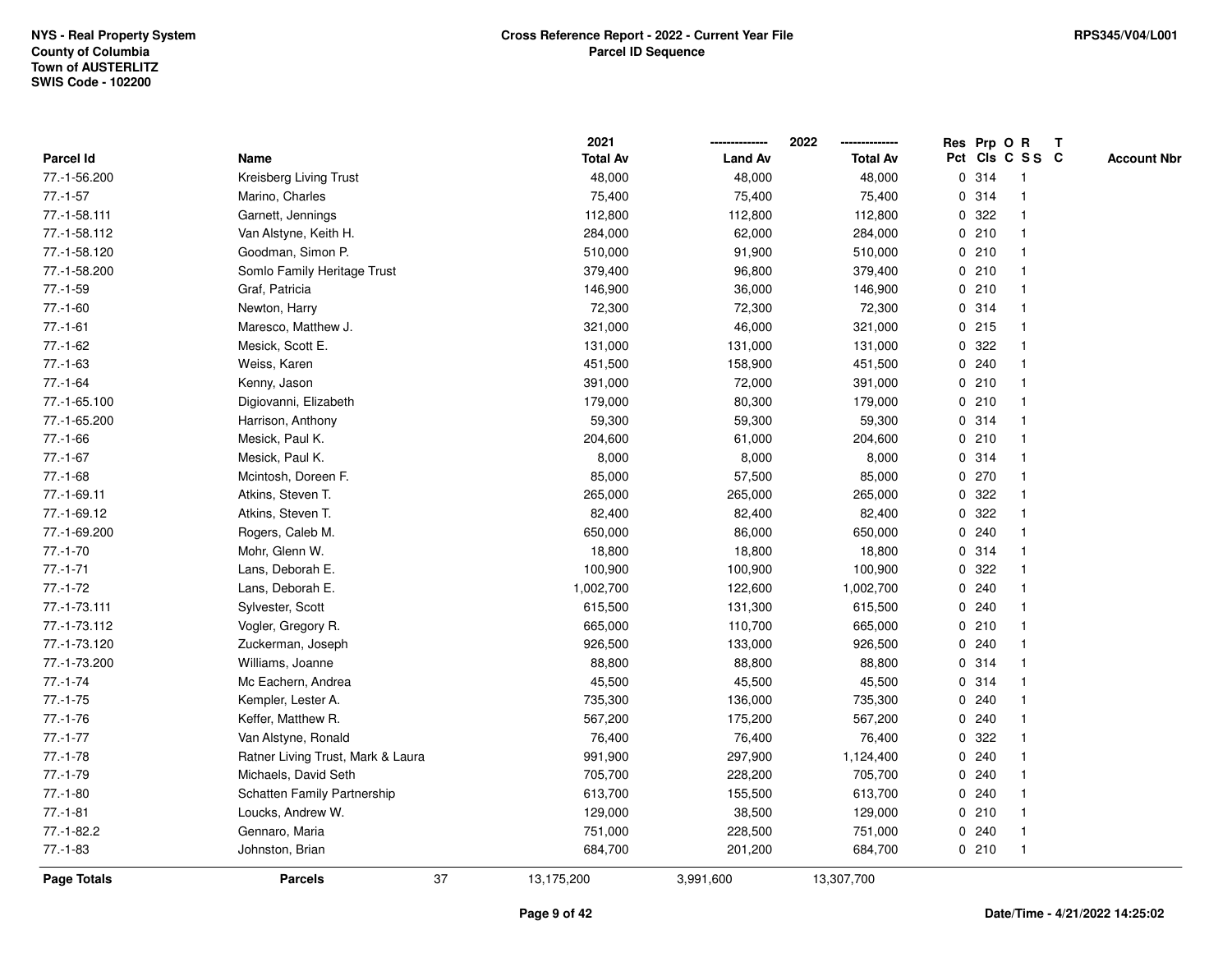|                    |                         |    | 2021            |                | 2022            |             |       | Res Prp O R             | T |                    |
|--------------------|-------------------------|----|-----------------|----------------|-----------------|-------------|-------|-------------------------|---|--------------------|
| Parcel Id          | Name                    |    | <b>Total Av</b> | <b>Land Av</b> | <b>Total Av</b> |             |       | Pct Cls C S S C         |   | <b>Account Nbr</b> |
| $77.-1-84$         | King, Jeanette Et al.   |    | 1,165,900       | 172,000        | 1,165,900       | 0           | 240   | $\mathbf{1}$            |   |                    |
| $77.-1-85$         | Mesick, Gary            |    | 199,500         | 51,500         | 199,500         | 0           | 210   | -1                      |   |                    |
| $77.-1-86$         | Krikorian, Berj         |    | 296,200         | 74,000         | 296,200         |             | 0210  | $\mathbf 1$             |   |                    |
| $77.-1-87$         | Cox, Frank              |    | 287,000         | 105,100        | 287,000         |             | 0.240 |                         |   |                    |
| $77.-1-88$         | Goodrich, Donald        |    | 246,000         | 60,000         | 246,000         |             | 0210  |                         |   |                    |
| 77.-1-89           | Goodrich, Jon D.        |    | 155,000         | 55,600         | 155,000         |             | 0210  |                         |   |                    |
| 77.-1-90.2         | Ranita, Gerald J.       |    | 362,000         | 99,500         | 362,000         |             | 0210  |                         |   |                    |
| 77.-1-90.11        | Garnett, Christian      |    | 99,500          | 92,200         | 99,500          | 0           | 312   |                         |   |                    |
| 77.-1-90.12        | Boylan, Molly A.        |    | 459,700         | 92,100         | 459,700         | 0           | 210   | -1                      |   |                    |
| $77.-1-91$         | Goodrich, Stephen L.    |    | 51,000          | 51,000         | 51,000          |             | 0 314 | $\mathbf 1$             |   |                    |
| $77.-1-92$         | Van Alstine, William N. |    | 775,100         | 179,000        | 775,100         |             | 0.240 |                         |   |                    |
| 77.-1-93           | Hegeman, Daniel         |    | 278,600         | 278,600        | 278,600         |             | 0 322 |                         |   |                    |
| $77.-1-94$         | White, Elizabeth        |    | 449,000         | 59,000         | 449,000         |             | 0210  |                         |   |                    |
| $77.-1-95$         | Geel, Bryan D.          |    | 338,800         | 74,700         | 338,800         |             | 0210  |                         |   |                    |
| 77.-1-96           | Lobel, Steven A.        |    | 396,000         | 66,900         | 396,000         | $\mathbf 0$ | 210   |                         |   |                    |
| $77.-1-97$         | Vogler, Gregory         |    | 1,100           | 1,100          | 1,100           |             | 0 692 | -1                      |   |                    |
| $77.-1-98$         | Obadia, Jack            |    | 34,600          | 34,600         | 34,600          |             | 0 314 | $\mathbf{1}$            |   |                    |
| 77.-1-99           | Sample, Mark            |    | 292,000         | 87,000         | 292,000         |             | 0.240 |                         |   |                    |
| $77.-2-1$          | Brink, Loren H.         |    | 425,000         | 89,900         | 425,000         |             | 0210  |                         |   |                    |
| $77.-2-2$          | Bednarcik, Paula        |    | 422,000         | 97,500         | 422,000         |             | 0210  |                         |   |                    |
| $77.-2-3$          | Oleynek, Jeanne M.      |    | 283,000         | 140,000        | 283,000         |             | 0210  |                         |   |                    |
| $77.-2-4$          | Oleynek Jr, Fred Jr.    |    | 73,900          | 73,900         | 73,900          | 0           | 322   |                         |   |                    |
| $77.-2-5$          | Oleynek, Gloria D.      |    | 360,000         | 181,900        | 360,000         | 0           | 240   | -1                      |   |                    |
| $77.3 - 1 - 1$     | DiSarro, Gina           |    | 150,000         | 41,000         | 150,000         | $\mathbf 0$ | 210   | $\overline{\mathbf{1}}$ |   |                    |
| $77.3 - 1 - 2$     | Holland, William M.     |    | 139,000         | 36,800         | 139,000         |             | 0210  |                         |   |                    |
| $77.3 - 1 - 3$     | Whiteman, David J.      |    | 254,600         | 50,000         | 254,600         |             | 0210  |                         |   |                    |
| $77.3 - 1 - 4$     | Whiteman, David J.      |    | 27,900          | 27,900         | 27,900          |             | 0.314 |                         |   |                    |
| $77.3 - 1 - 5$     | Whiteman, David J.      |    | 6,000           | 6,000          | 6,000           |             | 0 314 |                         |   |                    |
| $77.3 - 1 - 6$     | Ulmer, Stephen          |    | 180,600         | 35,000         | 180,600         |             | 0210  |                         |   |                    |
| 77.3-1-7.100       | Rundell, James C.       |    | 241,500         | 52,000         | 241,500         | 0           | 210   |                         |   |                    |
| 77.3-1-7.200       | O'Neill, Patricia K.    |    | 203,700         | 24,500         | 203,700         |             | 0210  | -1                      |   |                    |
| 77.3-1-8.100       | Mottau, Christine E.    |    | 382,600         | 48,900         | 382,600         |             | 0210  | $\mathbf 1$             |   |                    |
| 77.3-1-8.200       | Rundell, Dan L.         |    | 370,000         | 70,800         | 370,000         |             | 0 283 |                         |   |                    |
| $77.3 - 1 - 9$     | Shanahan, Jessica R.    |    | 249,800         | 43,700         | 249,800         |             | 0210  |                         |   |                    |
| $77.3 - 1 - 10$    | Drake, James L.         |    | 198,000         | 58,400         | 198,000         |             | 0210  |                         |   |                    |
| $77.3 - 1 - 11$    | Ingham, Elaine M.       |    | 400             | 400            | 400             |             | 0.314 | -1                      |   |                    |
| $77.3 - 1 - 12$    | Hills, Donald Sr.       |    | 202,300         | 30,300         | 202,300         |             | 0210  | $\mathbf{1}$            |   |                    |
| <b>Page Totals</b> | <b>Parcels</b>          | 37 | 10,057,300      | 2,742,800      | 10,057,300      |             |       |                         |   |                    |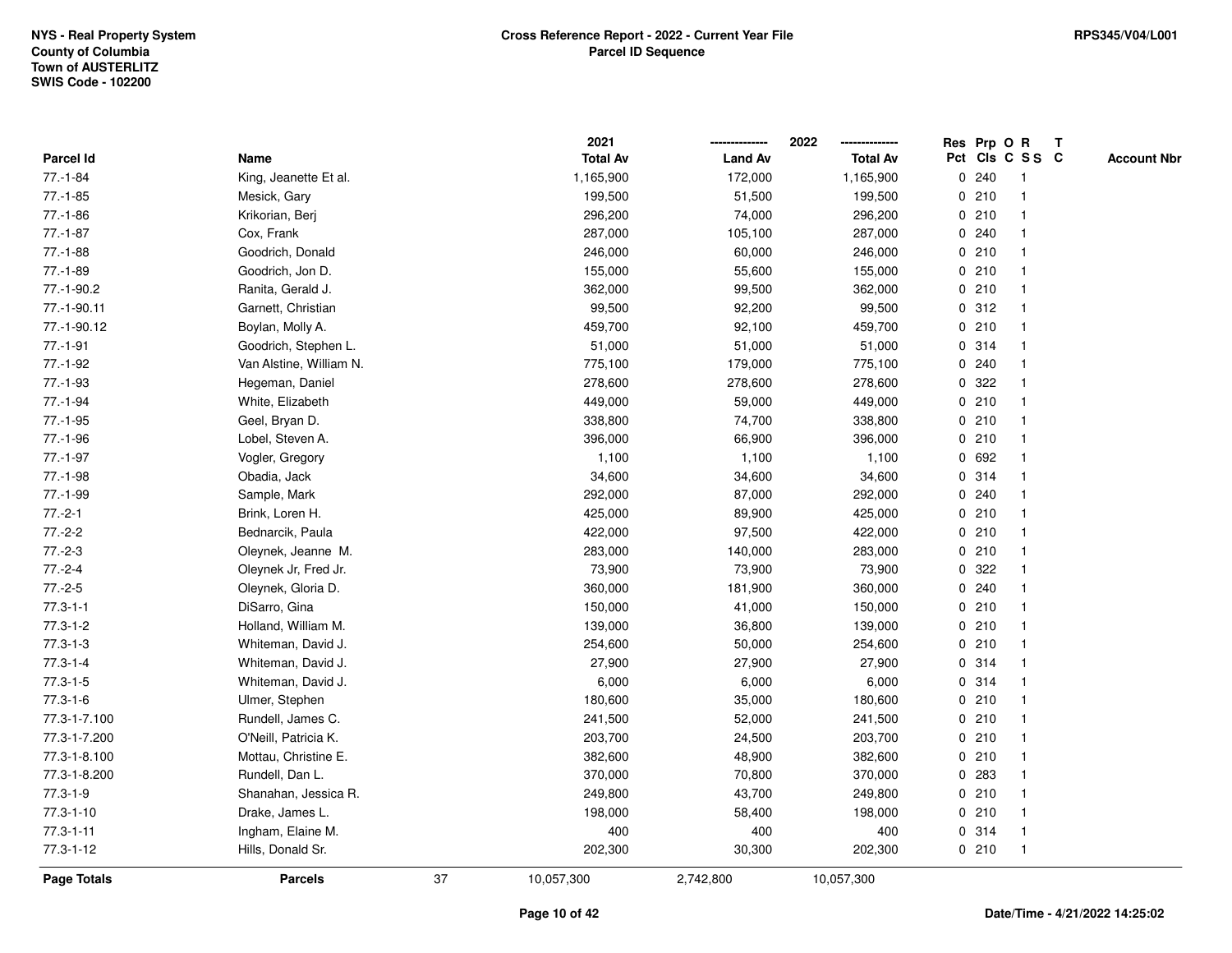|                    |                                    | 2021            |                | 2022            |             |       | Res Prp O R     | T |                    |
|--------------------|------------------------------------|-----------------|----------------|-----------------|-------------|-------|-----------------|---|--------------------|
| <b>Parcel Id</b>   | Name                               | <b>Total Av</b> | <b>Land Av</b> | <b>Total Av</b> |             |       | Pct Cls C S S C |   | <b>Account Nbr</b> |
| 77.3-1-13          | Newman, Robert                     | 142,900         | 37,100         | 142,900         | $\mathbf 0$ | 210   | -1              |   |                    |
| $77.3 - 1 - 14$    | Barrett, Kathleen                  | 250,000         | 52,000         | 250,000         | 0           | 210   | $\overline{1}$  |   |                    |
| $77.3 - 1 - 15$    | Carney, Royson M. Jr.              | 219,100         | 23,300         | 219,100         |             | 0210  | $\mathbf{1}$    |   |                    |
| $77.3 - 1 - 16$    | Thompson, Jennifer                 | 250,000         | 19,400         | 250,000         |             | 0210  |                 |   |                    |
| $77.3 - 1 - 17$    | Engel, James B.                    | 505,900         | 63,800         | 505,900         |             | 0.281 |                 |   |                    |
| $77.3 - 1 - 18$    | Spencertown Properties LLC         | 425,000         | 28,800         | 425,000         |             | 0 464 |                 |   |                    |
| 77.3-1-20          | Miller, Robin                      | 241,000         | 15,900         | 241,000         |             | 0210  |                 |   |                    |
| 77.3-1-21          | Welch, Arthur Jr.                  | 155,000         | 19,400         | 155,000         | 0           | 210   |                 |   |                    |
| 77.3-1-22          | Fischer, Richard F.                | 226,200         | 13,800         | 226,200         | 0           | 210   |                 |   |                    |
| 77.3-1-23          | Keegan, Louise                     | 169,000         | 23,300         | 169,000         |             | 0210  | -1              |   |                    |
| 77.3-1-24          | Spiegel Revocable Trust, Eric Paul | 562,800         | 55,000         | 562,800         |             | 0.281 |                 |   |                    |
| 77.3-1-25          | Neufeld, Mary L.                   | 242,000         | 42,500         | 242,000         |             | 0210  |                 |   |                    |
| 77.3-1-26          | Rogers, Jacqueline A.              | 298,000         | 38,000         | 298,000         |             | 0210  |                 |   |                    |
| 77.3-1-27          | Corey, Bernard J.                  | 133,000         | 18,000         | 133,000         |             | 0210  |                 |   |                    |
| 77.3-1-28          | Culley, William G.                 | 108,300         | 23,800         | 108,300         | 0           | 210   |                 |   |                    |
| 77.3-1-29          | Bracken, Clare A.                  | 183,500         | 23,000         | 183,500         |             | 0210  | -1              |   |                    |
| 77.3-1-30          | Culley, Frances I.                 | 205,400         | 28,000         | 205,400         |             | 0210  | -1              |   |                    |
| $77.3 - 1 - 31$    | Duprez, Gisele                     | 256,000         | 25,000         | 256,000         |             | 0210  |                 |   |                    |
| 77.3-1-32          | Duprez, Gisele                     | 9,100           | 9,100          | 9,100           |             | 0.314 |                 |   |                    |
| 77.3-1-33          | Huyck, Jeremy                      | 80,600          | 44,000         | 80,600          |             | 0270  |                 |   |                    |
| 77.3-1-34          | Culley, William G.                 | 522,100         | 155,900        | 522,100         |             | 0.240 |                 |   |                    |
| 77.3-1-35          | O'Connell, Lynne E.                | 475,000         | 77,200         | 475,000         | 0           | 210   |                 |   |                    |
| 77.3-1-37          | Mesick, E. Scott                   | 275,000         | 74,800         | 275,000         | 0           | 210   |                 |   |                    |
| 77.3-1-38          | Krieger, Michael A.                | 400,400         | 27,800         | 400,400         |             | 0210  | -1              |   |                    |
| 77.3-1-39.1        | Roberts, Cheryl A.                 | 286,300         | 41,000         | 286,300         |             | 0210  |                 |   |                    |
| 77.3-1-39.2        | Newton, Thomas J.                  | 10,000          | 10,000         | 10,000          |             | 0.314 |                 |   |                    |
| 77.3-1-40          | Paul, Janet C.                     | 178,000         | 22,500         | 178,000         |             | 0210  |                 |   |                    |
| $77.3 - 1 - 41$    | Newton, Thomas J.                  | 232,000         | 50,400         | 232,000         |             | 0210  |                 |   |                    |
| 77.3-1-41.2        | Haag, Robert                       | 91,000          | 25,500         | 91,000          | 0           | 210   |                 |   |                    |
| 77.3-1-42.100      | Fisch, Robert                      | 375,000         | 38,600         | 375,000         |             | 0210  | -1              |   |                    |
| 77.3-1-42.200      | Iverson, Richard                   | 432,000         | 62,600         | 432,000         |             | 0210  | -1              |   |                    |
| 77.3-1-43          | Lemstrom-Sheedy, Robert J.         | 196,000         | 24,500         | 196,000         |             | 0210  |                 |   |                    |
| $78. - 1 - 1.111$  | Meess LT, William E.               | 283,900         | 283,900        | 283,900         |             | 0 322 |                 |   |                    |
| 78.-1-1.112        | Cook, Timothy G.                   | 57,700          | 57,700         | 57,700          |             | 0 322 |                 |   |                    |
| 78.-1-1.122        | Feick, William R.                  | 163,600         | 44,000         | 163,600         |             | 0210  | -1              |   |                    |
| 78.-1-1.200        | Karwowski, John                    | 226,000         | 56,000         | 226,000         | 0           | 210   | -1              |   |                    |
| $78.-1-2$          | Fowler, Roderick S.                | 327,800         | 46,000         | 327,800         |             | 0210  | $\mathbf{1}$    |   |                    |
| <b>Page Totals</b> | 37<br><b>Parcels</b>               | 9,194,600       | 1,701,600      | 9,194,600       |             |       |                 |   |                    |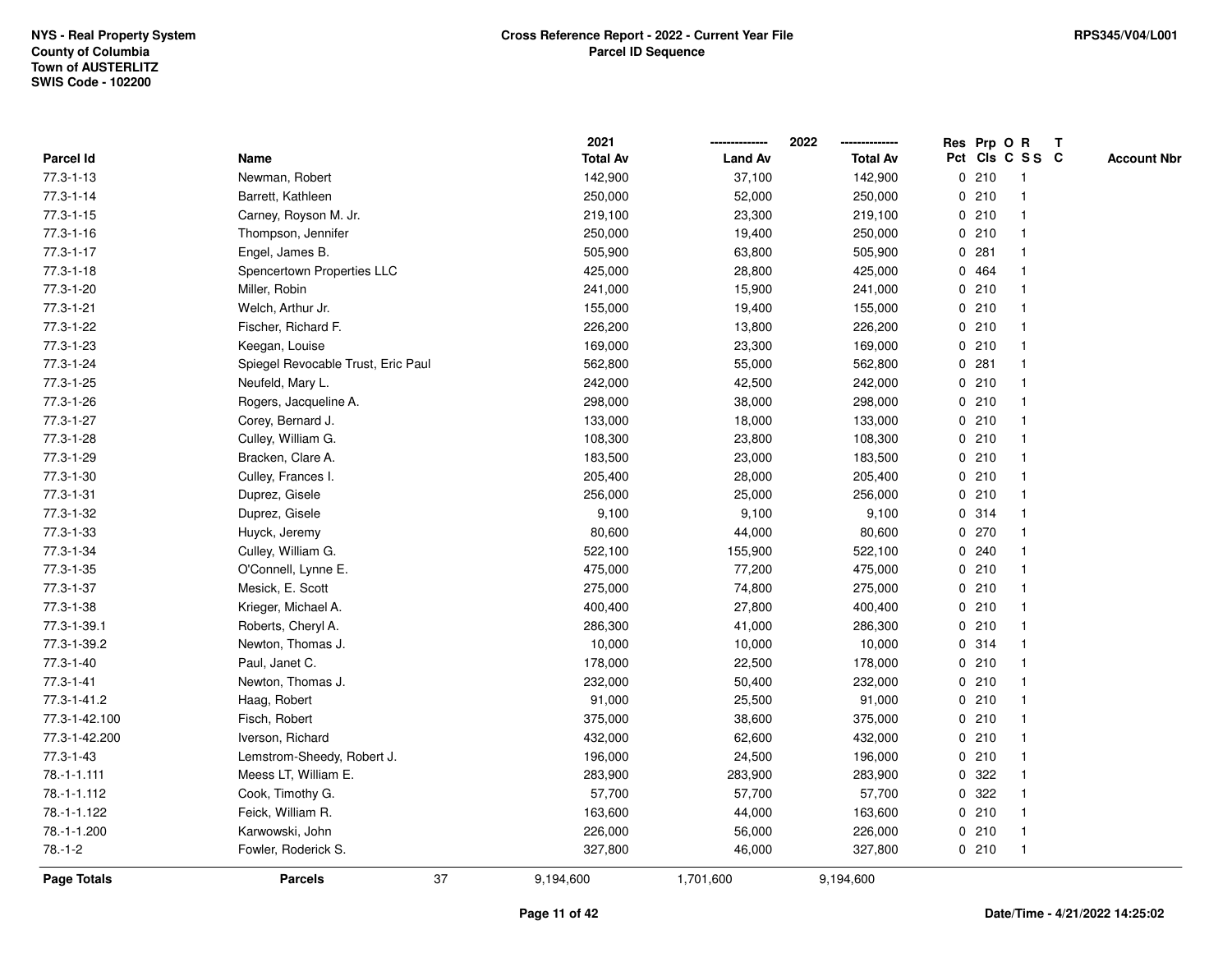|                  |                            |    | 2021            |                | 2022<br>-------------- | Res Prp O    |        | $\mathbf R$     | $\mathbf{T}$ |                    |
|------------------|----------------------------|----|-----------------|----------------|------------------------|--------------|--------|-----------------|--------------|--------------------|
| <b>Parcel Id</b> | Name                       |    | <b>Total Av</b> | <b>Land Av</b> | <b>Total Av</b>        |              |        | Pct Cls C S S C |              | <b>Account Nbr</b> |
| $78.-1-3$        | Stoessel, Katherine        |    | 122,100         | 46,000         | 122,100                |              | 0210   |                 |              |                    |
| $78.-1-4$        | Nolan, Elizabeth           |    | 489,000         | 79,500         | 489,000                |              | 0210   |                 |              |                    |
| $78.-1-5$        | Forcucci, Jacqueline F.    |    | 295,000         | 36,000         | 295,000                |              | 0210   |                 |              |                    |
| $78. - 1 - 6.3$  | Wall, Virginia             |    | 408,000         | 52,000         | 408,000                | 0            | 210    |                 |              |                    |
| $78.-1-6.4$      | Wall, Virginia             |    | 438,000         | 54,000         | 438,000                |              | 0210   |                 |              |                    |
| 78.-1-6.200      | Forcucci, Jacqueline F.    |    | 7,500           | 7,500          | 7,500                  |              | 0.314  |                 |              |                    |
| $78.-1-7.1$      | Torre, Frank               |    | 351,100         | 88,000         | 351,100                |              | 0.240  |                 |              |                    |
| $78. - 1 - 7.2$  | Vic LLC                    |    | 287,000         | 46,000         | 287,000                |              | 0210   |                 |              |                    |
| $78.-1-8$        | Six Fold LLC               |    | 20,500          | 20,500         | 20,500                 |              | 0.314  |                 |              |                    |
| $78.-1-9$        | Zale David                 |    | 218,500         | 50,500         | 218,500                |              | 0210   |                 |              |                    |
| $78.-1-10$       | Levy RLTrust, Norman       |    | 84,000          | 18,000         | 84,000                 | $\mathbf 0$  | 210    |                 |              |                    |
| $78.-1-11$       | Levy, Adam                 |    | 489,000         | 223,000        | 489,000                |              | 50 281 |                 |              |                    |
| 78.-1-12         | Wallin, Peter Axel         |    | 349,000         | 91,000         | 349,000                |              | 0.240  |                 |              |                    |
| $78.-1-13$       | Happy Place for Us LLC     |    | 362,000         | 218,100        | 362,000                |              | 0.240  |                 |              |                    |
| 78.-1-14.100     | Panavalonie LLC            |    | 298,000         | 298,000        | 298,000                | 0            | 322    |                 |              |                    |
| 78.-1-14.200     | Myers, Susan B.            |    | 208,900         | 75,100         | 208,900                |              | 0210   |                 |              |                    |
| $78.-1-15$       | Blue Rock Rod & Gun Club   |    | 152,700         | 78,200         | 152,700                | 0            | 920    |                 |              |                    |
| $78.-1-16$       | Happy Place for Us LLC     |    | 11,000          | 11,000         | 11,000                 |              | 0.314  |                 |              |                    |
| $78.-1-18$       | Rafferty, John             |    | 96,000          | 54,000         | 96,000                 |              | 0.270  |                 |              |                    |
| $78.-1-19$       | Cozzolino, David           |    | 84,300          | 44,000         | 84,300                 |              | 0270   |                 |              |                    |
| 78.-1-20         | Panavalonie LLC            |    | 233,600         | 233,600        | 233,600                |              | 0.322  |                 |              |                    |
| $78.-1-21$       | Akin, Willard E. Jr.       |    | 7,000           | 7,000          | 7,000                  |              | 0 314  |                 |              |                    |
| 78.-1-22         | State of New York          |    | 22,100          | 22,100         | 22,100                 |              | 0 930  | 8               |              |                    |
| 78.-1-23         | <b>State Of New York</b>   |    | 229,500         | 229,500        | 229,500                | $\mathbf 0$  | 930    | 8               |              |                    |
| $78.-1-24$       | State Of New York          |    | 17,000          | 17,000         | 17,000                 | 0            | 930    | 8               |              |                    |
| 78.-1-26         | Whitting, David            |    | 159,800         | 159,800        | 159,800                |              | 0.322  |                 |              |                    |
| 78.-1-28         | McClintock, Michael        |    | 245,500         | 52,000         | 245,500                |              | 0210   |                 |              |                    |
| 78.-1-29         | Rubenstein Revocable Trust |    | 809,700         | 138,300        | 809,700                |              | 0.240  |                 |              |                    |
| $78.-1-30$       | Casey, James               |    | 353,000         | 76,100         | 353,000                |              | 0210   |                 |              |                    |
| $78.-1-31$       | Tassinari, Samuel Wilder   |    | 41,500          | 41,500         | 41,500                 | 0            | 314    |                 |              |                    |
| 78.-1-32         | Gaylord, Aaron             |    | 39,500          | 39,500         | 39,500                 | $\mathbf{0}$ | 314    |                 |              |                    |
| 78.-1-33         | Epstein, Frank B.          |    | 309,000         | 61,000         | 309,000                |              | 0210   |                 |              |                    |
| 78.-1-34         | Epstein, Frank B.          |    | 55,200          | 55,200         | 55,200                 |              | 0.314  |                 |              |                    |
| $78.-1-35$       | 319 Stonewall Road LLC     |    | 347,000         | 61,000         | 347,000                |              | 0210   |                 |              |                    |
| 78.-1-36         | Connolly, Thomas J.        |    | 329,900         | 66,500         | 329,900                |              | 0210   |                 |              |                    |
| 78.-1-37         | Vermont, Peter             |    | 260,000         | 75,000         | 260,000                |              | 0210   | -1              |              |                    |
| 78.-1-38         | Lieber, James E            |    | 37,500          | 37,500         | 37,500                 |              | 0 314  |                 |              |                    |
| Page Totals      | <b>Parcels</b>             | 37 | 8,268,400       | 2,963,000      | 8,268,400              |              |        |                 |              |                    |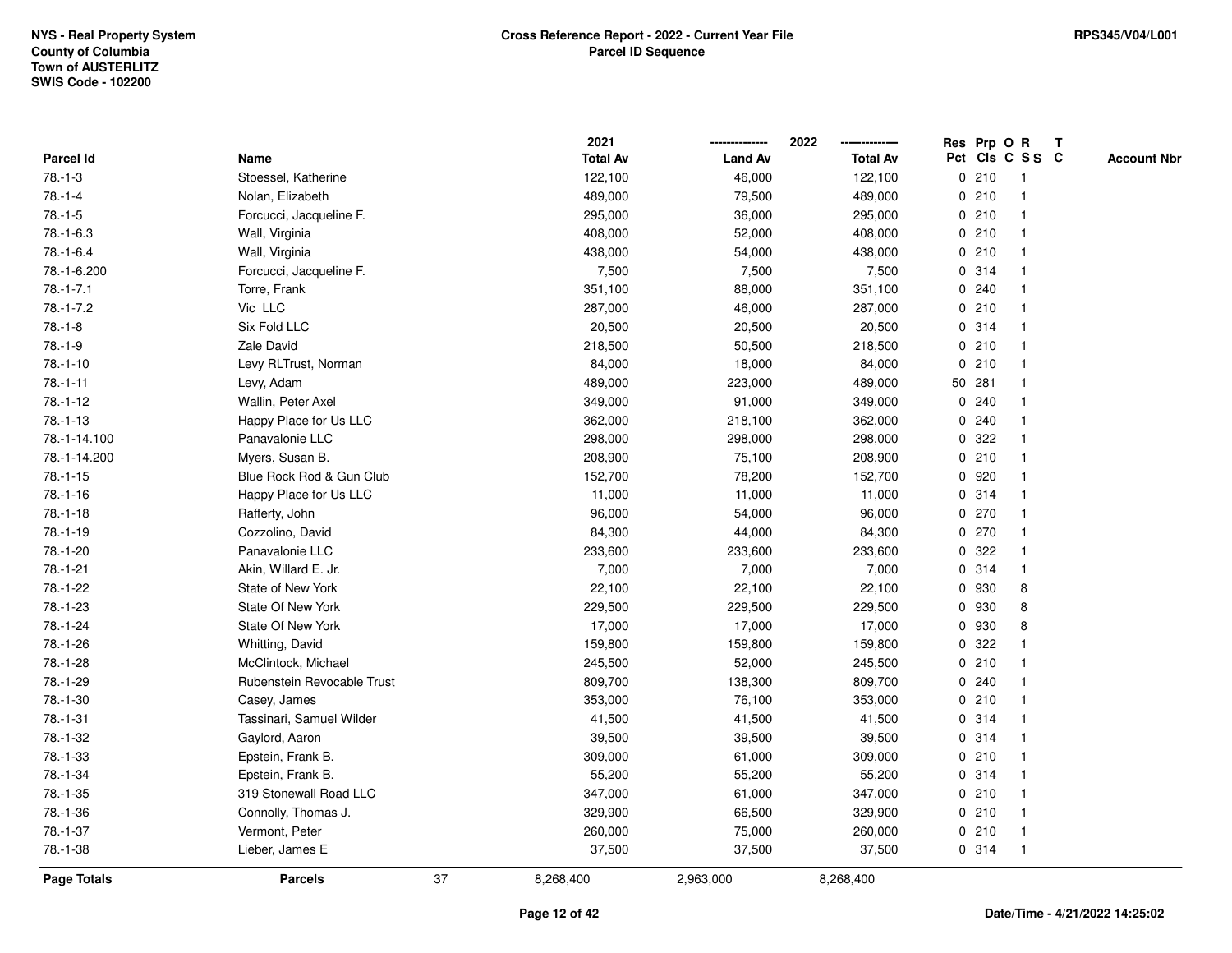|                    |                           |    | 2021            |                | 2022            |             |        | Res Prp O R     | T |                    |
|--------------------|---------------------------|----|-----------------|----------------|-----------------|-------------|--------|-----------------|---|--------------------|
| Parcel Id          | Name                      |    | <b>Total Av</b> | <b>Land Av</b> | <b>Total Av</b> |             |        | Pct Cls C S S C |   | <b>Account Nbr</b> |
| 78.-1-39           | Mesick, Marilyn           |    | 35,000          | 35,000         | 35,000          |             | 0 314  | -1              |   |                    |
| $78.-1-40$         | Harvey, Peter J.          |    | 26,900          | 26,900         | 26,900          | 0           | 322    |                 |   |                    |
| $78.-1-41$         | Whiffen, Glennis S.       |    | 40,000          | 40,000         | 40,000          |             | 0 322  | -1              |   |                    |
| 78.-1-42           | Hemlock Trust             |    | 230,000         | 230,000        | 230,000         |             | 75 322 |                 |   |                    |
| 78.-1-44           | <b>Hemlock Trust</b>      |    | 290,400         | 290,400        | 290,400         |             | 0 322  |                 |   |                    |
| $78. - 1 - 45$     | <b>Hemlock Trust</b>      |    | 727,000         | 75,000         | 727,000         |             | 0210   |                 |   |                    |
| 78.-1-46           | Lieber, Charles D.        |    | 67,700          | 67,700         | 67,700          |             | 0 322  |                 |   |                    |
| $78.-1-50$         | Columbia Land Conservancy |    | 258,200         | 258,200        | 258,200         | 0           | 322    | 8               |   |                    |
| $78.-1-51$         | Anderson, Matthew         |    | 612,500         | 70,700         | 612,500         | 0           | 210    |                 |   |                    |
| 78.-1-52.111       | Campbell, Gary            |    | 603,600         | 294,600        | 603,600         |             | 0.240  |                 |   |                    |
| 78.-1-52.112       | Heller, Robert L.         |    | 162,500         | 108,400        | 162,500         |             | 0210   |                 |   |                    |
| 78.-1-52.120       | Brown, Fredda             |    | 364,000         | 74,000         | 364,000         |             | 0210   |                 |   |                    |
| 78.-1-52.200       | Kiesel, Eckhart           |    | 326,000         | 95,000         | 326,000         |             | 0.240  |                 |   |                    |
| 78.-1-53           | State Of New York         |    | 17,900          | 17,900         | 17,900          |             | 0 930  | 8               |   |                    |
| $78.-1-54$         | State Of New York         |    | 85,000          | 85,000         | 85,000          | 0           | 930    | 8               |   |                    |
| 78.-1-55.11        | <b>Hemlock Trust</b>      |    | 137,800         | 137,800        | 137,800         | 0           | 322    |                 |   |                    |
| 78.-1-55.12        | Glosser, Amy J.           |    | 104,200         | 104,200        | 104,200         |             | 0 322  |                 |   |                    |
| 78.-1-55.200       | Glosser, Amy J.           |    | 865,000         | 85,700         | 865,000         |             | 0210   |                 |   |                    |
| 78.-1-56           | Meyer, Bella              |    | 1,637,400       | 312,000        | 1,637,400       |             | 0.281  |                 |   |                    |
| $78.-1-57$         | Miller, Ann M.            |    | 257,600         | 71,500         | 257,600         |             | 0210   |                 |   |                    |
| 78.-1-58.111       | Glick, Diane D.           |    | 256,000         | 256,000        | 256,000         |             | 0 322  |                 |   |                    |
| 78.-1-58.112       | Glick, Diane D.           |    | 255,000         | 152,000        | 255,000         | 0           | 240    |                 |   |                    |
| 78.-1-58.120       | Oliver, David             |    | 115,200         | 115,200        | 115,200         | 0           | 322    |                 |   |                    |
| 78.-1-58.200       | Riva, Mario               |    | 265,800         | 75,000         | 265,800         |             | 0210   | -1              |   |                    |
| 78.-1-59.100       | Moss, Donald B.           |    | 890,500         | 191,300        | 890,500         |             | 0210   |                 |   |                    |
| 78.-1-59.200       | Breu, Cheryl              |    | 652,000         | 76,000         | 652,000         |             | 0210   |                 |   |                    |
| 78.-1-60           | State Of New York         |    | 51,000          | 51,000         | 51,000          | 0           | 930    | 8               |   |                    |
| $78.-1-61$         | State Of New York         |    | 87,000          | 87,000         | 87,000          |             | 0 930  | 8               |   |                    |
| 78.-1-62           | State Of New York         |    | 219,300         | 219,300        | 219,300         | 0           | 930    | 8               |   |                    |
| 78.-1-63           | State Of New York         |    | 10,200          | 10,200         | 10,200          | 0           | 930    | 8               |   |                    |
| $78.-1-64$         | Levy, Daniel              |    | 70,300          | 70,300         | 70,300          | $\mathbf 0$ | 322    |                 |   |                    |
| 78.-1-66           | Fowler, Roderick S.       |    | 62,900          | 62,900         | 62,900          |             | 0.314  |                 |   |                    |
| 78.-1-67           | Schulman, Andrew          |    | 476,700         | 77,100         | 476,700         |             | 0210   |                 |   |                    |
| 78.-1-68           | Newton, Jennifer Lee      |    | 213,000         | 36,000         | 213,000         |             | 0210   |                 |   |                    |
| 78.-1-69           | White, Donald J.          |    | 105,300         | 105,300        | 105,300         |             | 0 322  |                 |   |                    |
| 78.-1-70           | Ford, Karin               |    | 61,000          | 61,000         | 61,000          | 0           | 322    | -1              |   |                    |
| $78.-1-71$         | Casey, Dennis             |    | 166,800         | 54,000         | 166,800         |             | 0210   | $\overline{1}$  |   |                    |
| <b>Page Totals</b> | <b>Parcels</b>            | 37 | 10,806,700      | 4,179,600      | 10,806,700      |             |        |                 |   |                    |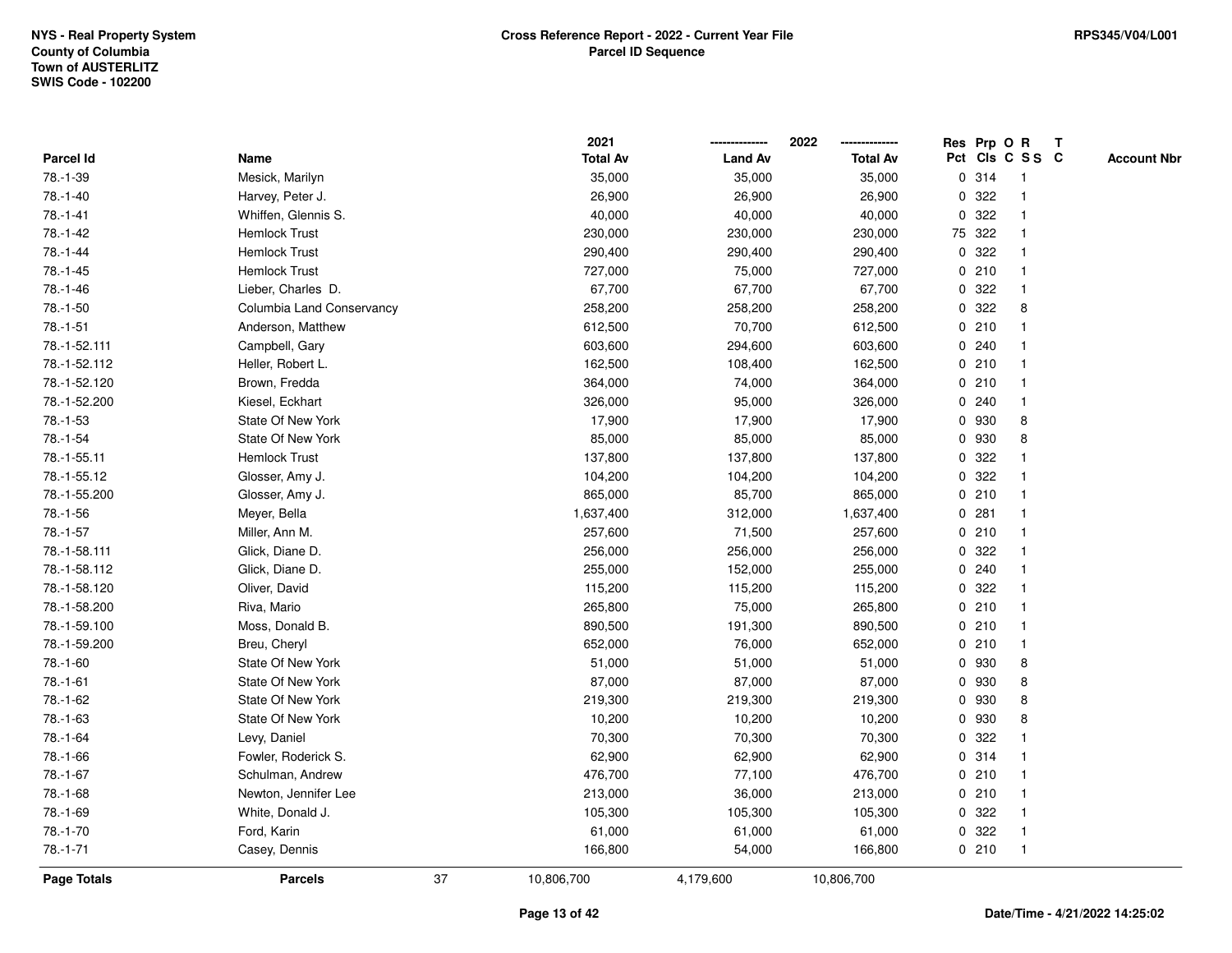|                  |                                    |    | 2021            |                | 2022            |             | Res Prp O R |                         | T |                    |
|------------------|------------------------------------|----|-----------------|----------------|-----------------|-------------|-------------|-------------------------|---|--------------------|
| <b>Parcel Id</b> | Name                               |    | <b>Total Av</b> | <b>Land Av</b> | <b>Total Av</b> |             |             | Pct Cls C S S C         |   | <b>Account Nbr</b> |
| $79.-1-1$        | Cemetery-Old Not In Use            |    | 1,800           | 1,800          | 1,800           | 0           | 695         | 8                       |   |                    |
| $79.-1-2$        | State Of New York                  |    | 1,358,800       | 1,358,800      | 1,358,800       | 0           | 930         | 8                       |   |                    |
| $79.-1-3$        | Van Allen, Kevin C.                |    | 126,700         | 126,700        | 126,700         |             | 0.322       |                         |   |                    |
| $79.-1-4$        | Quinn, James C.                    |    | 84,400          | 70,000         | 84,400          |             | 0.312       |                         |   |                    |
| $79. - 1 - 5$    | Quinn, Louise A.                   |    | 25,000          | 25,000         | 25,000          |             | 0.314       |                         |   |                    |
| $79.-1-6$        | Baffuto, Sharon A.                 |    | 86,200          | 86,200         | 86,200          |             | 0.322       |                         |   |                    |
| $79.-1-7$        | Baffuto, Sharon A.                 |    | 161,600         | 46,000         | 161,600         |             | 0210        |                         |   |                    |
| $79.-1-8$        | <b>Ambergris Family Properties</b> |    | 603,800         | 603,800        | 603,800         | 0           | 322         |                         |   |                    |
| $79.-1-9$        | Gramolini, Joyann                  |    | 85,400          | 85,400         | 85,400          | 0           | 322         |                         |   |                    |
| $79. - 1 - 11.1$ | Foy Family Trust                   |    | 229,300         | 61,000         | 229,300         |             | 0210        |                         |   |                    |
| $79.-1-11.2$     | Melino, Danielle                   |    | 326,800         | 55,500         | 361,800         |             | 0210        |                         |   |                    |
| $79. - 1 - 12$   | Spacious Skies Woodland Hills      |    | 750,000         | 539,900        | 750,000         |             | 0 582       |                         |   |                    |
| $79.-1-13$       | Kratt, Martin James                |    | 16,800          | 16,800         | 16,800          |             | 0.314       |                         |   |                    |
| $79.-1-14$       | Kratt, Martin James                |    | 171,000         | 51,500         | 171,000         |             | 0210        |                         |   |                    |
| $79.-1-15$       | Leone, Brionna L.                  |    | 79,200          | 55,500         | 79,200          | 0           | 270         |                         |   |                    |
| $79. - 1 - 16$   | Tishelman, Beulah                  |    | 196,300         | 76,000         | 196,300         | $\mathbf 0$ | 210         |                         |   |                    |
| $79.-1-17$       | Koovalloor, Joseph                 |    | 40,000          | 40,000         | 40,000          |             | 0 314       |                         |   |                    |
| $79.-1-18$       | Renaud, Drenea                     |    | 82,000          | 31,000         | 82,000          |             | 0270        |                         |   |                    |
| 79.-1-19.111     | Golden Foundation, Edward W.       |    | 85,000          | 85,000         | 85,000          |             | 0.322       |                         |   |                    |
| 79.-1-19.112     | Clark, Kathleen Gardieff           |    | 98,200          | 61,000         | 98,200          |             | 0 270       |                         |   |                    |
| 79.-1-19.120     | Harvey, Brenda L.                  |    | 87,000          | 46,000         | 87,000          |             | 0.270       |                         |   |                    |
| 79.-1-19.200     | Renton, Amy                        |    | 90,100          | 47,500         | 90,100          | 0           | 270         |                         |   |                    |
| 79.-1-20         | Miller, Vaughn                     |    | 92,400          | 41,000         | 92,400          | 0           | 270         |                         |   |                    |
| $79.-1-21$       | Covey, Michael                     |    | 36,000          | 36,000         | 36,000          | 0           | 322         |                         |   |                    |
| 79.-1-22         | Garcia, Jose M.                    |    | 170,300         | 61,500         | 170,300         |             | 0210        |                         |   |                    |
| 79.-1-23         | O'Donnell, Rebecca                 |    | 150,000         | 41,500         | 150,000         |             | 0210        |                         |   |                    |
| 79.-1-24         | Szymanski, Marcia                  |    | 27,400          | 27,400         | 27,400          |             | 0 314       |                         |   |                    |
| $79.-1-25$       | Szymanski, Marcia                  |    | 126,000         | 20,000         | 126,000         |             | 0.260       |                         |   |                    |
| 79.-1-26         | Baldwin, Bonnie                    |    | 114,000         | 37,600         | 114,000         |             | 0210        |                         |   |                    |
| 79.-1-27         | Wright, Jason                      |    | 236,500         | 39,000         | 325,000         |             | $0$ 215     | -1                      |   |                    |
| 79.-1-28.100     | Quinn, James                       |    | 167,900         | 167,900        | 167,900         | 0           | 322         |                         |   |                    |
| 79.-1-28.200     | Griffin, Clark W. Jr.              |    | 169,000         | 57,100         | 169,000         |             | 0210        |                         |   |                    |
| 79.-1-29         | Shepetin, William Stewart          |    | 40,100          | 40,100         | 40,100          |             | 0 314       |                         |   |                    |
| 79.-1-30         | Demaris, Ann                       |    | 187,300         | 47,000         | 187,300         |             | 0210        |                         |   |                    |
| $79.-1-31$       | Keith, Teresa M.                   |    | 233,000         | 47,000         | 233,000         |             | 0210        |                         |   |                    |
| 79.-1-32.3       | Bohl, Theresa J.                   |    |                 | 102,900        | 102,900         | 0           | 322         |                         |   |                    |
| 79.-1-32.4       | Bohl, Theresa J.                   |    |                 | 86,500         | 86,500          |             | 0 322       | $\overline{\mathbf{1}}$ |   |                    |
| Page Totals      | <b>Parcels</b>                     | 37 | 6,535,300       | 4,422,900      | 6,848,200       |             |             |                         |   |                    |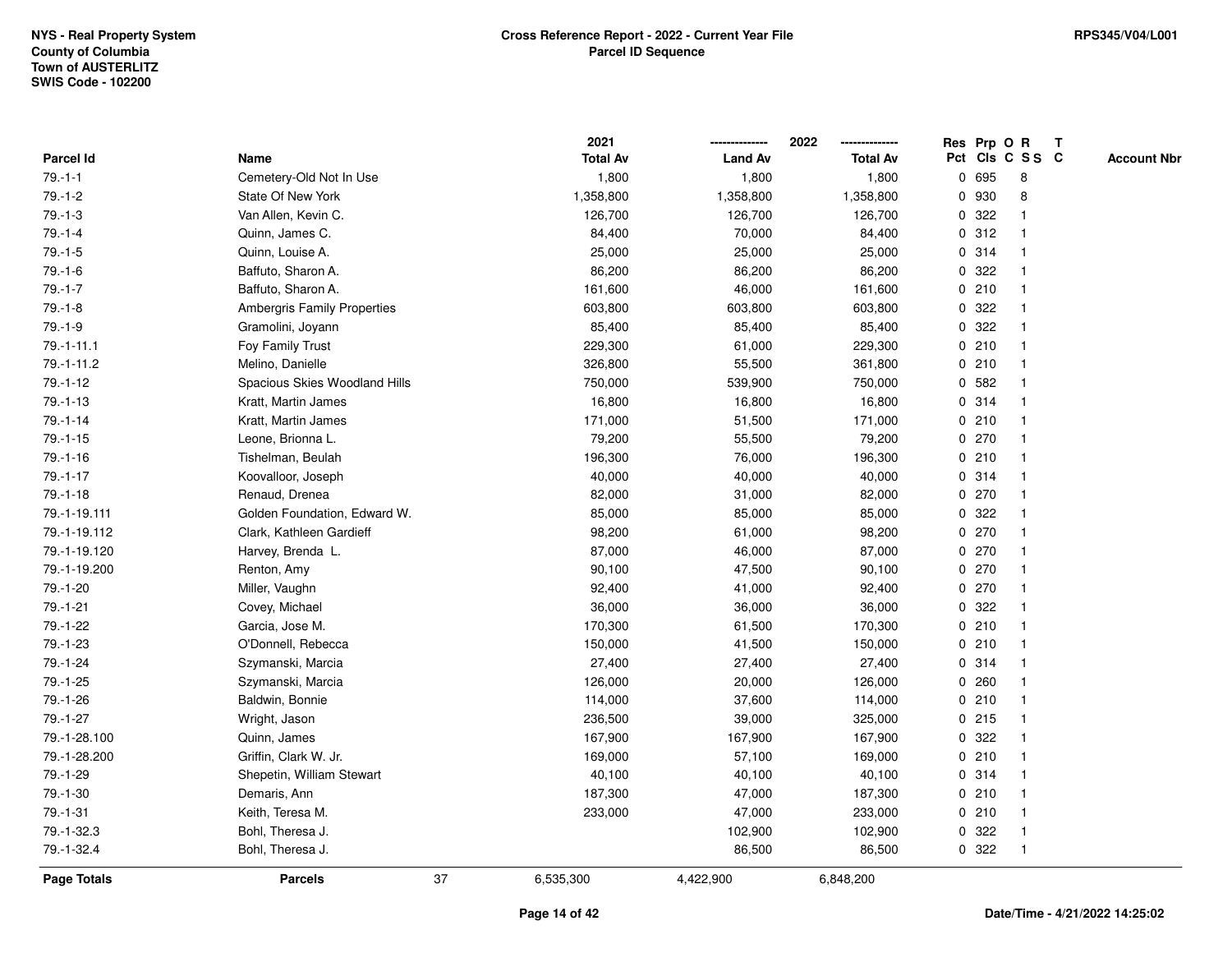|                |                             |    | 2021            |                | 2022            | Res Prp O R |                         | $\mathbf{T}$ |                    |
|----------------|-----------------------------|----|-----------------|----------------|-----------------|-------------|-------------------------|--------------|--------------------|
| Parcel Id      | Name                        |    | <b>Total Av</b> | <b>Land Av</b> | <b>Total Av</b> |             | Pct Cls C S S C         |              | <b>Account Nbr</b> |
| 79.-1-32.12    | Bohl RT, Charles A.         |    | 155,600         | 155,600        | 155,600         | 0 322       | $\overline{\mathbf{1}}$ |              |                    |
| 79.-1-32.111   | Fiorella, Abby              |    | 824,000         | 208,000        | 824,000         | 0240        | $\overline{\mathbf{1}}$ |              |                    |
| 79.-1-32.112   | Burdick, Todd M.            |    | 281,400         | 172,600        | 281,400         | 0.240       | $\mathbf{1}$            |              |                    |
| 79.-1-32.200   | Cabral, Steven              |    | 255,800         | 86,000         | 255,800         | 0.240       |                         |              |                    |
| 79.-1-33       | Trapp, John D.              |    | 135,000         | 26,000         | 238,500         | 0210        |                         |              |                    |
| 79.-1-34       | Nielsen, Ethan              |    | 175,000         | 24,000         | 175,000         | 0210        |                         |              |                    |
| $79. - 1 - 35$ | Stevenson, Brett            |    | 172,200         | 36,000         | 172,200         | 0.260       |                         |              |                    |
| 79.-1-36       | Brachfeld, Bernard          |    | 241,000         | 146,400        | 241,000         | 0.240       |                         |              |                    |
| 79.-1-37       | Van Wagner, Julianna        |    | 101,400         | 101,400        | 101,400         | 0 322       |                         |              |                    |
| 79.-1-38       | Winter, James               |    | 227,200         | 54,500         | 227,200         | 0210        |                         |              |                    |
| 79.-1-39       | Schilpp, George             |    | 50,000          | 50,000         | 50,000          | 0.314       |                         |              |                    |
| 79.-1-40       | Assadi, Abdi                |    | 817,000         | 184,500        | 817,000         | 50 240      |                         |              |                    |
| $79. - 1 - 41$ | Stauffer, Kimberly G.       |    | 115,200         | 43,000         | 115,200         | 0210        |                         |              |                    |
| 79.-1-42       | Roane, Susan                |    | 560,500         | 108,200        | 560,500         | 0.240       |                         |              |                    |
| 79.-1-43       | Landy, Christopher J.       |    | 359,600         | 118,500        | 359,600         | 0210        |                         |              |                    |
| 79.-1-44       | <b>Beebe Hill LLC</b>       |    | 319,000         | 126,700        | 319,000         | 0.240       | -1                      |              |                    |
| 79.-1-45.1     | Sorros, Nicholas            |    | 45,000          | 45,000         | 45,000          | 0 314       | $\overline{1}$          |              |                    |
| 79.-1-45.2     | Mugler, Richard III.        |    | 69,000          | 69,000         | 69,000          | 0 322       |                         |              |                    |
| 79.-1-46       | Roberts RT, John J.         |    | 556,400         | 236,400        | 556,400         | 0.240       |                         |              |                    |
| $79. - 1 - 47$ | State of New York-DEC       |    | 855,500         | 855,500        | 855,500         | 0 930       | 3                       |              |                    |
| 79.-1-48       | Kline, Frederick Walter Jr. |    | 193,400         | 55,500         | 193,400         | 86 210      |                         |              |                    |
| 79.-1-50       | Kawadler, Wayne A.          |    | 276,600         | 77,200         | 276,600         | 0210        |                         |              |                    |
| $79. - 1 - 51$ | Millay Society Inc Edna     |    | 808,500         | 487,000        | 808,500         | 0240        | 8                       |              |                    |
| 79.-1-53       | Millay Society Inc Edna     |    | 72,500          | 72,500         | 72,500          | 0 322       | 8                       |              |                    |
| 79.-1-54       | State of New York           |    | 281,100         | 144,800        | 281,100         | 0 930       | 3                       |              |                    |
| 79.-1-56       | Olds, Cynthia Craig         |    | 488,700         | 217,000        | 488,700         | 0.240       |                         |              |                    |
| 79.-1-57       | Cesario, John A. Jr.        |    | 174,000         | 47,000         | 174,000         | 0210        |                         |              |                    |
| 79.-1-58       | Santoro, Shawn F.           |    | 173,100         | 50,300         | 173,100         | 0210        |                         |              |                    |
| 79.-1-59       | Falkner, Paula A.           |    | 202,000         | 53,200         | 202,000         | 0210        |                         |              |                    |
| 79.-1-60       | Zager, Philip               |    | 608,200         | 76,000         | 608,200         | 50 281      | -1                      |              |                    |
| 79.-1-61       | Schor, Fredric B.           |    | 332,000         | 115,200        | 332,000         | 0.240       | $\overline{\mathbf{1}}$ |              |                    |
| 79.-1-62       | Zager, Philip               |    | 40,000          | 40,000         | 40,000          | 0 314       |                         |              |                    |
| 79.-1-63.111   | Zager, Philip               |    | 38,100          | 38,100         | 38,100          | 0.314       |                         |              |                    |
| 79.-1-63.112   | Amadio, Dean M.             |    | 194,200         | 51,000         | 194,200         | 0210        |                         |              |                    |
| 79.-1-63.120   | Ilardo, Philip              |    | 181,000         | 30,000         | 181,000         | 0210        |                         |              |                    |
| 79.-1-63.200   | Ilardo, Philip              |    | 2,500           | 2,500          | 2,500           | 0 314       | $\overline{1}$          |              |                    |
| $80.-1-1$      | Sansevero, Debora           |    | 176,100         | 176,100        | 176,100         | 0 322       | $\overline{1}$          |              |                    |
| Page Totals    | <b>Parcels</b>              | 36 | 10,402,200      | 4,425,100      | 10,505,700      |             |                         |              |                    |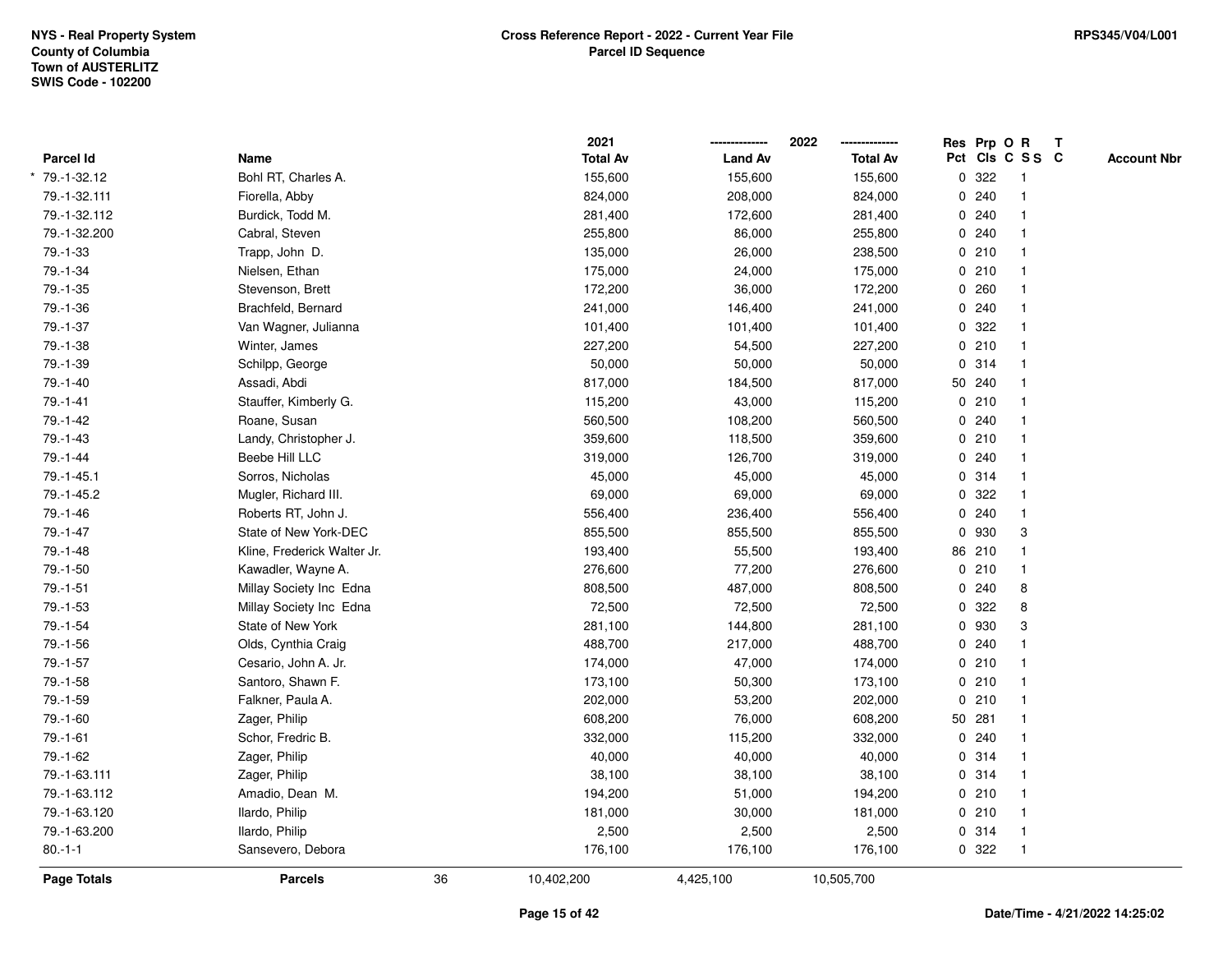|                 |                               |    | 2021            |                | 2022            | Res Prp O R |       |                         | $\mathbf{T}$ |                    |
|-----------------|-------------------------------|----|-----------------|----------------|-----------------|-------------|-------|-------------------------|--------------|--------------------|
| Parcel Id       | Name                          |    | <b>Total Av</b> | <b>Land Av</b> | <b>Total Av</b> |             |       | Pct Cls C S S C         |              | <b>Account Nbr</b> |
| 80.-1-2.100     | Gerwaski, Roger L.            |    | 170,700         | 170,700        | 170,700         | 0           | 322   | -1                      |              |                    |
| 80.-1-2.210     | Gerwaski, Roger L.            |    | 12,500          | 12,500         | 12,500          |             | 0 314 |                         |              |                    |
| 80.-1-2.220     | Gerwaski, Roger L.            |    | 230,600         | 52,500         | 230,600         |             | 0210  | -1                      |              |                    |
| $80.-1-3$       | <b>LPDP Irrevocable Trust</b> |    | 258,000         | 69,000         | 258,000         | 0           | 210   | $\mathbf{1}$            |              |                    |
| $80.-1-4$       | Gampert, John J.              |    | 206,600         | 45,000         | 206,600         |             | 0210  | $\mathbf{1}$            |              |                    |
| $80.-1-5$       | Cione, Nick                   |    | 177,800         | 40,000         | 177,800         |             | 0210  | -1                      |              |                    |
| $80.-1-6$       | Fudge, Michael                |    | 152,000         | 27,200         | 152,000         |             | 0210  |                         |              |                    |
| $80.-1-7$       | Spence, Robert V. JR.         |    | 219,400         | 44,000         | 219,400         |             | 0210  |                         |              |                    |
| $80.-1-8$       | Krawczyk, Eric                |    | 252,300         | 46,000         | 252,300         |             | 0210  |                         |              |                    |
| 80.-1-9.100     | Bauer, Stephen M.             |    | 85,500          | 38,700         | 85,500          |             | 0 270 |                         |              |                    |
| 80.-1-9.200     | Doyle, Ashley                 |    | 224,000         | 45,000         | 224,000         |             | 0210  | $\mathbf{1}$            |              |                    |
| $80.-1-10$      | Schmitt, James F.             |    | 117,100         | 56,000         | 117,100         | 0           | 210   | $\mathbf{1}$            |              |                    |
| $80.-1-12$      | Weber, Ruth                   |    | 282,900         | 61,000         | 282,900         |             | 0210  |                         |              |                    |
| $80. -1 - 13.1$ | Telesnick, Eva                |    | 170,000         | 46,600         | 170,000         |             | 0210  |                         |              |                    |
| $80.-1-13.2$    | Sansevero, Debora             |    | 152,600         | 97,500         | 152,600         |             | 0.312 |                         |              |                    |
| $80.-1-14$      | Sansevero, Debora             |    | 45,700          | 25,000         | 45,700          |             | 0.312 | -1                      |              |                    |
| $80.-1-15$      | Sansevero, Debora             |    | 111,000         | 57,500         | 111,000         | 0           | 312   | $\overline{\mathbf{1}}$ |              |                    |
| $80.-1-16$      | Sansevero, Debora             |    | 43,500          | 43,500         | 43,500          | 0           | 314   | $\overline{\mathbf{1}}$ |              |                    |
| $80.-1-17$      | Cole, Lewis G.                |    | 826,900         | 79,500         | 826,900         |             | 0210  | $\mathbf{1}$            |              |                    |
| $80.-1-18$      | Schierloh, Robert J.          |    | 456,000         | 86,000         | 456,000         |             | 0.281 |                         |              |                    |
| $80.-1-19$      | Sansevero, Debora             |    | 108,000         | 83,000         | 108,000         |             | 0.312 |                         |              |                    |
| $80.-1-20$      | Herrick, Phillip & Sally      |    | 169,000         | 28,400         | 169,000         |             | 0210  |                         |              |                    |
| $80.-1-21$      | Southwick, Addison D. IV.     |    | 257,000         | 28,000         | 257,000         |             | 0210  |                         |              |                    |
| $80.-1-22$      | Southwick, Addison D. IV.     |    | 7,000           | 7,000          | 7,000           | 0           | 314   | $\mathbf{1}$            |              |                    |
| $80.-1-23$      | Sansevero, Debora             |    | 76,600          | 76,600         | 76,600          | 0           | 322   | -1                      |              |                    |
| 80.-1-24.100    | Chaskes, Howard               |    | 185,100         | 37,000         | 185,100         |             | 0210  | -1                      |              |                    |
| 80.-1-24.200    | Terry, Theresa                |    | 229,900         | 54,500         | 229,900         |             | 0210  |                         |              |                    |
| $80.-1-25$      | Terry, Theresa                |    | 38,000          | 38,000         | 38,000          |             | 0 314 |                         |              |                    |
| $80.-1-26$      | Noble, Maryon G.              |    | 14,300          | 14,300         | 14,300          |             | 0 314 |                         |              |                    |
| $80.-1-27$      | Golden Organics LLC           |    | 79,400          | 79,400         | 79,400          | $\mathbf 0$ | 322   |                         |              |                    |
| $80.-1-28$      | Arnsten, Paul L.              |    | 685,800         | 195,400        | 685,800         | 0           | 240   | $\overline{\mathbf{1}}$ |              |                    |
| $80.-1-29$      | Feinman, Sylvia J.            |    | 161,900         | 35,700         | 161,900         |             | 0210  | $\mathbf{1}$            |              |                    |
| $80.-1-30$      | Duarte, David                 |    | 101,000         | 72,400         | 101,000         |             | 0270  |                         |              |                    |
| 80.-1-31.111    | Newlands, Maxwell             |    | 503,900         | 81,000         | 503,900         |             | 0210  |                         |              |                    |
| 80.-1-31.112    | Rudick, Richard S.            |    | 679,400         | 175,000        | 679,400         |             | 0.240 |                         |              |                    |
| 80.-1-31.200    | Murdock, Thomas               |    | 450,000         | 85,000         | 450,000         |             | 0210  | $\mathbf{1}$            |              |                    |
| 80.-1-32.111    | Gellert, Joan R.              |    | 109,500         | 92,600         | 109,500         |             | 0 270 | $\mathbf{1}$            |              |                    |
| Page Totals     | <b>Parcels</b>                | 37 | 8,050,900       | 2,326,500      | 8,050,900       |             |       |                         |              |                    |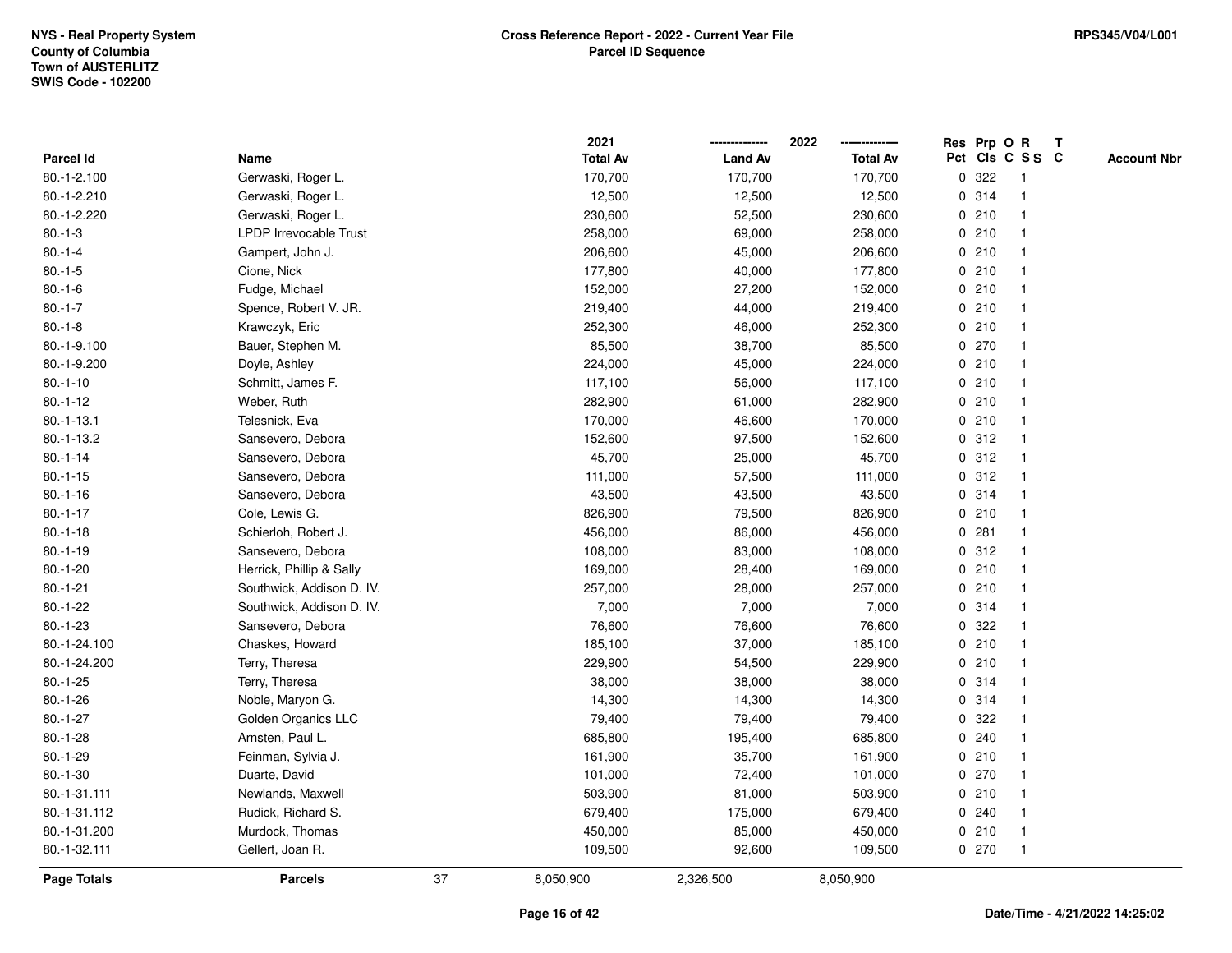|              |                                    | 2021            |                | 2022            |             |       | Res Prp O R     | Т |                    |
|--------------|------------------------------------|-----------------|----------------|-----------------|-------------|-------|-----------------|---|--------------------|
| Parcel Id    | Name                               | <b>Total Av</b> | <b>Land Av</b> | <b>Total Av</b> |             |       | Pct Cls C S S C |   | <b>Account Nbr</b> |
| 80.-1-32.112 | Phelps, Joshua                     | 151,200         | 57,900         | 151,200         |             | 0210  | $\mathbf{1}$    |   |                    |
| 80.-1-32.200 | Ruesch, Susan and Gordon           | 173,000         | 105,000        | 173,000         | 0           | 260   | -1              |   |                    |
| $80.-1-34$   | D'Addona Revocable Trust, Lawrence | 244,400         | 120,000        | 244,400         |             | 0210  | $\mathbf 1$     |   |                    |
| $80.-1-35$   | 42 Rhoen LLC                       | 323,700         | 76,000         | 487,000         |             | 0210  |                 |   |                    |
| 80.-1-36.100 | Rudick, Richard S.                 | 57,600          | 57,600         | 57,600          |             | 0.314 |                 |   |                    |
| 80.-1-36.200 | Gordon & Waters IRT                | 518,900         | 78,400         | 518,900         |             | 0210  |                 |   |                    |
| $80.-1-37$   | Towl, Clinton F.                   | 829,000         | 311,000        | 829,000         |             | 0.240 |                 |   |                    |
| $80.-1-38$   | Brenner, Robert                    | 221,000         | 55,500         | 221,000         |             | 0210  |                 |   |                    |
| $80.-1-39$   | Vitale, Shirley G.                 | 377,100         | 48,500         | 377,100         |             | 0210  | -1              |   |                    |
| 80.-1-40.111 | Carchedi, Nikki L.                 | 609,000         | 148,000        | 609,000         |             | 0210  | $\mathbf 1$     |   |                    |
| 80.-1-40.112 | Wrubel Revocable Living Trust      | 613,500         | 105,000        | 613,500         |             | 0210  |                 |   |                    |
| 80.-1-40.121 | Dunn Enterprises Inc               | 55,000          | 55,000         | 55,000          |             | 0.314 |                 |   |                    |
| 80.-1-40.122 | Wrubel Revocable Living Trust      | 55,000          | 55,000         | 55,000          |             | 0.314 |                 |   |                    |
| 80.-1-40.200 | Eban, Yael                         | 493,100         | 105,100        | 493,100         |             | 0210  |                 |   |                    |
| $80.-1-41$   | Stein, Elizabeth                   | 569,800         | 66,800         | 569,800         | 0           | 281   |                 |   |                    |
| $80.-1-42$   | Terry, Theresa                     | 14,000          | 14,000         | 14,000          |             | 0.314 | -1              |   |                    |
| $80.-1-43$   | Crosby, Polly Ann                  | 69,000          | 47,700         | 69,000          |             | 0270  |                 |   |                    |
| $80.-1-44$   | Ruesch, Gordon P.                  | 20,000          | 20,000         | 20,000          |             | 0.314 |                 |   |                    |
| $80.-1-45$   | Ford, Jacob                        | 66,400          | 47,500         | 66,400          |             | 0270  |                 |   |                    |
| $80.-1-46$   | Magner, Timothy S.                 | 92,200          | 66,000         | 92,200          |             | 0.270 |                 |   |                    |
| $80.-1-47$   | Klein, Leslie                      | 900             | 900            | 900             |             | 0.314 |                 |   |                    |
| 85.-1-1.100  | Beaven, Jean Campbell              | 715,700         | 271,300        | 715,700         |             | 0.240 |                 |   |                    |
| $85.-1-2$    | Matuszek 2017 Family Trust         | 490,000         | 91,000         | 490,000         |             | 0.240 |                 |   |                    |
| 85.-1-3.100  | Maunu, Jarmo                       | 318,000         | 158,900        | 318,000         |             | 0.240 | $\mathbf 1$     |   |                    |
| 85.-1-3.211  | Cohen, Jonathan A.                 | 183,300         | 125,400        | 183,300         |             | 0.260 |                 |   |                    |
| 85.-1-3.212  | Cohen, Zvi & Beatrice              | 780,000         | 164,500        | 780,000         |             | 0.281 |                 |   |                    |
| 85.-1-3.220  | Cohen, Zvi & Beatrice              | 343,000         | 101,300        | 343,000         |             | 0.240 |                 |   |                    |
| $85.-1-4$    | Lesser, Ann Ellen                  | 222,500         | 45,600         | 222,500         |             | 0210  |                 |   |                    |
| 85.-1-5.111  | Rychcik, Michael                   | 561,500         | 161,900        | 561,500         |             | 0.240 |                 |   |                    |
| 85.-1-5.112  | Harrison, David W. Jr.             | 300,100         | 56,000         | 300,100         | $\mathbf 0$ | 210   | -1              |   |                    |
| 85.-1-5.121  | Bresciani, Rino                    | 337,000         | 222,800        | 337,000         | 0           | 240   |                 |   |                    |
| 85.-1-5.122  | Kanwit, Roy H.                     | 69,900          | 69,900         | 69,900          |             | 0.322 |                 |   |                    |
| 85.-1-5.211  | Martin, Renwick D.                 | 70,800          | 70,800         | 70,800          |             | 0.314 |                 |   |                    |
| 85.-1-5.220  | Martin, Renwick D.                 | 953,000         | 175,000        | 953,000         |             | 0.240 |                 |   |                    |
| $85.-1-6.1$  | Campbell, Barbara H.               | 830,000         | 309,200        | 830,000         |             | 0.240 |                 |   |                    |
| $85.-1-7$    | Sherrill, Ryan                     | 30,500          | 30,500         | 30,500          |             | 0.314 | -1              |   |                    |
| $85.-1-8.1$  | Scannell, Joseph                   | 13,200          | 13,200         | 13,200          |             | 0.312 | $\mathbf{1}$    |   |                    |
| Page Totals  | 37<br><b>Parcels</b>               | 11,772,300      | 3,708,200      | 11,935,600      |             |       |                 |   |                    |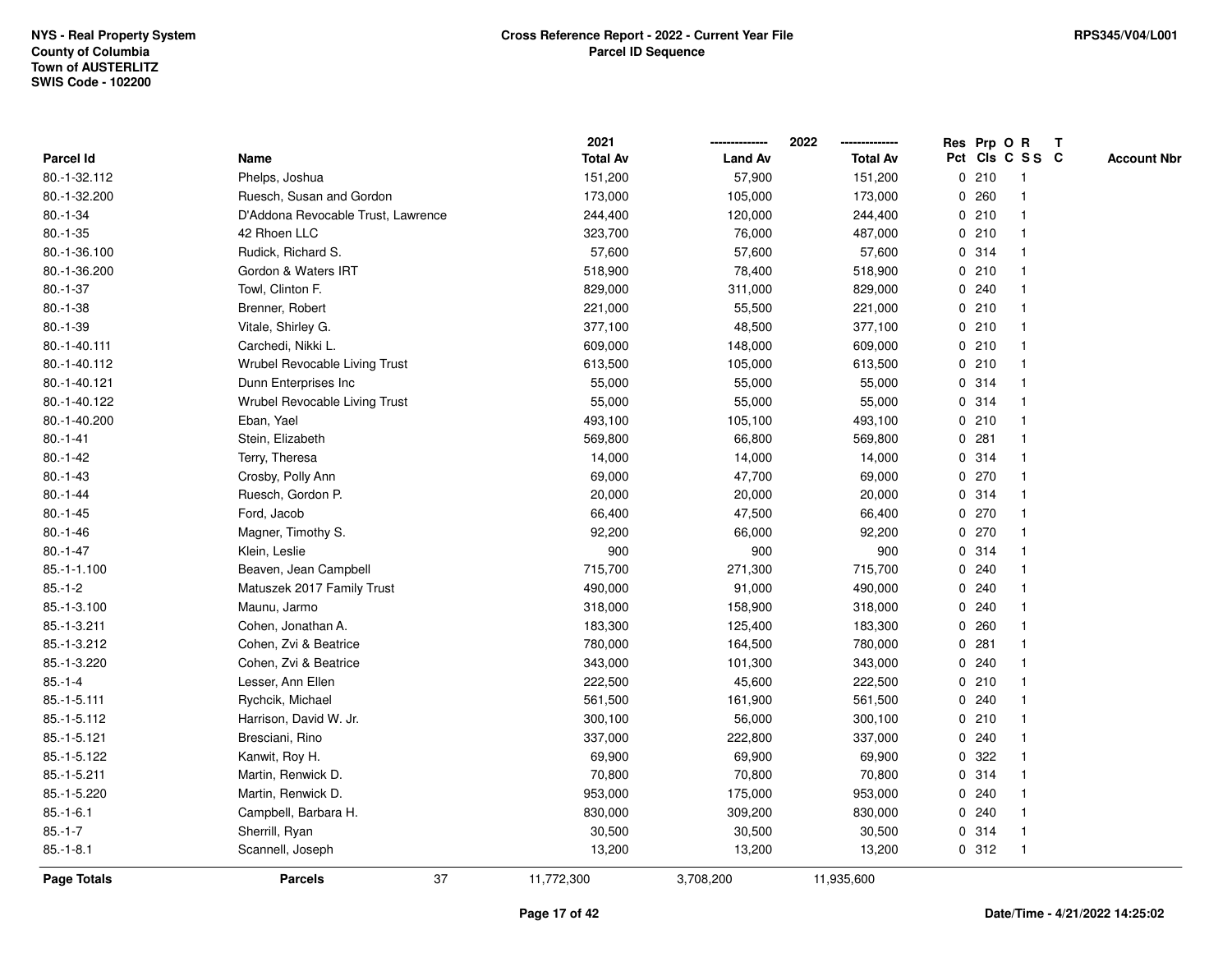|              |                           |    | 2021            |                | 2022            |             |        | Res Prp O R             | T |                    |
|--------------|---------------------------|----|-----------------|----------------|-----------------|-------------|--------|-------------------------|---|--------------------|
| Parcel Id    | Name                      |    | <b>Total Av</b> | <b>Land Av</b> | <b>Total Av</b> |             |        | Pct Cls C S S C         |   | <b>Account Nbr</b> |
| $85.-1-8.2$  | Kristen, Uwe              |    | 2,000           | 2,000          | 2,000           | 0           | 314    | $\mathbf{1}$            |   |                    |
| $85.-1-9$    | Scannell, Joseph          |    | 23,800          | 23,800         | 23,800          | 0           | 314    | $\overline{\mathbf{1}}$ |   |                    |
| 85.-1-11.100 | Scannell, Robert J. Jr.   |    | 67,000          | 67,000         | 67,000          |             | 0.322  | -1                      |   |                    |
| 85.-1-11.211 | Scannell, Robert J. Jr.   |    | 77,000          | 77,000         | 77,000          |             | 0 322  |                         |   |                    |
| 85.-1-11.221 | Scannell, John J.         |    | 58,600          | 58,600         | 58,600          |             | 0 322  |                         |   |                    |
| 85.-1-11.222 | Scannell Trust #1         |    | 5,100           | 5,100          | 5,100           |             | 0.314  |                         |   |                    |
| $85.-1-12.1$ | Manning, John Patrick     |    | 1,553,000       | 384,800        | 1,553,000       |             | 0.283  |                         |   |                    |
| $85.-1-12.2$ | Manning, John Patrick     |    | 99,400          | 99,400         | 99,400          | 0           | 314    |                         |   |                    |
| $85.-1-13$   | YM6 LLC                   |    | 150,600         | 150,600        | 150,600         | 0           | 322    |                         |   |                    |
| $85.-1-14$   | Nichols, Jonathan D.      |    | 31,000          | 31,000         | 31,000          |             | 0 322  | -1                      |   |                    |
| $85.-1-16.2$ | Kinnicutt, Christopher H. |    | 12,500          | 12,500         | 12,500          |             | 0.314  |                         |   |                    |
| 85.-1-16.12  | Verenazi, Matthew A.      |    | 40,500          | 40,500         | 40,500          |             | 0 314  |                         |   |                    |
| 85.-1-16.110 | Villanova, Vanessa        |    | 573,000         | 289,900        | 573,000         |             | 0.280  |                         |   |                    |
| $85.-1-18$   | Minsky, Joel              |    | 145,200         | 44,500         | 145,200         |             | 0210   |                         |   |                    |
| 85.-1-19.12  | Pratt Hill 1 LLC          |    | 625,000         | 189,000        | 625,000         | 0           | 240    |                         |   |                    |
| 85.-1-19.111 | Verenazi Trust RT, Claire |    | 207,400         | 207,400        | 207,400         |             | 0, 105 | $\mathbf{1}$            |   |                    |
| 85.-1-19.112 | Mc Neil, Richard          |    | 703,300         | 116,300        | 703,300         |             | 0210   | $\mathbf{1}$            |   |                    |
| 85.-1-19.200 | Preizler, Ryan            |    | 851,000         | 274,000        | 851,000         |             | 0.240  |                         |   |                    |
| $85.-1-20$   | Fletcher, William C.      |    | 312,000         | 79,500         | 312,000         |             | 0210   |                         |   |                    |
| $85.-1-22$   | Zizmor, Joshua            |    | 799,000         | 120,000        | 799,000         |             | 0.240  |                         |   |                    |
| $85.-1-23$   | Lewis, Glen               |    | 105,000         | 101,400        | 105,000         |             | 0.260  |                         |   |                    |
| $85.-1-24$   | Weiner, Joy A.            |    | 428,800         | 78,500         | 428,800         |             | 0210   |                         |   |                    |
| $85.-1-25$   | Mc Neil, Richard          |    | 212,200         | 212,200        | 212,200         | 0           | 322    |                         |   |                    |
| $85.-1-28$   | Harrison, Michael         |    | 293,300         | 77,600         | 293,300         | $\mathbf 0$ | 210    |                         |   |                    |
| $85.-1-29$   | Sieber, Eric K.           |    | 841,000         | 203,000        | 841,000         |             | 0.240  |                         |   |                    |
| $85.-1-30$   | Walzer, Clifford          |    | 973,000         | 168,600        | 973,000         |             | 0.240  |                         |   |                    |
| $85.-1-31$   | Mc Neil, Richard          |    | 74,500          | 74,500         | 74,500          | 0           | 322    |                         |   |                    |
| $85.-1-32$   | Martin, Renwick           |    | 23,000          | 23,000         | 23,000          |             | 0.314  |                         |   |                    |
| $85.-1-33$   | Skelrov, Kyle J.          |    | 351,400         | 127,100        | 351,400         |             | 0210   |                         |   |                    |
| $86.-1-1$    | Shear, Jack               |    | 1,290,000       | 1,030,600      | 1,290,000       | $\mathbf 0$ | 312    | -1                      |   |                    |
| $86.-1-2$    | Fischer, Richard          |    | 84,000          | 84,000         | 84,000          | 0           | 322    |                         |   |                    |
| 86.-1-3.100  | Shear, Jack               |    | 1,005,000       | 284,000        | 1,005,000       |             | 0.240  | -1                      |   |                    |
| 86.-1-3.200  | 5100 South Street LLC     |    | 306,000         | 306,000        | 306,000         | $\mathbf 0$ | 322    |                         |   |                    |
| $86.-1-4$    | Petchesky, Harry J.       |    | 688,000         | 147,300        | 688,000         |             | 0.240  |                         |   |                    |
| $86.-1-5$    | Shear, Jack               |    | 1,498,900       | 86,000         | 1,498,900       |             | 60 283 |                         |   |                    |
| $86 - 1 - 6$ | Shear, Jack               |    | 159,000         | 159,000        | 159,000         |             | 0 322  | -1                      |   |                    |
| 86.-1-7.100  | Silverman, Peter          |    | 387,000         | 39,500         | 387,000         |             | 0210   | $\mathbf{1}$            |   |                    |
| Page Totals  | <b>Parcels</b>            | 37 | 15,056,500      | 5,475,200      | 15,056,500      |             |        |                         |   |                    |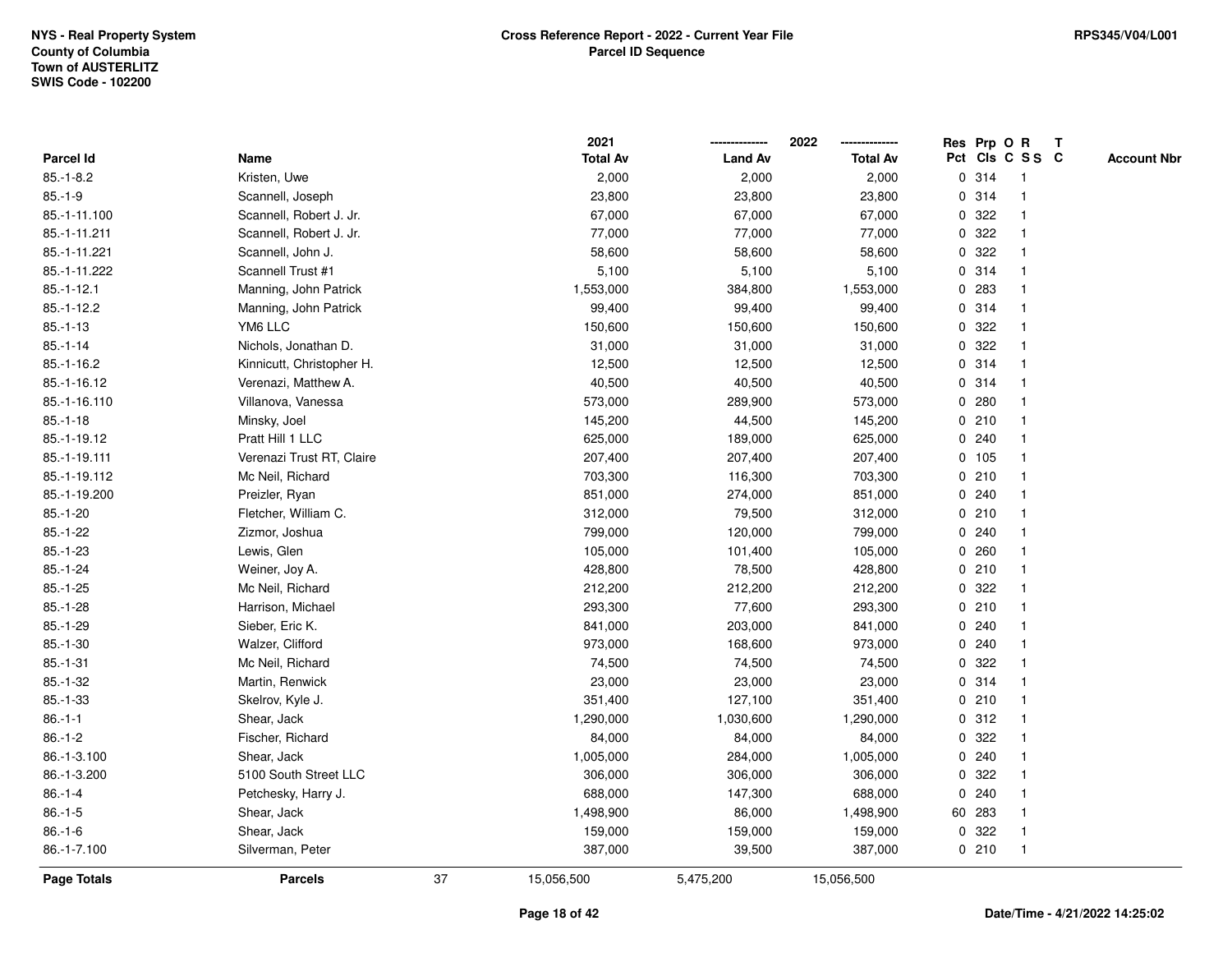|              |                          |    | 2021            |                | 2022            |              | Res Prp O R |                 | Т |                    |
|--------------|--------------------------|----|-----------------|----------------|-----------------|--------------|-------------|-----------------|---|--------------------|
| Parcel Id    | Name                     |    | <b>Total Av</b> | <b>Land Av</b> | <b>Total Av</b> |              |             | Pct Cls C S S C |   | <b>Account Nbr</b> |
| 86.-1-7.200  | Shear, Jack              |    | 310,000         | 75,200         | 310,000         |              | 0440        | -1              |   |                    |
| $86.-1-9$    | Shear, Jack              |    | 204,300         | 28,800         | 204,300         | 0            | 210         | $\mathbf 1$     |   |                    |
| $86.-1-10$   | Shear, Jack              |    | 170,200         | 38,000         | 170,200         |              | 0210        | $\mathbf 1$     |   |                    |
| $86.-1-11$   | De Lisle, Jeffrey D.     |    | 306,000         | 36,000         | 306,000         |              | 0210        |                 |   |                    |
| $86.-1-12$   | Shear, Jack              |    | 49,800          | 49,800         | 49,800          |              | 0.314       |                 |   |                    |
| $86.-1-13$   | Shear, Jack              |    | 204,800         | 37,000         | 204,800         |              | 0210        |                 |   |                    |
| $86.-1-14$   | 525 Pratt Hill Road LLC  |    | 262,800         | 57,100         | 332,600         |              | 0210        |                 |   |                    |
| 86.-1-15.2   | Muller, Carol            |    | 134,000         | 134,000        | 134,000         | 0            | 322         |                 |   |                    |
| $86.-1-15.3$ | O'Grady, Moira           |    | 227,000         | 89,800         | 227,000         | 0            | 240         |                 |   |                    |
| 86.-1-15.12  | O'Grady Family Trust     |    | 76,800          | 76,800         | 76,800          |              | 0 322       |                 |   |                    |
| $86.-1-16$   | Kilcer, John & Mary      |    | 410,000         | 156,000        | 410,000         |              | 0.240       |                 |   |                    |
| $86.-1-17$   | Stalker, Timothy M.      |    | 215,700         | 49,600         | 215,700         |              | 0210        |                 |   |                    |
| $86.-1-19$   | Girardi, Federico        |    | 100,500         | 100,500        | 100,500         | 0            | 322         |                 |   |                    |
| $86.-1-20$   | Nitschke-Hansen, Lori M. |    | 333,400         | 54,600         | 333,400         |              | 0210        |                 |   |                    |
| $86.-1-21$   | Pritchard, Charles L.    |    | 420,000         | 123,500        | 420,000         | $\mathbf 0$  | 210         |                 |   |                    |
| $86.-1-23$   | Forbes, Gordon G.        |    | 220,000         | 46,000         | 220,000         | 0            | 210         | $\overline{1}$  |   |                    |
| $86.-1-24$   | Forbes, Gordon           |    | 45,500          | 45,500         | 45,500          |              | 0.314       | $\mathbf{1}$    |   |                    |
| $86.-1-25$   | Deppe, Janina            |    | 381,100         | 265,200        | 381,100         |              | 0.240       |                 |   |                    |
| $86.-1-26$   | Noble, Jeffrey           |    | 301,000         | 76,000         | 301,000         |              | 0210        |                 |   |                    |
| 86.-1-28     | Weikert, Curtis          |    | 393,700         | 177,600        | 393,700         |              | 0.240       |                 |   |                    |
| $86.-1-29$   | 478 Pratt Hill Road LLC  |    | 203,600         | 46,000         | 203,600         |              | 0210        |                 |   |                    |
| $86.-1-30$   | Franck, Daniel           |    | 255,300         | 34,000         | 255,300         | 0            | 283         |                 |   |                    |
| 86.-1-31.100 | Church, Alan D.          |    | 210,000         | 46,000         | 210,000         | 0            | 210         | -1              |   |                    |
| 86.-1-31.200 | Avens, Douglas           |    | 385,300         | 178,600        | 385,300         | $\mathbf{0}$ | 240         |                 |   |                    |
| 86.-1-32     | Everding, Kay            |    | 261,600         | 45,000         | 261,600         |              | 0210        |                 |   |                    |
| 86.-1-33     | Schlegel, Peter Robert   |    | 321,500         | 171,000        | 321,500         |              | 0.240       |                 |   |                    |
| 86.-1-34     | Lobdell, Marilee H.      |    | 207,500         | 36,000         | 207,500         |              | 0210        |                 |   |                    |
| $86.-1-35$   | Tassinari, Robin         |    | 449,000         | 128,000        | 449,000         | 0            | 240         |                 |   |                    |
| 86.-1-36.111 | Giroux, Marie Claude     |    | 575,000         | 160,300        | 575,000         | 0            | 210         |                 |   |                    |
| 86.-1-36.112 | Samowitz, Perry M.       |    | 274,000         | 61,200         | 274,000         | 0            | 210         |                 |   |                    |
| 86.-1-36.120 | Stark, Chester L.        |    | 540,000         | 160,000        | 540,000         | 0            | 240         | $\mathbf 1$     |   |                    |
| 86.-1-36.200 | Horn, Linda              |    | 776,000         | 67,100         | 776,000         |              | 0210        |                 |   |                    |
| 86.-1-37.100 | Sheanshang, George       |    | 555,000         | 120,000        | 555,000         |              | 0.240       |                 |   |                    |
| 86.-1-37.200 | Jonas, Stanley R.        |    | 845,000         | 230,200        | 845,000         |              | 0.240       |                 |   |                    |
| 86.-1-38     | Samowitz, Perry          |    | 165,000         | 165,000        | 165,000         | 0            | 322         |                 |   |                    |
| 86.-1-39     | Gioia, Anthony           |    | 70,900          | 70,900         | 70,900          | 0            | 322         |                 |   |                    |
| $86.-1-40$   | Gioia, Anthony           |    | 88,100          | 88,100         | 88,100          | 0            | 322         | $\mathbf{1}$    |   |                    |
| Page Totals  | <b>Parcels</b>           | 37 | 10,949,400      | 3,524,400      | 11,019,200      |              |             |                 |   |                    |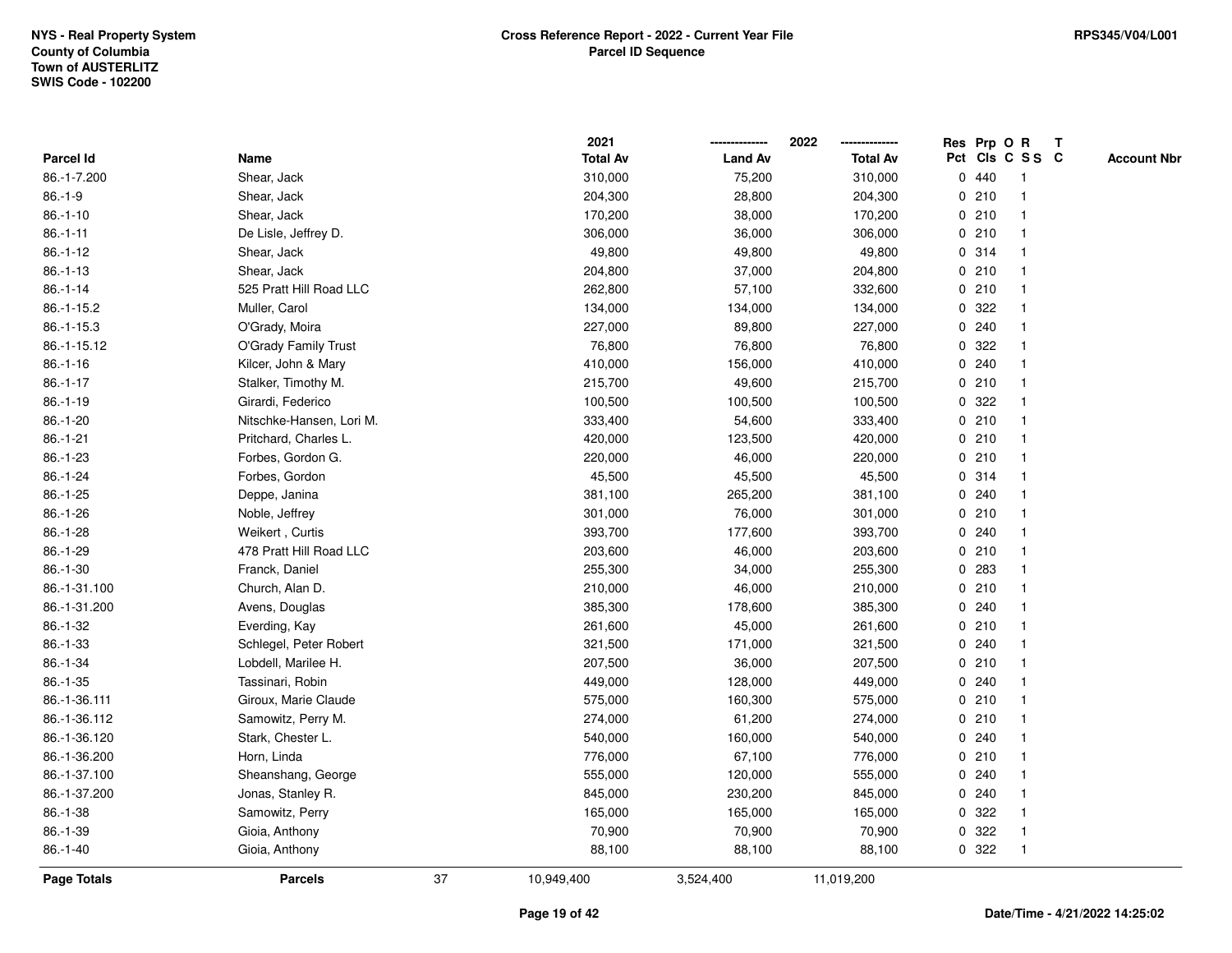|                    |                                  |    | 2021            |                | 2022            |              |        | Res Prp O R     | T |                    |
|--------------------|----------------------------------|----|-----------------|----------------|-----------------|--------------|--------|-----------------|---|--------------------|
| Parcel Id          | Name                             |    | <b>Total Av</b> | <b>Land Av</b> | <b>Total Av</b> |              |        | Pct Cls C S S C |   | <b>Account Nbr</b> |
| $86.-1-42$         | Gioia, Anthony                   |    | 41,800          | 41,800         | 41,800          | $\mathbf 0$  | 322    | -1              |   |                    |
| $86.-2-1$          | Sposito, David                   |    | 336,100         | 130,200        | 336,100         | 0            | 240    | -1              |   |                    |
| $86.-2-2$          | Rogers, William S.               |    | 171,000         | 38,300         | 171,000         |              | 0210   | $\mathbf{1}$    |   |                    |
| $86.-2-3$          | Town Of Austerlitz               |    | 815,000         | 115,000        | 815,000         |              | 0 651  | 8               |   |                    |
| 86.-2-4.100        | 648 Rt 203 LLC                   |    | 53,500          | 53,500         | 53,500          |              | 0 322  |                 |   |                    |
| 86.-2-4.200        | Silvernale, Alan J.              |    | 308,000         | 98,300         | 308,000         |              | 0210   |                 |   |                    |
| $86.-2-5$          | Morrison, Seth                   |    | 46,300          | 42,300         | 46,300          |              | 0.312  |                 |   |                    |
| $86.-2-6$          | Goldman, Ross                    |    | 219,500         | 31,400         | 219,500         | $\mathbf 0$  | 210    |                 |   |                    |
| $86.-2-7$          | Morrison, Seth                   |    | 292,300         | 36,800         | 292,300         |              | 0210   | $\mathbf 1$     |   |                    |
| $86.-2-8$          | McDermott, John David            |    | 779,000         | 62,000         | 779,000         |              | 0210   | 1               |   |                    |
| $86.-2-10$         | 648 Rt 203 LLC                   |    | 73,000          | 73,000         | 324,900         |              | 90 440 |                 |   |                    |
| 86.-2-11.100       | Silvernale, Grace                |    | 223,600         | 62,300         | 223,600         |              | 0210   |                 |   |                    |
| 86.-2-11.200       | Silvernale, Alan J.              |    | 64,000          | 64,000         | 64,000          |              | 0.314  |                 |   |                    |
| $86.-2-13$         | Grabowski, Christine T.          |    | 316,900         | 117,400        | 316,900         |              | 0210   |                 |   |                    |
| 86.-2-14.1         | Boyd, Duncan H.                  |    | 177,800         | 50,400         | 177,800         | $\mathbf 0$  | 210    |                 |   |                    |
| 86.-2-14.2         | Garner, Kim                      |    | 40,000          | 40,000         | 40,000          |              | 0.314  | $\mathbf{1}$    |   |                    |
| 86.-2-15.3         | Aitken, Timothy J.               |    | 316,500         | 56,600         | 316,500         |              | 0210   | $\mathbf{1}$    |   |                    |
| 86.-2-15.4         | Morrow, Jeremy                   |    | 234,052         | 91,600         | 234,052         |              | 0210   |                 |   |                    |
| $86.-2-16$         | Boyle, Liam                      |    | 297,100         | 52,000         | 297,100         |              | 0210   |                 |   |                    |
| 86.-2-17.1         | Boyle, Elizabeth                 |    | 344,700         | 59,100         | 344,700         |              | 0210   |                 |   |                    |
| 86.-2-17.2         | Buchan, Christopher B.           |    | 42,300          | 42,300         | 42,300          |              | 0 314  |                 |   |                    |
| 86.-2-18.112       | Daval, John A.                   |    | 354,400         | 175,300        | 354,400         |              | 65 240 |                 |   |                    |
| 86.-2-18.120       | Louie, William C.                |    | 785,000         | 400,700        | 785,000         |              | 0.240  |                 |   |                    |
| 86.-2-18.200       | Krugman, Mary Delaney            |    | 361,900         | 101,200        | 361,900         | $\mathbf 0$  | 281    |                 |   |                    |
| 86.-2-19.11        | <b>Big Woods Development LLC</b> |    | 252,000         | 54,000         | 252,000         |              | 0 283  |                 |   |                    |
| 86.-2-19.12        | Wilber, Stephen                  |    | 516,000         | 57,200         | 516,000         |              | 0210   |                 |   |                    |
| 86.-2-19.200       | Kurent, Britten                  |    | 496,000         | 69,800         | 496,000         |              | 0210   |                 |   |                    |
| 86.-2-20.1         | Fire Hill Properties Inc         |    | 100,600         | 100,600        | 100,600         |              | 50 322 |                 |   |                    |
| 86.-2-20.2         | <b>Big Woods Properties LLC</b>  |    | 243,000         | 88,500         | 243,000         | $\mathbf{0}$ | 312    |                 |   |                    |
| 86.-2-21.1         | Madsen Guy                       |    | 845,200         | 536,200        | 845,200         |              | 30 582 |                 |   |                    |
| 86.-2-21.2         | Fire Hill Properties LLC         |    | 314,000         | 314,000        | 314,000         | 0            | 322    | 1               |   |                    |
| 86.-2-22.111       | Lumermann, Nicholas              |    | 125,000         | 125,000        | 125,000         |              | 0.322  |                 |   |                    |
| 86.-2-22.112       | Gabosh, Karl M.                  |    | 118,000         | 114,300        | 118,000         |              | 0.312  |                 |   |                    |
| 86.-2-22.120       | Angry Toad LLC                   |    | 605,100         | 79,500         | 605,100         |              | 0210   |                 |   |                    |
| 86.-2-22.200       | Gerard, Irving A.                |    | 792,900         | 100,500        | 792,900         |              | 0210   |                 |   |                    |
| 86.-2-24           | Grenney, Christine               |    | 436,000         | 61,500         | 436,000         |              | 0210   |                 |   |                    |
| 86.-2-25           | Tauber, Barbara G.               |    | 82,000          | 82,000         | 82,000          |              | 0 314  | $\overline{1}$  |   |                    |
| <b>Page Totals</b> | <b>Parcels</b>                   | 37 | 11,619,552      | 3,818,600      | 11,871,452      |              |        |                 |   |                    |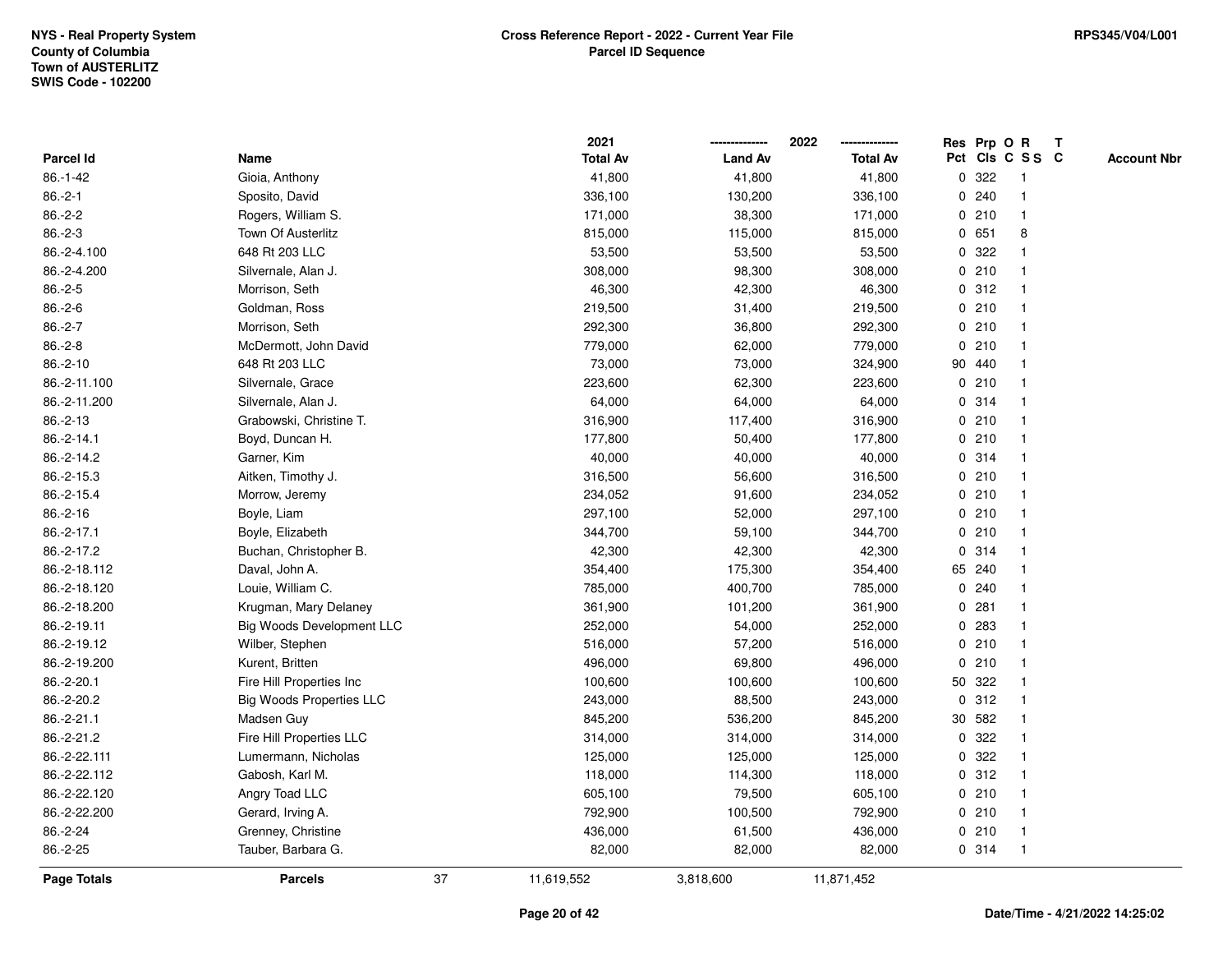|                    |                        |    | 2021            |                | 2022            |             |       | Res Prp O R     | Т |                    |
|--------------------|------------------------|----|-----------------|----------------|-----------------|-------------|-------|-----------------|---|--------------------|
| Parcel Id          | Name                   |    | <b>Total Av</b> | <b>Land Av</b> | <b>Total Av</b> |             |       | Pct Cls C S S C |   | <b>Account Nbr</b> |
| 86.-2-26           | Gabosh, Leslie F.      |    | 615,300         | 159,400        | 615,300         |             | 0.240 | -1              |   |                    |
| 86.-2-27           | Tauber, Barbara G.     |    | 369,500         | 72,800         | 369,500         |             | 0210  | $\mathbf 1$     |   |                    |
| 86.-2-28           | Lempp, Greg E.         |    | 255,000         | 81,000         | 255,000         |             | 0210  | $\mathbf 1$     |   |                    |
| 86.-2-29           | Cassuto, Isadore       |    | 395,900         | 66,000         | 395,900         |             | 0210  |                 |   |                    |
| 86.-2-30.1         | Seligman, Leonard      |    | 304,000         | 86,300         | 304,000         |             | 0210  |                 |   |                    |
| 86.-2-30.2         | Culley, Richard G.     |    | 119,300         | 22,500         | 119,300         |             | 0.312 |                 |   |                    |
| 86.-2-31           | Culley, Richard G.     |    | 105,700         | 105,700        | 105,700         |             | 0 322 |                 |   |                    |
| 86.-2-32.100       | Madsen, Guy A.         |    | 56,300          | 56,300         | 56,300          | $\mathbf 0$ | 314   |                 |   |                    |
| 86.-2-32.200       | Madsen, Guy            |    | 342,000         | 44,700         | 342,000         |             | 0 484 | -1              |   |                    |
| 86.-2-33           | Quigley, Michele       |    | 155,100         | 34,000         | 155,100         |             | 0210  | $\mathbf 1$     |   |                    |
| 86.-2-34           | Tauber, Charles E.     |    | 802,800         | 153,600        | 802,800         |             | 0.240 | -1              |   |                    |
| 86.-2-35.111       | Moreland, Thomas       |    | 111,900         | 111,900        | 111,900         |             | 0.314 |                 |   |                    |
| 86.-2-35.112       | Tauber, Charles E.     |    | 90,300          | 90,300         | 90,300          |             | 0.314 |                 |   |                    |
| 86.-2-35.121       | Mansfield, William G.  |    | 976,900         | 223,800        | 976,900         |             | 0210  |                 |   |                    |
| 86.-2-35.211       | Moreland, Thomas H.    |    | 1,000,000       | 174,700        | 1,000,000       |             | 0.240 |                 |   |                    |
| 86.-2-35.212       | Wenk, George A.        |    | 561,000         | 91,800         | 561,000         |             | 0210  | $\mathbf{1}$    |   |                    |
| 86.-2-35.220       | Manne, Lisa W.         |    | 431,000         | 68,000         | 521,000         |             | 0210  | $\mathbf{1}$    |   |                    |
| 86.-2-36.100       | 5100 South Street LLC  |    | 2,460,000       | 220,000        | 2,460,000       |             | 0.281 |                 |   |                    |
| 86.-2-36.200       | Kern-Benney, Diane D.  |    | 1,000           | 1,000          | 1,000           |             | 0.314 |                 |   |                    |
| 86.-2-37           | LeBlanc, Alice M.      |    | 351,500         | 69,600         | 351,500         |             | 0210  |                 |   |                    |
| 86.-2-38           | Porritt, John          |    | 200,000         | 14,100         | 200,000         |             | 0210  |                 |   |                    |
| 86.-2-39           | Blake, June D.         |    | 203,800         | 14,800         | 203,800         |             | 0210  |                 |   |                    |
| $86.-2-41$         | Kern-Benney, Diane D.  |    | 838,300         | 177,000        | 838,300         |             | 0.240 | -1              |   |                    |
| 86.-2-42.120       | VanderWeit, Charles G. |    | 259,000         | 62,400         | 259,000         |             | 0210  | $\mathbf 1$     |   |                    |
| 86.-2-42.200       | Ryan, James A.         |    | 38,000          | 38,000         | 38,000          |             | 0.322 | -1              |   |                    |
| 86.-2-43.110       | Kern-Benney, Diane D.  |    | 328,000         | 328,000        | 328,000         |             | 0.322 |                 |   |                    |
| 86.-2-43.120       | Dunne, Denise M.       |    | 761,900         | 148,900        | 761,900         |             | 0.280 |                 |   |                    |
| 86.-2-43.200       | Ryan, James A.         |    | 40,400          | 40,400         | 40,400          | 0           | 322   |                 |   |                    |
| 86.-2-44           | Culley, Richard G.     |    | 677,800         | 95,000         | 677,800         |             | 0.240 |                 |   |                    |
| 86.-2-45.100       | Voremberg, David       |    | 886,800         | 142,700        | 886,800         | $\mathbf 0$ | 240   | -1              |   |                    |
| 86.-2-45.200       | <b>Biskind, Peter</b>  |    | 1,196,300       | 334,200        | 1,196,300       | 0           | 240   | -1              |   |                    |
| 86.-2-46           | Wallin, Peter Axel     |    | 281,000         | 84,400         | 281,000         |             | 0210  | -1              |   |                    |
| 86.-2-47.12        | Hanani, Yehuda         |    | 782,100         | 265,600        | 782,100         |             | 0.240 |                 |   |                    |
| 86.-2-47.111       | Pitcher, Robert        |    | 485,000         | 140,000        | 485,000         |             | 0.240 |                 |   |                    |
| 86.-2-47.112       | Culley, Richard G.     |    | 49,000          | 49,000         | 49,000          |             | 0.314 | -1              |   |                    |
| 86.-2-47.200       | Hanani, Yehuda         |    | 43,000          | 43,000         | 43,000          | 0           | 322   | -1              |   |                    |
| 86.-2-48.120       | Fales, Whitney         |    | 174,500         | 44,600         | 174,500         |             | 0210  | $\mathbf{1}$    |   |                    |
| <b>Page Totals</b> | <b>Parcels</b>         | 37 | 16,749,400      | 3,955,500      | 16,839,400      |             |       |                 |   |                    |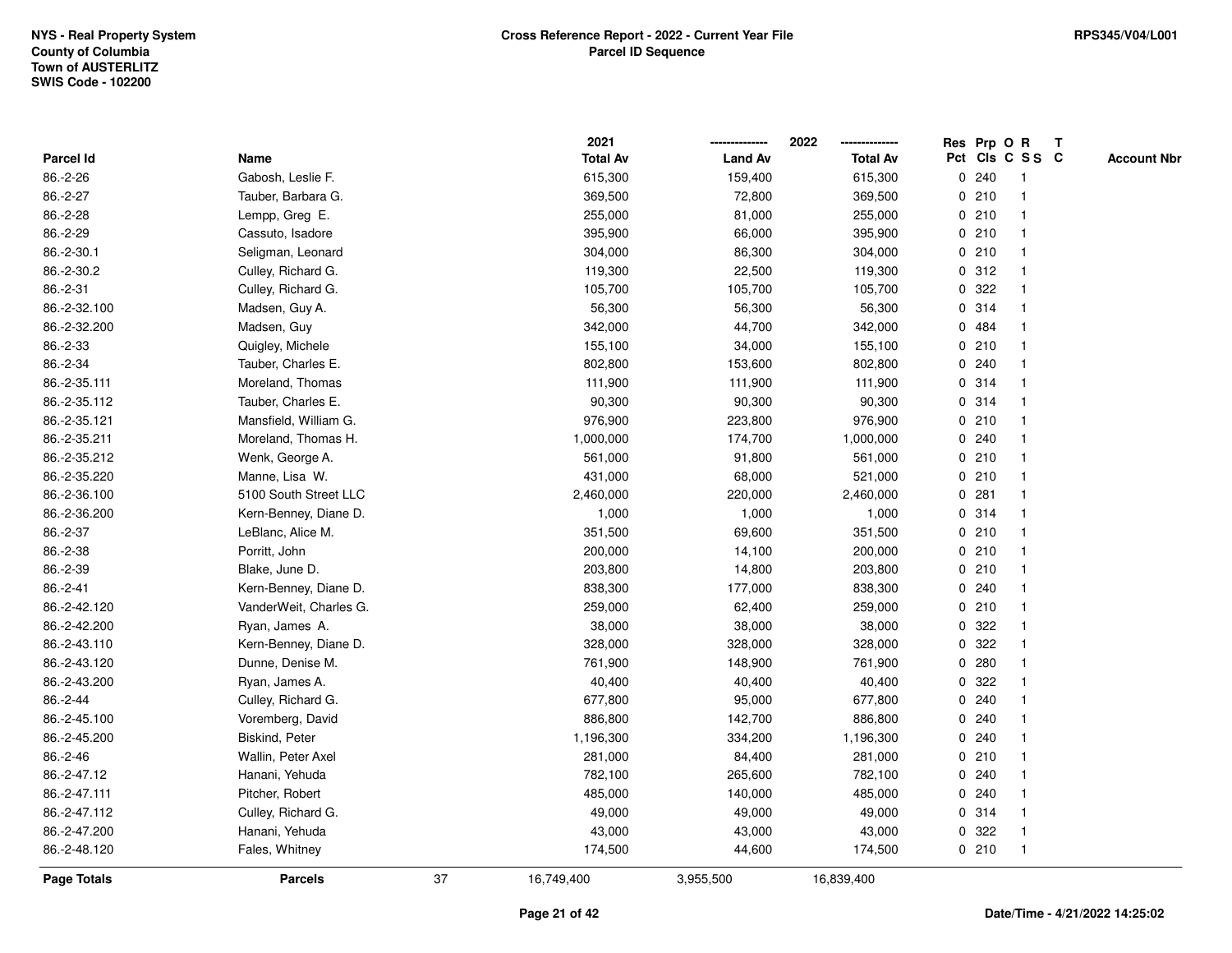|                    |                                 |    | 2021            |                | 2022            |              |         | Res Prp O R     | T |                    |
|--------------------|---------------------------------|----|-----------------|----------------|-----------------|--------------|---------|-----------------|---|--------------------|
| Parcel Id          | Name                            |    | <b>Total Av</b> | <b>Land Av</b> | <b>Total Av</b> |              |         | Pct Cls C S S C |   | <b>Account Nbr</b> |
| 86.-2-48.210       | Hay, Steven S.                  |    | 552,000         | 81,000         | 552,000         |              | 0210    | -1              |   |                    |
| 86.-2-48.220       | Albohn, Daniel R.               |    | 431,800         | 54,000         | 431,800         | 0            | 210     | $\mathbf 1$     |   |                    |
| 86.-2-49           | Boxer, Nelson A.                |    | 1,032,300       | 103,500        | 1,032,300       |              | 0210    | $\mathbf 1$     |   |                    |
| $86.-2-51$         | Ziade, Samaya                   |    | 1,100,000       | 217,200        | 1,278,400       |              | 0210    |                 |   |                    |
| 86.-2-52           | Fire Hill Properties LLC        |    | 134,600         | 134,600        | 134,600         |              | 0 322   |                 |   |                    |
| 86.-2-53           | Pearlman, Stephen J.            |    | 505,900         | 131,800        | 505,900         |              | 0.240   |                 |   |                    |
| 86.-2-54.100       | Archer-Wills, Anthony           |    | 554,000         | 154,400        | 584,600         |              | 0.240   |                 |   |                    |
| 86.-2-55.111       | Weaver, Russell L.              |    | 279,000         | 90,900         | 279,000         | 0            | 210     |                 |   |                    |
| 86.-2-55.112       | Louie, William C.               |    | 35,000          | 35,000         | 35,000          |              | 0 314   | -1              |   |                    |
| 86.-2-55.120       | Louie, William C.               |    | 61,500          | 61,500         | 61,500          |              | 0.314   | $\mathbf 1$     |   |                    |
| 86.-2-55.200       | Louie, William C.               |    | 89,300          | 89,300         | 89,300          |              | 0.322   |                 |   |                    |
| 86.-2-56.111       | Puccio, Benedetto               |    | 745,000         | 222,700        | 745,000         |              | 0210    |                 |   |                    |
| 86.-2-56.112       | Flach, Mark Jr.                 |    | 581,000         | 119,000        | 581,000         |              | 0210    |                 |   |                    |
| 86.-2-56.120       | Suk, William W.                 |    | 601,600         | 103,600        | 601,600         |              | 0210    |                 |   |                    |
| 86.-2-56.200       | Davis, Chet                     |    | 285,400         | 67,300         | 285,400         | 0            | 210     |                 |   |                    |
| 86.-2-57           | Wenk-Kuchlbauer, Margaret       |    | 107,200         | 107,200        | 107,200         | $\mathbf{0}$ | 322     |                 |   |                    |
| 86.-2-58           | Todaro, Frank                   |    | 941,800         | 316,600        | 941,800         | $\mathbf 0$  | 240     |                 |   |                    |
| 86.-2-59           | Hurwitz, Ruth Ellen             |    | 398,000         | 159,500        | 398,000         |              | 0.240   |                 |   |                    |
| 86.-2-60           | Lumermann, Nicholas             |    | 1,182,900       | 286,000        | 1,182,900       |              | 0.240   |                 |   |                    |
| $86.1 - 1 - 1$     | Fischer, Richard                |    | 7,400           | 7,400          | 7,400           |              | 0.314   |                 |   |                    |
| $86.1 - 1 - 2$     | Fischer, Richard                |    | 185,000         | 15,500         | 185,000         |              | 0210    |                 |   |                    |
| $86.1 - 1 - 3$     | Kadin, Thomas D.                |    | 244,000         | 15,200         | 244,000         |              | 0210    |                 |   |                    |
| $86.1 - 1 - 5$     | Fennell IRT, Rupert & Charlotte |    | 227,500         | 27,200         | 227,500         |              | 0210    | -1              |   |                    |
| $86.1 - 1 - 6$     | Ulmer, Jeffrey                  |    | 265,000         | 25,800         | 265,000         | $\mathbf{0}$ | 411     | -1              |   |                    |
| $86.1 - 1 - 7$     | Miller, Alexandria              |    | 303,000         | 58,000         | 303,000         |              | 0210    |                 |   |                    |
| 86.1-1-8.100       | Bower, Margaret K.              |    | 330,000         | 56,000         | 330,000         |              | 0411    |                 |   |                    |
| 86.1-1-8.200       | Phillips, Alan                  |    | 2,600           | 2,600          | 2,600           |              | 0.314   |                 |   |                    |
| $86.1 - 1 - 9$     | St. Peter's Church Manse        |    | 224,700         | 22,500         | 224,700         | $\mathbf 0$  | 210     | 8               |   |                    |
| $86.1 - 1 - 10$    | Phillips, Alan                  |    | 275,000         | 11,000         | 275,000         |              | 50 483  |                 |   |                    |
| $86.1 - 1 - 11$    | Zatt, Eve                       |    | 116,000         | 20,000         | 116,000         | 0            | 210     |                 |   |                    |
| 86.1-1-12          | Meyer, Frederick A.             |    | 218,000         | 23,300         | 218,000         | 0            | 210     | -1              |   |                    |
| $86.1 - 1 - 13$    | C7 Rentals LLC                  |    | 265,000         | 13,800         | 265,000         |              | 0411    | $\mathbf{1}$    |   |                    |
| $86.1 - 1 - 14$    | Taconic Telephone Corporation   |    | 47,000          | 7,000          | 47,000          |              | 0 831   | 6               |   |                    |
| $86.1 - 1 - 15$    | <b>Town Of Austerlitz</b>       |    | 1,500,000       | 52,000         | 1,500,000       |              | 0 652   | 8               |   |                    |
| 86.1-1-16          | Mesina, Ryan                    |    | 426,900         | 52,600         | 426,900         |              | $0$ 215 |                 |   |                    |
| $86.1 - 1 - 17$    | <b>Town Of Austerlitz</b>       |    | 80,000          | 9,000          | 80,000          | 0            | 652     | 8               |   |                    |
| $86.1 - 1 - 18$    | Tassinari, Samuel W.            |    | 316,000         | 27,500         | 316,000         |              | 0210    | $\overline{1}$  |   |                    |
| <b>Page Totals</b> | <b>Parcels</b>                  | 37 | 14,651,400      | 2,981,500      | 14,860,400      |              |         |                 |   |                    |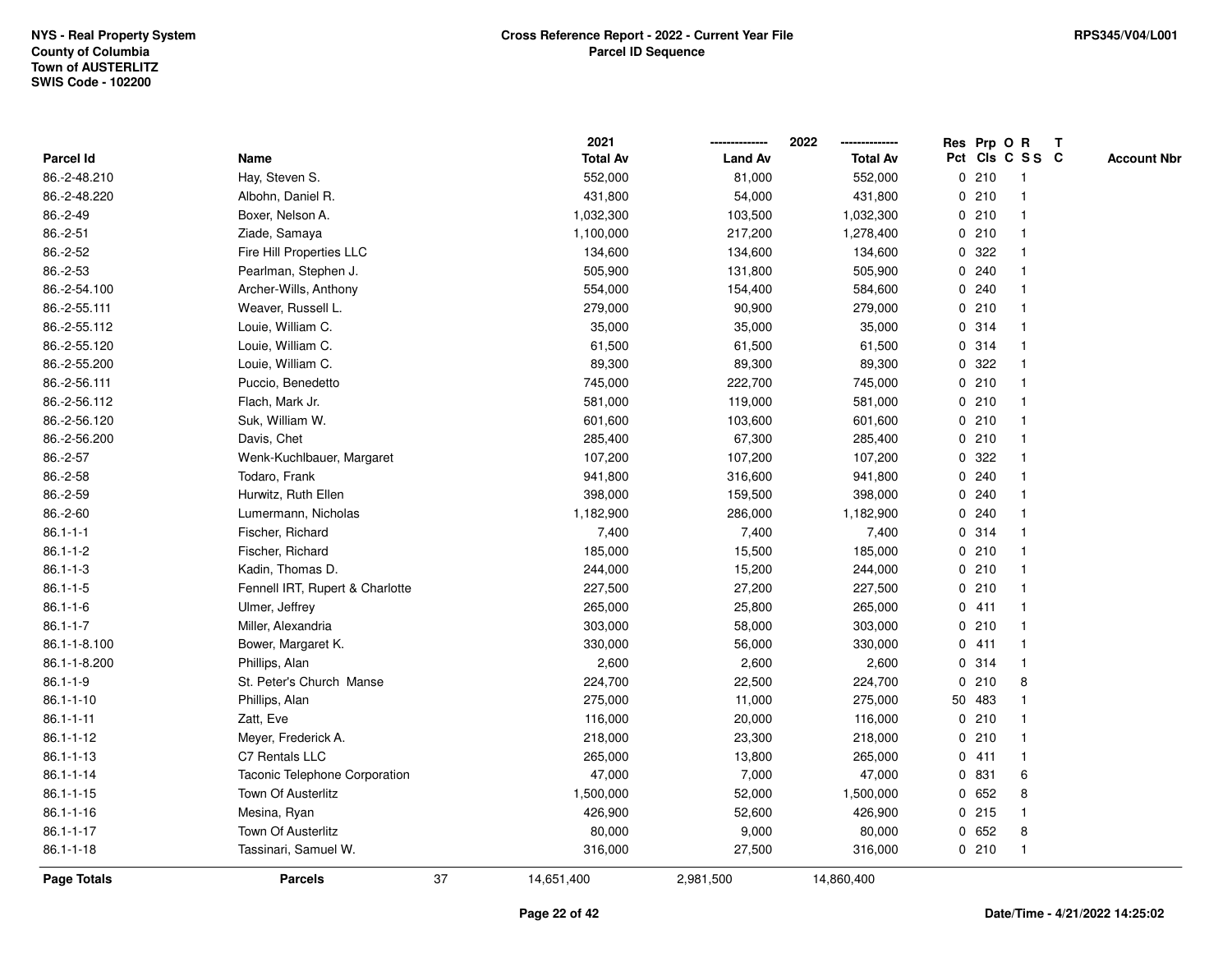|                 |                               |    | 2021            |                | 2022            |              |       | Res Prp O R     | $\mathbf{T}$ |                    |
|-----------------|-------------------------------|----|-----------------|----------------|-----------------|--------------|-------|-----------------|--------------|--------------------|
| Parcel Id       | Name                          |    | <b>Total Av</b> | <b>Land Av</b> | <b>Total Av</b> |              |       | Pct Cls C S S C |              | <b>Account Nbr</b> |
| 86.1-1-19.100   | Newton, Arlene                |    | 195,000         | 61,600         | 195,000         |              | 0210  | -1              |              |                    |
| 86.1-1-19.200   | Newton, Timothy H.            |    | 242,700         | 51,000         | 242,700         |              | 0210  |                 |              |                    |
| $86.1 - 1 - 21$ | Town Of Austerlitz            |    | 160,000         | 120,000        | 160,000         | $\mathbf 0$  | 592   | 8               |              |                    |
| 86.1-1-22       | Lestelle, James               |    | 325,000         | 35,000         | 325,000         | 0            | 210   | $\mathbf{1}$    |              |                    |
| 86.1-1-23       | Town Of Austerlitz            |    | 491,600         | 28,700         | 491,600         |              | 0 681 | 8               |              |                    |
| 86.1-1-24       | Caligaris, Matteo             |    | 233,400         | 31,500         | 233,400         |              | 0210  | -1              |              |                    |
| 86.1-1-25       | Mc Eachern, Timothy C.        |    | 169,000         | 23,000         | 169,000         |              | 0.283 |                 |              |                    |
| 86.1-1-26       | Town Of Austerlitz            |    | 18,500          | 18,500         | 18,500          |              | 0 590 | 8               |              |                    |
| 86.1-1-27       | Reardon, Derek                |    | 192,000         | 18,300         | 192,000         |              | 0210  |                 |              |                    |
| 86.1-1-28       | Pulcini, Paul A.              |    | 159,500         | 11,300         | 159,500         |              | 0210  |                 |              |                    |
| 86.1-1-29       | Smith, Barbara F.             |    | 250,800         | 19,700         | 250,800         |              | 0210  | -1              |              |                    |
| 86.1-1-30       | Preservation Housing Corp     |    | 169,200         | 20,500         | 169,200         | $\mathbf 0$  | 280   | $\mathbf{1}$    |              |                    |
| $86.1 - 1 - 31$ | St Peter's Presbyterian C     |    | 417,900         | 13,200         | 417,900         |              | 0620  | 8               |              |                    |
| 86.1-1-32       | Spencertown Cemetery Asso     |    | 31,700          | 31,700         | 31,700          |              | 0 695 | 8               |              |                    |
| 86.1-1-33       | Krieger, Michael A.           |    | 195,000         | 22,500         | 195,000         | $\mathbf{0}$ | 440   |                 |              |                    |
| 86.1-1-34       | Fischer, Richard              |    | 208,000         | 52,000         | 208,000         | 0            | 484   |                 |              |                    |
| 86.1-1-35       | Dauer, Arlene J.              |    | 211,000         | 35,000         | 211,000         | 0            | 210   |                 |              |                    |
| 86.1-1-36       | McFarland, David              |    | 211,000         | 30,500         | 211,000         |              | 0210  | -1              |              |                    |
| 86.1-1-37       | Sidell/Ehrenberg Family Trust |    | 227,600         | 30,000         | 227,600         |              | 0210  | $\mathbf{1}$    |              |                    |
| 86.1-1-38       | Keeler, Kathleen              |    | 151,000         | 14,100         | 151,000         |              | 0210  |                 |              |                    |
| 86.1-1-39       | Greitzer, Lawrence            |    | 426,000         | 43,000         | 426,000         |              | 0210  |                 |              |                    |
| $86.1 - 1 - 40$ | Shear, Jack                   |    | 1,500,000       | 51,000         | 1,500,000       |              | 0210  |                 |              |                    |
| 86.1-1-41.1     | Dyslin, Joel E.               |    | 266,000         | 64,600         | 266,000         |              | 0210  | -1              |              |                    |
| 86.1-1-41.2     | Madsen, Wendy S.              |    | 25,000          | 25,000         | 25,000          |              | 0.314 | $\mathbf{1}$    |              |                    |
| 86.1-1-42       | Greene, Wayne                 |    | 181,000         | 25,500         | 181,000         |              | 0210  | -1              |              |                    |
| $86.2 - 1 - 1$  | Tassinari, Samuel Wilder      |    | 126,400         | 46,000         | 126,400         |              | 0210  | $\mathbf 1$     |              |                    |
| $86.2 - 1 - 2$  | Town Of Austerlitz            |    | 96,800          | 50,000         | 96,800          |              | 0 651 | 8               |              |                    |
| $86.2 - 1 - 3$  | Town Of Austerlitz            |    | 25,000          | 25,000         | 25,000          |              | 0.314 | 8               |              |                    |
| $86.2 - 1 - 4$  | Felton, Bruce                 |    | 321,000         | 48,500         | 321,000         |              | 0210  |                 |              |                    |
| $86.2 - 1 - 5$  | Maass, Robert                 |    | 265,200         | 62,300         | 265,200         |              | 0210  |                 |              |                    |
| $86.2 - 1 - 6$  | Beja, Maxann                  |    | 246,900         | 44,000         | 246,900         |              | 0210  | -1              |              |                    |
| $86.2 - 1 - 7$  | Pulver, Debra Lynn            |    | 12,500          | 12,500         | 12,500          |              | 0.314 | $\mathbf 1$     |              |                    |
| $86.2 - 1 - 8$  | Pulver, Debra Lynn            |    | 176,800         | 36,000         | 176,800         |              | 0210  |                 |              |                    |
| 87.-1-2.100     | Maurino, Joseph P.            |    | 299,000         | 122,800        | 299,000         |              | 0.240 |                 |              |                    |
| $87 - 1 - 4$    | <b>Williams Living Trust</b>  |    | 208,000         | 40,600         | 208,000         |              | 0210  |                 |              |                    |
| $87.-1-5$       | <b>Hemlock Trust</b>          |    | 25,700          | 25,700         | 25,700          |              | 0.314 | $\mathbf{1}$    |              |                    |
| $87.-1-6$       | Williams, Gary Robert         |    | 86,400          | 58,500         | 86,400          |              | 0.260 | -1              |              |                    |
| Page Totals     | <b>Parcels</b>                | 37 | 8,547,600       | 1,449,100      | 8,547,600       |              |       |                 |              |                    |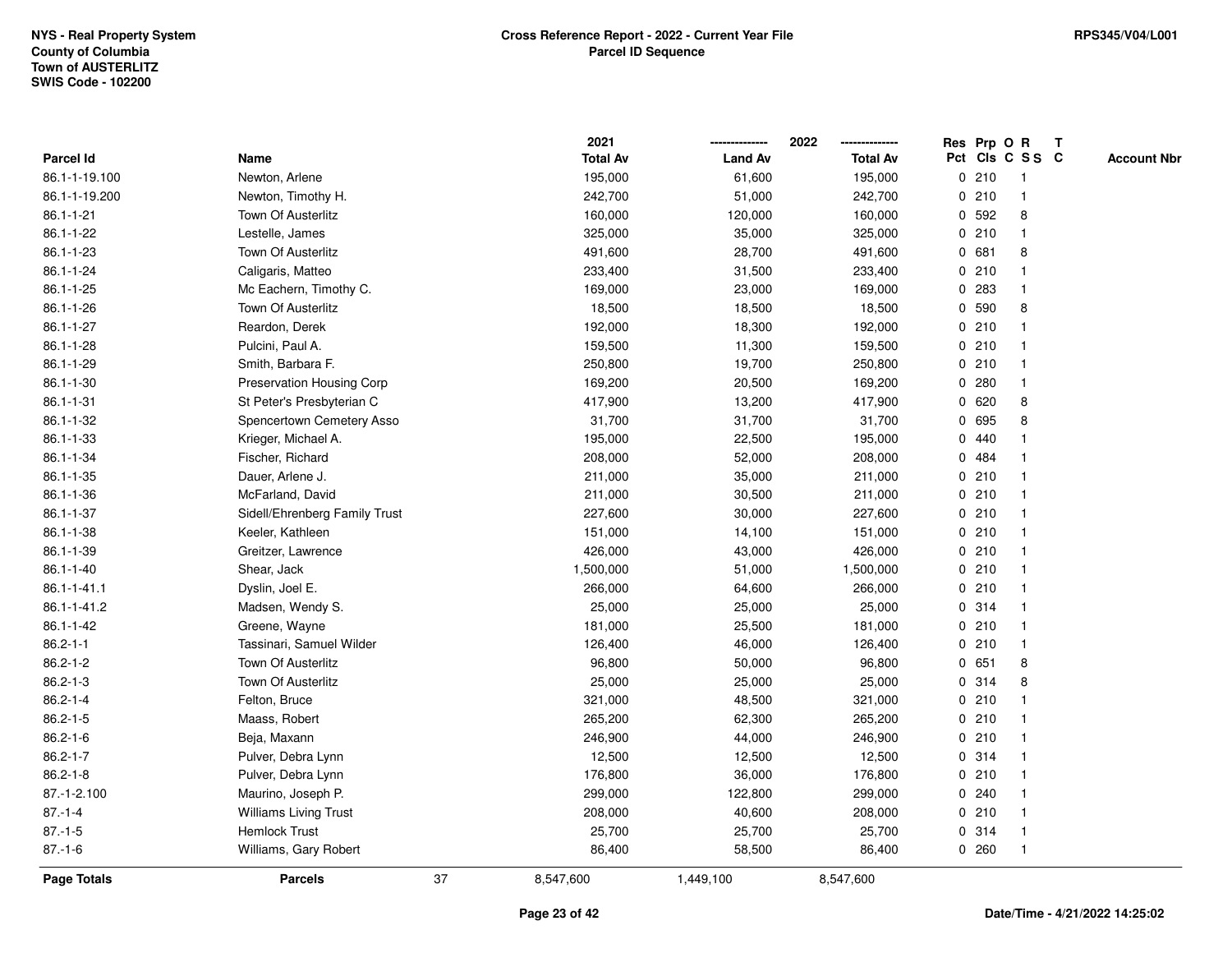|               |                            |    | 2021            |                | 2022            |             |        | Res Prp O R     | T |                    |
|---------------|----------------------------|----|-----------------|----------------|-----------------|-------------|--------|-----------------|---|--------------------|
| Parcel Id     | Name                       |    | <b>Total Av</b> | <b>Land Av</b> | <b>Total Av</b> |             |        | Pct Cls C S S C |   | <b>Account Nbr</b> |
| $87.-1-7$     | Williams, Gary             |    | 62,500          | 62,500         | 62,500          | 0           | 314    | $\mathbf{1}$    |   |                    |
| $87.-1-8$     | <b>Hemlock Trust</b>       |    | 148,700         | 41,100         | 148,700         | 0           | 312    | -1              |   |                    |
| $87.-1-9$     | Pohlman, Jon R.            |    | 219,000         | 50,500         | 219,000         |             | 0210   | $\mathbf 1$     |   |                    |
| $87.-1-11$    | Soka, Troy J.              |    | 235,600         | 120,800        | 235,600         |             | 0210   |                 |   |                    |
| $87 - 1 - 13$ | Quinn, Paul                |    | 69,000          | 41,000         | 69,000          |             | 0.260  |                 |   |                    |
| $87.-1-14$    | Mountain, Gregory A.       |    | 279,000         | 57,500         | 279,000         |             | 0210   |                 |   |                    |
| 87.-1-15.100  | Ouwerkerk, Ronald R.       |    | 79,800          | 79,800         | 79,800          | 0           | 322    |                 |   |                    |
| 87.-1-15.200  | Lieber, Charles D.         |    | 832,800         | 345,400        | 832,800         |             | 33 280 |                 |   |                    |
| 87.-1-16.100  | Olsen, Clarke              |    | 292,800         | 54,300         | 292,800         | 0           | 210    | -1              |   |                    |
| 87.-1-16.200  | Palmberg, Louise           |    | 275,000         | 76,100         | 275,000         |             | 0210   | $\mathbf{1}$    |   |                    |
| $87.-1-17$    | French, Ian                |    | 208,800         | 62,100         | 208,800         |             | 0210   |                 |   |                    |
| $87.-1-18$    | Roslak, Edward             |    | 250,300         | 40,000         | 250,300         |             | 0210   |                 |   |                    |
| $87.-1-19$    | Sharp, Alice               |    | 313,500         | 43,500         | 313,500         |             | 0210   |                 |   |                    |
| 87.-1-20.100  | French, Ian                |    | 5,400           | 5,400          | 5,400           |             | 0 314  |                 |   |                    |
| 87.-1-20.211  | Burger, Richard M.         |    | 69,800          | 69,800         | 69,800          | 0           | 322    |                 |   |                    |
| 87.-1-20.212  | Underwood, Reginald L.     |    | 41,100          | 41,100         | 41,100          |             | 0.314  | $\mathbf{1}$    |   |                    |
| 87.-1-20.220  | Sharp, Alice               |    | 76,200          | 76,200         | 76,200          | $\mathbf 0$ | 322    |                 |   |                    |
| $87.-1-21$    | Keegan, James H. III.      |    | 263,000         | 40,000         | 263,000         |             | 0210   |                 |   |                    |
| $87.-1-22$    | Weinrich, Hans             |    | 158,000         | 54,500         | 158,000         |             | 0210   |                 |   |                    |
| 87.-1-24.100  | Perlmutter, Dan            |    | 200,800         | 52,700         | 200,800         |             | 0210   |                 |   |                    |
| $87 - 1 - 25$ | Zuckerman, William         |    | 358,900         | 65,000         | 655,000         |             | 0210   |                 |   |                    |
| $87 - 1 - 26$ | Capala, Pawel              |    | 296,000         | 52,000         | 296,000         |             | 0210   |                 |   |                    |
| $87.-1-27$    | Hoffman, Hallie            |    | 246,400         | 61,100         | 246,400         | 0           | 210    | $\mathbf{1}$    |   |                    |
| 87.-1-28.110  | Nuss, Paula S.             |    | 40,000          | 40,000         | 40,000          |             | 0 314  | $\mathbf{1}$    |   |                    |
| 87.-1-28.120  | Furlong, Kyle              |    | 68,800          | 61,000         | 68,800          |             | 0.312  |                 |   |                    |
| 87.-1-28.200  | Barron, Samuel             |    | 194,000         | 61,000         | 194,000         |             | 0210   |                 |   |                    |
| $87.-1-29$    | Hoffman, Hallie            |    | 20,600          | 20,600         | 20,600          |             | 0.314  |                 |   |                    |
| $87.-1-30$    | Fawn Mountain Property LLC |    | 237,000         | 150,200        | 237,000         |             | 0.260  |                 |   |                    |
| $87 - 1 - 31$ | Leserowitz, Frederick      |    | 149,000         | 48,500         | 149,000         |             | 0210   |                 |   |                    |
| $87 - 1 - 32$ | Connellan, Ruth            |    | 27,500          | 27,500         | 27,500          |             | 0.314  |                 |   |                    |
| $87.-1-33$    | Akin, William E. III.      |    | 132,000         | 45,100         | 132,000         |             | 0210   | -1              |   |                    |
| $87.-1-34$    | Coon, Shaun                |    | 262,100         | 72,700         | 262,100         |             | 0210   | $\mathbf 1$     |   |                    |
| $87.-1-35$    | Nuss, Paula S.             |    | 334,200         | 73,500         | 334,200         |             | 0210   |                 |   |                    |
| $87.-1-36$    | Schissel, Alan             |    | 296,000         | 60,700         | 296,000         |             | 0210   |                 |   |                    |
| $87.-1-37$    | Moskin, Jeffrey            |    | 58,500          | 58,500         | 58,500          |             | 0 314  | -1              |   |                    |
| $87.-1-38$    | Moskin, Jeffrey            |    | 454,000         | 87,500         | 454,000         | 0           | 281    | -1              |   |                    |
| $87.-1-39$    | Moskin, Jeffrey            |    | 13,600          | 13,600         | 13,600          |             | 0 314  | $\mathbf{1}$    |   |                    |
| Page Totals   | <b>Parcels</b>             | 37 | 7,269,700       | 2,412,800      | 7,565,800       |             |        |                 |   |                    |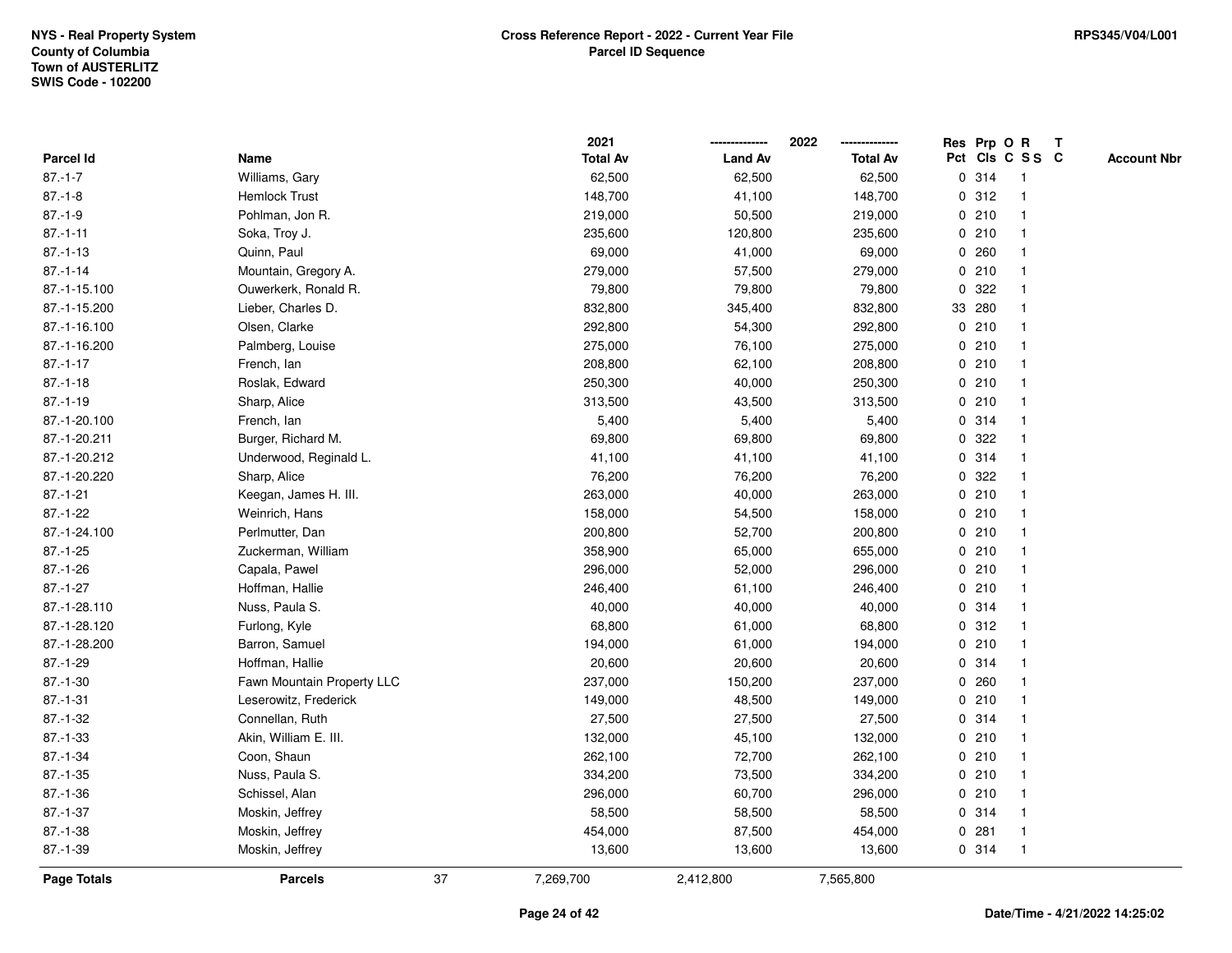|                 |                                 |    | 2021            |                | 2022            | Res Prp O R     |                         | $\mathbf{T}$ |                    |
|-----------------|---------------------------------|----|-----------------|----------------|-----------------|-----------------|-------------------------|--------------|--------------------|
| Parcel Id       | Name                            |    | <b>Total Av</b> | <b>Land Av</b> | <b>Total Av</b> | Pct Cls C S S C |                         |              | <b>Account Nbr</b> |
| $87.-1-40$      | Maurino, Joseph P.              |    | 18,800          | 18,800         | 18,800          | 0.314           | $\overline{1}$          |              |                    |
| $87 - 1 - 41$   | Hansen, Benjamin                |    | 190,000         | 84,800         | 190,000         | 0210            | $\mathbf{1}$            |              |                    |
| $87 - 1 - 42$   | Madsen, Lee E.                  |    | 673,200         | 284,000        | 673,200         | 0.240           | $\mathbf{1}$            |              |                    |
| 87.-1-43.2      | Pinto, Steven J.                |    | 672,000         | 292,900        | 672,000         | 50 281          |                         |              |                    |
| 87.-1-43.11     | Pinto, Robert                   |    | 707,000         | 275,400        | 707,000         | 0.240           |                         |              |                    |
| 87.-1-43.12     | Pinto, Kiah                     |    | 495,000         | 46,300         | 495,000         | 0210            |                         |              |                    |
| $87 - 1 - 44$   | Tassinari, Samuel               |    | 220,000         | 64,000         | 338,000         | 0210            |                         |              |                    |
| $87 - 1 - 45$   | Langworthy Trust                |    | 561,000         | 302,800        | 561,000         | 0.281           | $\mathbf{1}$            |              |                    |
| $87.-1-46.2$    | Cassuto, David N.               |    | 562,900         | 171,000        | 562,900         | 0.240           |                         |              |                    |
| 87.-1-46.11     | Semezast LLC                    |    | 935,000         | 141,500        | 935,000         | 0.240           | $\mathbf{1}$            |              |                    |
| 87.-1-46.12     | Fisher, Paul                    |    | 70,500          | 70,500         | 70,500          | 0.322           |                         |              |                    |
| $87 - 1 - 47.3$ | Smith, Frank                    |    | 378,000         | 130,400        | 378,000         | 0.240           |                         |              |                    |
| $87 - 1 - 47.4$ | Perlmutter, Dan                 |    | 25,000          | 25,000         | 25,000          | 0.314           |                         |              |                    |
| 87.-1-47.111    | Bernstein, Paul                 |    | 63,500          | 63,500         | 63,500          | 0.314           |                         |              |                    |
| 87.-1-47.112    | Bernstein, Paul                 |    | 624,000         | 122,200        | 624,000         | 0.240           | 1                       |              |                    |
| 87.-1-47.120    | Dutra, Raquel                   |    | 376,950         | 115,000        | 376,950         | 0.240           | $\mathbf{1}$            |              |                    |
| $87.-1-48$      | Dolinsky, Paul L.               |    | 154,200         | 28,800         | 154,200         | 0210            | $\mathbf{1}$            |              |                    |
| $87.-1-49$      | Underwood, Reginald             |    | 36,400          | 11,100         | 36,400          | 0.312           |                         |              |                    |
| 87.-1-50.100    | Underwood, Reginald             |    | 49,400          | 49,400         | 49,400          | 0.314           |                         |              |                    |
| 87.-1-50.200    | Meehan, Marie E.                |    | 182,100         | 51,600         | 182,100         | 0210            |                         |              |                    |
| $87.-1-51$      | Underwood, Reginald             |    | 199,000         | 34,000         | 199,000         | 0210            |                         |              |                    |
| $87 - 1 - 52$   | Burger, Richard                 |    | 210,000         | 66,000         | 210,000         | 0 210           | $\mathbf{1}$            |              |                    |
| $87.-1-54$      | Dennis, Scott                   |    | 275,000         | 64,500         | 275,000         | 0210            |                         |              |                    |
| $87.-1-55$      | Latham, David W.                |    | 185,200         | 71,500         | 185,200         | 0210            |                         |              |                    |
| $87 - 1 - 56$   | Khalaf, Jean G.                 |    | 292,000         | 66,200         | 292,000         | 0210            |                         |              |                    |
| $87.-1-57$      | Moro, Bernice                   |    | 263,000         | 51,000         | 263,000         | 0210            |                         |              |                    |
| $87.-1-59$      | Lloyd, David L. Jr.             |    | 53,100          | 53,100         | 53,100          | 0.314           |                         |              |                    |
| $87.-1-60$      | Lloyd, David L. Jr.             |    | 649,000         | 150,000        | 649,000         | 0.240           |                         |              |                    |
| $87 - 1 - 62$   | Ferretti, John H.               |    | 258,600         | 64,500         | 258,600         | 0210            | -1                      |              |                    |
| $87.-2-1.1$     | Taylor Irrevocable LT, Carol L. |    | 155,000         | 61,000         | 155,000         | 0210            | $\mathbf{1}$            |              |                    |
| $87.-2-1.2$     | Smith, Timothy                  |    | 44,700          | 44,700         | 48,300          | 0.312           | $\mathbf{1}$            |              |                    |
| 87.-2-2.100     | Cunningham, Gary                |    | 386,000         | 68,500         | 386,000         | 95 210          |                         |              |                    |
| 87.-2-2.200     | Mountain, April                 |    | 389,500         | 49,900         | 389,500         | 0210            |                         |              |                    |
| $87.-2-3$       | Tessitore, Michael              |    | 213,000         | 43,000         | 213,000         | 0210            |                         |              |                    |
| $87.-2-3.3$     | Tessitore, Michael              |    |                 | 48,200         | 218,500         | 0210            | $\overline{\mathbf{1}}$ |              |                    |
| $87.-2-4$       | Tessitore, Brittany             |    | 48,500          | 48,500         | 48,500          | 0.314           | $\mathbf{1}$            |              |                    |
| $87.-2-4.3$     | Tessitore, Brittany             |    |                 | 38,300         | 38,300          | 0.314           | $\overline{1}$          |              |                    |
| Page Totals     | <b>Parcels</b>                  | 35 | 10,355,050      | 3,280,400      | 10,733,450      |                 |                         |              |                    |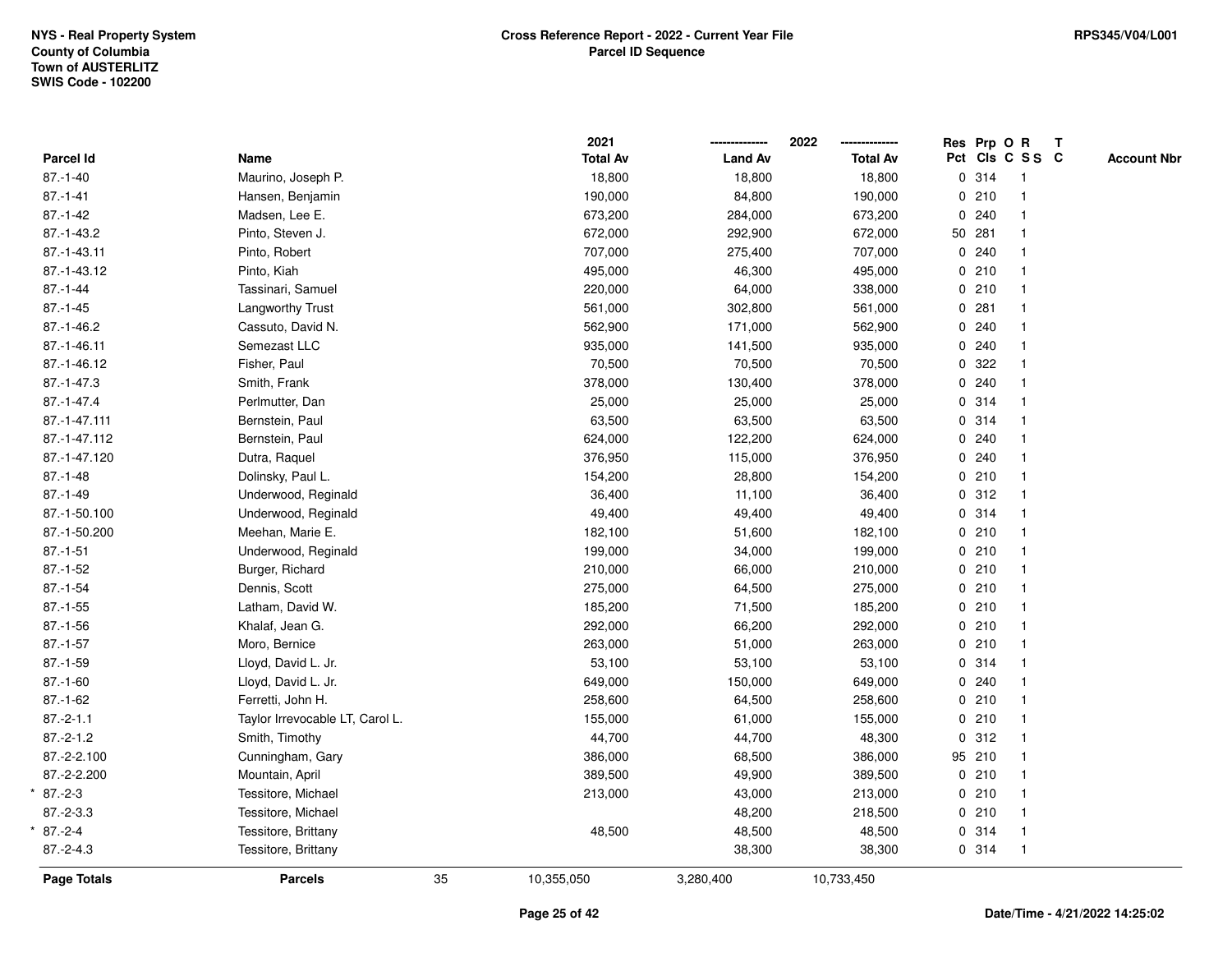|              |                               |    | 2021            |                | 2022            |              | Res Prp O R |                         | T |                    |
|--------------|-------------------------------|----|-----------------|----------------|-----------------|--------------|-------------|-------------------------|---|--------------------|
| Parcel Id    | Name                          |    | <b>Total Av</b> | <b>Land Av</b> | <b>Total Av</b> |              |             | Pct Cls C S S C         |   | <b>Account Nbr</b> |
| $87.-2-5$    | Vieni, Cosimo J.              |    | 26,000          | 26,000         | 26,000          |              | 0.314       | $\mathbf{1}$            |   |                    |
| $87.-2-6$    | Vieni, Cosimo J.              |    | 172,800         | 172,800        | 172,800         | $\mathbf{0}$ | 322         |                         |   |                    |
| $87.-2-7$    | Cipkowski RLTrust, Anne       |    | 269,200         | 54,000         | 269,200         |              | 0210        | -1                      |   |                    |
| $87.-2-9$    | Sullivan, Dennis B.           |    | 22,100          | 15,000         | 22,100          |              | 0.312       |                         |   |                    |
| $87.-2-10$   | Kreth, Ernst Jr.              |    | 325,000         | 98,300         | 325,000         |              | 0210        |                         |   |                    |
| $87.-2-11$   | Tessitore, Cosimo             |    | 254,000         | 40,600         | 254,000         |              | 0.215       |                         |   |                    |
| 87.-2-12.111 | Vieni, Charles P.             |    | 111,000         | 111,000        | 111,000         |              | 0 322       |                         |   |                    |
| 87.-2-12.112 | Kellogg, Brian L.             |    | 283,000         | 62,300         | 283,000         | $\mathbf 0$  | 210         | $\overline{\mathbf{1}}$ |   |                    |
| 87.-2-12.121 | Hare, Robin E.                |    | 187,900         | 140,000        | 187,900         |              | 0.312       |                         |   |                    |
| $87.-2-13.1$ | <b>Buddhist Art LLC</b>       |    | 1,750,000       | 1,750,000      | 1,750,000       |              | 0 322       | -1                      |   |                    |
| 87.-2-13.2   | Van Alstyne, Jacob M.         |    | 212,800         | 51,000         | 212,800         |              | 0210        |                         |   |                    |
| $87.-2-14$   | Smith, Andrew T.              |    | 187,000         | 41,000         | 187,000         |              | 0210        |                         |   |                    |
| $87.-2-15$   | Stern, Peter R.               |    | 281,000         | 66,000         | 281,000         |              | 0210        |                         |   |                    |
| 87.-2-16.100 | Howes, Robin D.               |    | 347,000         | 182,400        | 347,000         |              | 0.240       |                         |   |                    |
| 87.-2-16.200 | Hodges, Warren T. III.        |    | 90,000          | 51,000         | 90,000          | 0            | 270         |                         |   |                    |
| 87.-2-17.100 | Austin, Alister K.            |    | 247,100         | 104,400        | 247,100         | 0            | 240         |                         |   |                    |
| 87.-2-17.200 | All, Jeffrey R.               |    | 170,000         | 35,000         | 170,000         |              | 0210        |                         |   |                    |
| $87.-2-18$   | Banker, Leroy                 |    | 178,300         | 53,000         | 224,000         |              | 0210        |                         |   |                    |
| $87.-2-19$   | Keefner, Evelyn               |    | 172,000         | 23,000         | 172,000         |              | 0210        |                         |   |                    |
| 87.-2-20     | Walborn, Kelly M.             |    | 208,600         | 50,000         | 247,800         |              | 0 283       |                         |   |                    |
| $87.-2-21$   | <b>Gustafson Family Trust</b> |    | 199,200         | 61,600         | 209,200         |              | 0210        |                         |   |                    |
| 87.-2-22     | O'Shea, Patricia A.           |    | 149,800         | 20,800         | 149,800         |              | 0210        | $\mathbf{1}$            |   |                    |
| $87.-2-23$   | Healey, Ryan M.               |    | 169,000         | 23,000         | 251,000         | $\mathbf 0$  | 210         |                         |   |                    |
| $87.-2-24$   | Palladino, Philip J.          |    | 322,000         | 65,600         | 322,000         |              | 0210        |                         |   |                    |
| $87.-2-25$   | Quinn, Margy L.               |    | 202,000         | 39,500         | 202,000         |              | 0210        |                         |   |                    |
| $87.-2-26$   | Quinn, Margy L.               |    | 25,000          | 25,000         | 25,000          |              | 0.314       |                         |   |                    |
| $87.-2-27$   | Duff, Jean                    |    | 165,000         | 91,000         | 165,000         |              | 0.240       |                         |   |                    |
| 87.-2-28     | Bervy, Serge A. Sr.           |    | 675,000         | 123,000        | 675,000         |              | 0.240       |                         |   |                    |
| 87.-2-29     | Botha, Charl M.               |    | 314,800         | 85,000         | 314,800         | 0            | 210         | -1                      |   |                    |
| 87.-2-30     | Campbell, John S.             |    | 215,000         | 78,300         | 215,000         | $\mathbf 0$  | 210         | $\overline{\mathbf{1}}$ |   |                    |
| $87.-2-31$   | Smith, Jason H.               |    | 10,000          | 10,000         | 10,000          |              | 0.322       |                         |   |                    |
| 87.-2-32.11  | Ouwerkerk, Ronald R.          |    | 555,000         | 178,300        | 555,000         |              | 33 411      |                         |   |                    |
| 87.-2-32.12  | Oakes, Brenda L.              |    | 176,500         | 37,500         | 176,500         |              | 0210        |                         |   |                    |
| 87.-2-32.200 | Kaplan, Kenneth               |    | 400,700         | 62,000         | 400,700         |              | 0210        | -1                      |   |                    |
| 87.-2-33     | Yokell, David                 |    | 336,800         | 81,000         | 336,800         | $\mathbf 0$  | 210         |                         |   |                    |
| 87.-2-34     | White, Matthew B.             |    | 336,000         | 140,000        | 336,000         |              | 20 240      | $\mathbf{1}$            |   |                    |
| 87.-2-36     | Jablonski, Michael            |    | 182,000         | 25,600         | 182,000         |              | 0210        | $\mathbf{1}$            |   |                    |
| Page Totals  | <b>Parcels</b>                | 37 | 9,928,600       | 4,274,000      | 10,105,500      |              |             |                         |   |                    |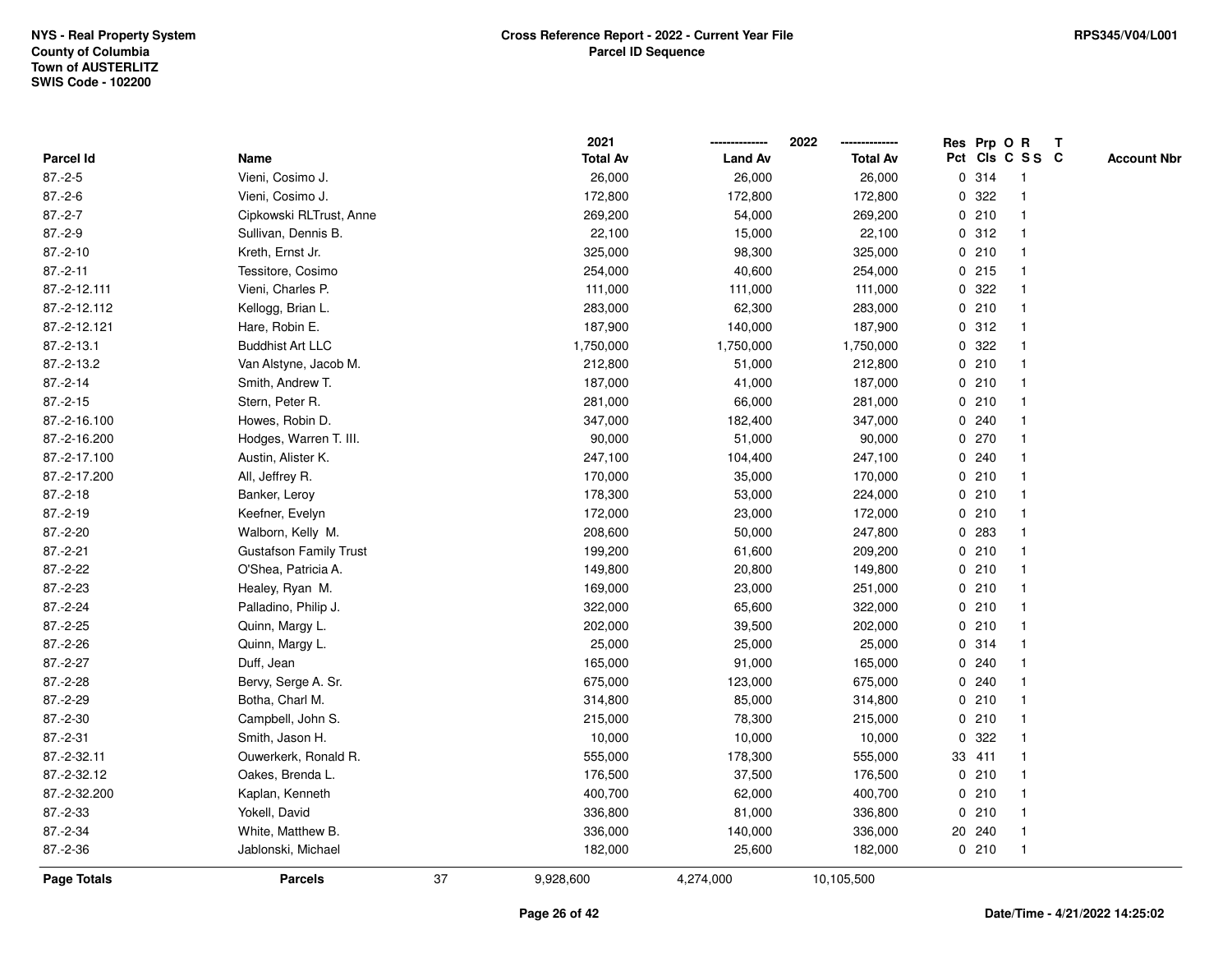|                |                                      | 2021             |                | 2022            |              |        | Res Prp O R     | T |                    |
|----------------|--------------------------------------|------------------|----------------|-----------------|--------------|--------|-----------------|---|--------------------|
| Parcel Id      | Name                                 | <b>Total Av</b>  | <b>Land Av</b> | <b>Total Av</b> |              |        | Pct Cls C S S C |   | <b>Account Nbr</b> |
| 87.-2-38       | Wilson, Maureen                      | 211,200          | 54,100         | 211,200         |              | 0210   | -1              |   |                    |
| 87.-2-39       | Kiablick, William E.                 | 179,000          | 27,000         | 179,000         | 0            | 210    | $\overline{1}$  |   |                    |
| $87.-2-40$     | Sorros, Christopher                  | 30,000           | 30,000         | 30,000          |              | 0 314  | $\mathbf{1}$    |   |                    |
| $87.-2-41$     | Sorros, Christopher                  | 294,000          | 28,000         | 294,000         |              | 0210   |                 |   |                    |
| $87.-2-42$     | Sorros, Steve                        | 123,753          | 40,000         | 127,953         |              | 0270   |                 |   |                    |
| $87.-2-43$     | Ruiz, Fernando                       | 222,200          | 41,000         | 222,200         |              | 0210   |                 |   |                    |
| 87.-2-44.2     | Lagonia, Carol                       | 390,700          | 48,000         | 390,700         |              | 66 215 |                 |   |                    |
| 87.-2-44.11    | Beats LLC, Joe                       | 500,000          | 37,000         | 500,000         |              | 0418   |                 |   |                    |
| 87.-2-44.12    | Lamia, Thomas                        | 102,800          | 47,600         | 102,800         | $\mathbf{0}$ | 312    | -1              |   |                    |
| 87.-2-45.11    | Ytuarte, Manuel                      | 231,000          | 57,300         | 231,000         |              | 0210   | 1               |   |                    |
| 87.-2-45.12    | <b>L&amp;W Properties LLC</b>        | 220,000          | 45,000         | 220,000         |              | 0210   |                 |   |                    |
| 87.-2-45.200   | Sanford, David W.                    | 265,000          | 47,100         | 265,000         |              | 0210   |                 |   |                    |
| $87.-2-46.1$   | Ulmer, Stephen W.                    | 53,000           | 37,500         | 53,000          |              | 0.312  |                 |   |                    |
| 87.-2-46.2     | Mcgeoch, Barbara                     | 319,500          | 57,000         | 319,500         |              | 0210   |                 |   |                    |
| 87.-2-47.100   | Schwamm, Lee                         | 429,000          | 210,000        | 429,000         | 0            | 240    |                 |   |                    |
| 87.-2-47.200   | Dignazio, Peter                      | 164,000          | 39,100         | 164,000         |              | 0210   | $\mathbf{1}$    |   |                    |
| $87.-2-48$     | Goosetown Network Sycs LLC           | 104,200          | 104,200        | 104,200         |              | 0 831  | 6               |   |                    |
| $87.-2-48.-1$  | Verizon New York Inc                 | 4,110            | 0              | 4,110           |              | 0 831  | 6               |   |                    |
| $87.-2-49$     | Austerlitz Club Inc, The             | 5,000            | 5,000          | 5,000           |              | 0 314  |                 |   |                    |
| 87.-2-50.3     | Fizzinoglia Living Trust, Frank      | 633,400          | 633,400        | 633,400         |              | 0.322  |                 |   |                    |
| 87.-2-51.111   | Renna, Anthony                       | 180,000          | 180,000        | 180,000         |              | 0.311  |                 |   |                    |
| 87.-2-51.112-1 | Goosetown Network Services L         | 104,400          | 70,000         | 104,400         | 0            | 331    |                 |   |                    |
| 87.-2-51.112-2 | Goosetown Network Services L         | 133,000          | 66,000         | 215,500         | 0            | 331    | -1              |   |                    |
| 87.-2-51.120   | Goosetown Network Sycs LLC           | 16,300           | 16,300         | 16,300          |              | 0.314  | 1               |   |                    |
| 87.-2-51.200   | Hyde, Alfred Robert                  | 432,000          | 109,000        | 432,000         |              | 0210   |                 |   |                    |
| 87.-2-52       | Drath, Lawrence                      | 298,200          | 97,500         | 298,200         |              | 0210   |                 |   |                    |
| $87.-2-53$     | Nesbitt, Richard                     | 297,900          | 50,500         | 297,900         |              | 0210   |                 |   |                    |
| 87.-2-54.21    | Rivers, John                         | 168,600          | 168,600        | 168,600         | 0            | 322    |                 |   |                    |
| 87.-2-54.22    | Pintoff, Erika L.                    | 550,000          | 86,000         | 550,000         | 0            | 240    |                 |   |                    |
| 87.-2-54.111   | Zutter, Jean D.                      | 975,700          | 254,200        | 975,700         | 0            | 240    |                 |   |                    |
| 87.-2-54.112   | Insalaco, Steven                     | 456,300          | 102,000        | 456,300         |              | 0210   | 1               |   |                    |
| 87.-2-54.121   | Dinshaw, Carolyn                     | 880,000          | 309,500        | 880,000         |              | 0.240  |                 |   |                    |
| 87.-2-54.122   | Amy's Lane Homeowners Assoc.         | 4,000            | 4,000          | 4,000           |              | 0 692  |                 |   |                    |
| 87.-2-55.100   | Austerlitz Volunteer Fire Co.        | 47,500           | 17,500         | 47,500          |              | 0 662  | 8               |   |                    |
| 87.-2-55.200   | Austerlitz Volunteer Fire Co.        | 651,900          | 42,800         | 651,900         |              | 0662   | 8               |   |                    |
| $87.-2-56$     | <b>Austerlitz Historical Society</b> | 176,800          | 34,000         | 176,800         | 0            | 620    | 8               |   |                    |
| 87.-2-57.111   | Fardella, Jess T.                    | 690,800          | 170,100        | 690,800         |              | 0.240  | $\mathbf{1}$    |   |                    |
| Page Totals    | <b>Parcels</b>                       | 37<br>10,545,263 | 3,366,300      | 10,631,963      |              |        |                 |   |                    |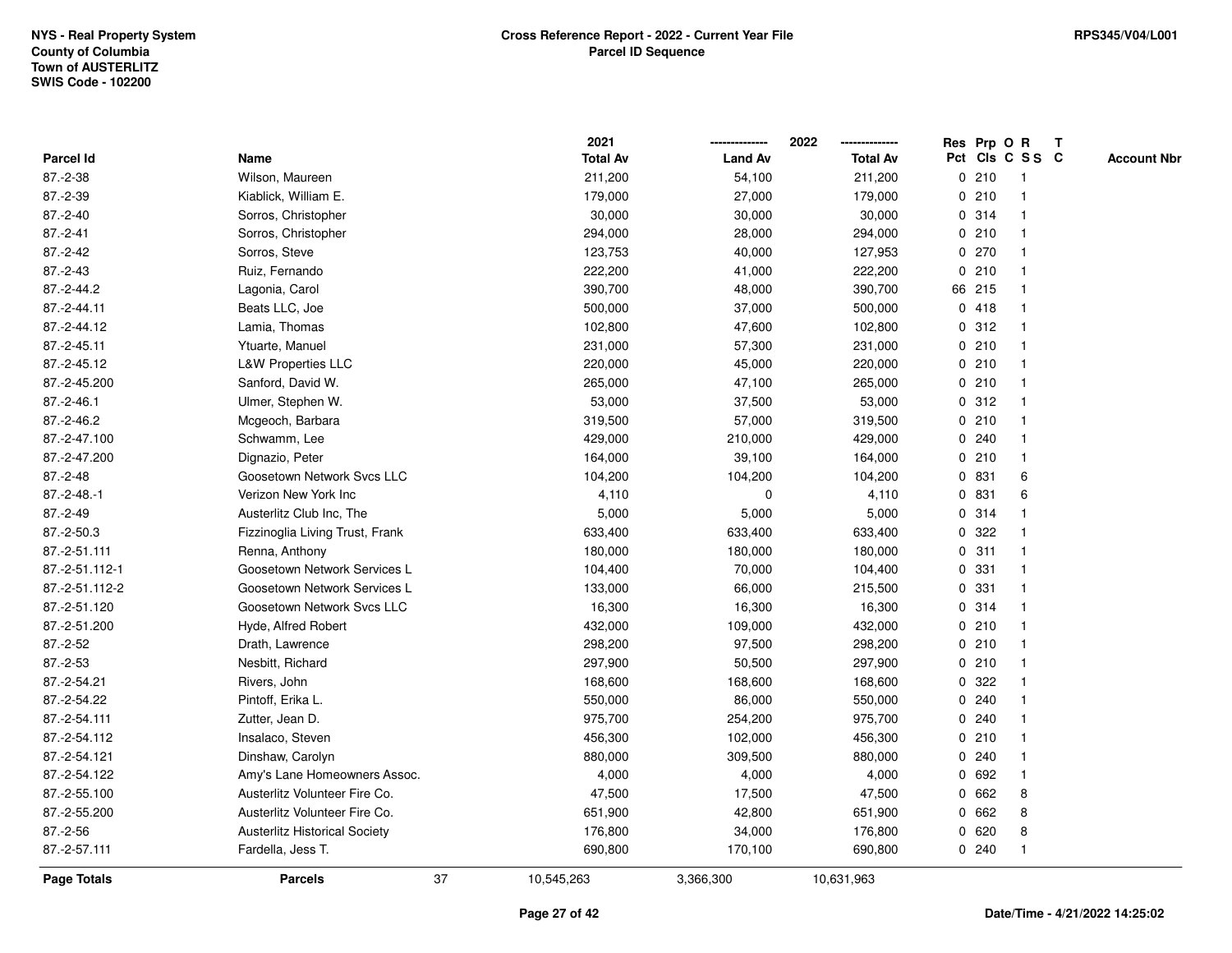|              |                                      |    | 2021            |                | 2022            |   |       | Res Prp O R     | T |                    |
|--------------|--------------------------------------|----|-----------------|----------------|-----------------|---|-------|-----------------|---|--------------------|
| Parcel Id    | Name                                 |    | <b>Total Av</b> | <b>Land Av</b> | <b>Total Av</b> |   |       | Pct Cls C S S C |   | <b>Account Nbr</b> |
| 87.-2-57.112 | 49 East Houston St. Corp             |    | 182,600         | 182,600        | 182,600         | 0 | 322   | $\mathbf{1}$    |   |                    |
| 87.-2-57.120 | <b>Austerlitz Historical Society</b> |    | 12,500          | 12,500         | 12,500          | 0 | 314   | 8               |   |                    |
| 87.-2-57.200 | Town of Austerlitz                   |    | 39,412          | 39,412         | 39,412          |   | 0 590 | 8               |   |                    |
| $87.-2-58$   | 346 West Hill Rd LLC                 |    | 880,900         | 197,400        | 880,900         |   | 0.240 |                 |   |                    |
| 87.-2-59     | Harvey, Suzanne E.                   |    | 1,015,000       | 190,000        | 1,015,000       |   | 0.240 |                 |   |                    |
| $87.-2-60$   | Meyer, Bella                         |    | 85,400          | 85,400         | 85,400          |   | 0.322 |                 |   |                    |
| $87.-2-61$   | Sarnak, Neil                         |    | 1,019,000       | 139,500        | 1,019,000       |   | 0.240 |                 |   |                    |
| 87.-2-62     | 87 Amy's Lane LLC                    |    | 138,500         | 138,500        | 138,500         | 0 | 322   |                 |   |                    |
| 87.-2-63     | Roberts, William L. IV.              |    | 206,200         | 206,200        | 206,200         | 0 | 322   |                 |   |                    |
| $87.-2-64$   | Chadwick, Bryan                      |    | 178,200         | 178,200        | 178,200         |   | 0 322 |                 |   |                    |
| 87.-2-66     | Hartnett, Jeffrey                    |    | 677,000         | 96,800         | 677,000         |   | 0210  |                 |   |                    |
| 87.-2-67     | Fisch, Theodore J.                   |    | 132,000         | 132,000        | 132,000         |   | 0.322 |                 |   |                    |
| 87.-2-69     | Hare, Robin E.                       |    | 141,500         | 39,400         | 141,500         |   | 0210  |                 |   |                    |
| $87.-2-70$   | Safan, Mark                          |    | 534,300         | 64,300         | 534,300         |   | 0210  |                 |   |                    |
| $88.-1-1$    | Mugler RT, Richard C. Jr.            |    | 577,000         | 56,500         | 577,000         | 0 | 210   | -1              |   |                    |
| $88.-1-2$    | County Road 5 LLC                    |    | 977,000         | 459,000        | 977,000         | 0 | 240   |                 |   |                    |
| $88.-1-3$    | Ordway, James                        |    | 206,000         | 31,000         | 206,000         |   | 0210  |                 |   |                    |
| $88.-1-4$    | Kiablick, William M.                 |    | 161,000         | 40,000         | 161,000         |   | 0210  |                 |   |                    |
| $88.-1-5$    | Mugler, Richard III.                 |    | 44,500          | 44,500         | 44,500          |   | 0 314 |                 |   |                    |
| $88.-1-6$    | Peterson, Jennifer Mugler            |    | 296,000         | 88,500         | 296,000         |   | 0.240 |                 |   |                    |
| $88.-1-7$    | Mugler, Richard III.                 |    | 42,500          | 42,500         | 42,500          |   | 0.314 |                 |   |                    |
| $88.-1-8$    | Kimmere LLC                          |    | 70,000          | 70,000         | 70,000          | 0 | 322   |                 |   |                    |
| $88.-1-9$    | Ouwerkerk, Ronald R.                 |    | 9,400           | 9,400          | 9,400           |   | 0.314 |                 |   |                    |
| $88.-1-10$   | Hall, Spencer J.                     |    | 343,600         | 81,000         | 343,600         |   | 0210  |                 |   |                    |
| $88.-1-11$   | Rubinstein IR Trust, Ruth            |    | 402,100         | 237,100        | 402,100         |   | 0.240 |                 |   |                    |
| $88.-1-12$   | Diego, Ronald J.                     |    | 38,700          | 38,700         | 38,700          |   | 0 314 |                 |   |                    |
| $88.-1-13$   | Ouwerkerk, Ronald R.                 |    | 61,000          | 61,000         | 61,000          |   | 0.322 |                 |   |                    |
| $88.-1-14$   | Thompson, Roderick P.                |    | 189,000         | 37,000         | 189,000         |   | 0210  |                 |   |                    |
| $88.-1-15$   | Vallens, Ansis E.                    |    | 161,000         | 61,300         | 161,000         | 0 | 210   | $\mathbf{1}$    |   |                    |
| $88.-1-16$   | Wilson, John                         |    | 31,300          | 31,300         | 31,300          |   | 0.314 |                 |   |                    |
| $88.-1-17$   | Wilson, John Jr.                     |    | 176,000         | 51,200         | 176,000         |   | 0210  | $\mathbf 1$     |   |                    |
| $88.-1-18$   | Perreault, William                   |    | 133,600         | 48,000         | 133,600         |   | 0210  |                 |   |                    |
| $88.-1-19$   | Walton, Stephen                      |    | 169,000         | 42,000         | 169,000         |   | 0210  |                 |   |                    |
| 88.-1-20     | Ouwerkerk, Ronald R.                 |    | 16,600          | 16,600         | 16,600          |   | 0 314 |                 |   |                    |
| 88.-1-21.100 | Fitzpatrick, Peter M.                |    | 689,000         | 127,900        | 689,000         |   | 0.281 | $\mathbf{1}$    |   |                    |
| 88.-1-21.200 | Kring, Ralph I.                      |    | 137,900         | 54,100         | 137,900         | 0 | 210   | $\mathbf{1}$    |   |                    |
| 88.-1-22     | Kimmere LLC                          |    | 73,100          | 73,100         | 73,100          |   | 0.322 | $\overline{1}$  |   |                    |
| Page Totals  | <b>Parcels</b>                       | 37 | 10,247,812      | 3,503,912      | 10,247,812      |   |       |                 |   |                    |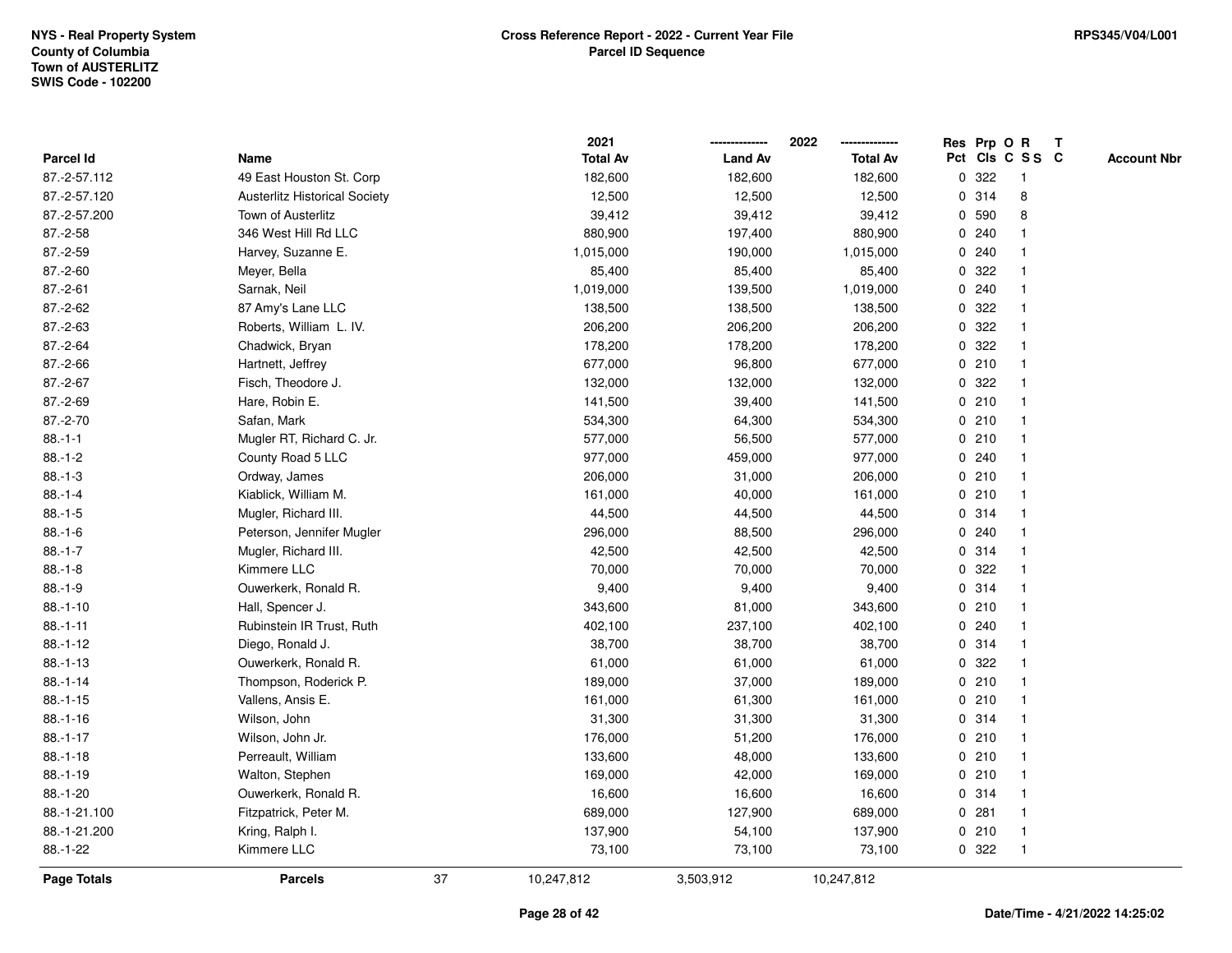|                    |                            |    | 2021            |                | 2022            |             |       | Res Prp O R     | T |                    |
|--------------------|----------------------------|----|-----------------|----------------|-----------------|-------------|-------|-----------------|---|--------------------|
| Parcel Id          | Name                       |    | <b>Total Av</b> | <b>Land Av</b> | <b>Total Av</b> |             |       | Pct Cls C S S C |   | <b>Account Nbr</b> |
| 88.-1-23.110       | Cohen, Marci               |    | 485,000         | 71,500         | 485,000         | 0           | 210   | -1              |   |                    |
| 88.-1-23.120       | Kring, Ralph I.            |    | 31,000          | 31,000         | 31,000          | 0           | 314   | -1              |   |                    |
| 88.-1-23.200       | Gerhardt, Andrew Sr.       |    | 275,000         | 36,500         | 275,000         |             | 0210  | -1              |   |                    |
| 88.-1-24           | Gerhardt, Andrew Sr.       |    | 127,000         | 50,900         | 127,000         |             | 0210  |                 |   |                    |
| 88.-1-25           | Manion, James R.           |    | 152,300         | 31,000         | 152,300         |             | 0210  |                 |   |                    |
| 88.-1-26           | Carden, James              |    | 6,300           | 3,100          | 6,300           |             | 0.312 |                 |   |                    |
| $88.-1-27$         | Carden, James              |    | 299,000         | 48,500         | 299,000         |             | 0210  |                 |   |                    |
| 88.-1-29           | Loew-Banayan, Shaina A.    |    | 206,900         | 54,000         | 206,900         | 0           | 210   | $\overline{1}$  |   |                    |
| 88.-1-31.2         | Palladino, Daniel          |    | 191,800         | 57,200         | 279,000         |             | 0210  | -1              |   |                    |
| 88.-1-31.111       | <b>BWV1052 LLC</b>         |    | 87,000          | 87,000         | 87,000          |             | 0 322 |                 |   |                    |
| 88.-1-31.112       | <b>BWV1052 LLC</b>         |    | 37,500          | 37,500         | 37,500          |             | 0.314 |                 |   |                    |
| 88.-1-32.110       | Fishel, Deirdre            |    | 63,200          | 63,200         | 63,200          |             | 0.314 |                 |   |                    |
| 88.-1-32.120       | Fishel, Deirdre            |    | 297,000         | 68,900         | 297,000         |             | 0210  |                 |   |                    |
| 88.-1-32.200       | <b>BWV1052 LLC</b>         |    | 505,000         | 66,000         | 505,000         |             | 0210  |                 |   |                    |
| 88.-1-33.2         | Dohr, James N.             |    | 105,200         | 105,200        | 105,200         | 0           | 314   |                 |   |                    |
| 88.-1-33.11        | <b>BWV1052 LLC</b>         |    | 716,800         | 716,800        | 716,800         | 0           | 311   | $\overline{1}$  |   |                    |
| 88.-1-33.12        | Dohr, James N.             |    | 660,900         | 112,300        | 660,900         | 0           | 240   | $\mathbf{1}$    |   |                    |
| $88.-1-36$         | Millay Colony For The Arts |    | 255,000         | 255,000        | 255,000         |             | 0.322 | 8               |   |                    |
| $88.-2-2.2$        | Millay Colony For The Arts |    | 356,600         | 57,500         | 356,600         |             | 0 681 | 8               |   |                    |
| $88.-2-2.3$        | Corey, Bernard             |    | 73,200          | 73,200         | 73,200          | 0           | 322   |                 |   |                    |
| 88.-2-2.11         | Edna Millay Society Inc    |    | 683,100         | 406,700        | 683,100         |             | 0.240 | 8               |   |                    |
| 88.-2-2.121        | State of New York          |    | 1,151,600       | 1,151,600      | 1,151,600       | 0           | 930   | 3               |   |                    |
| 88.-2-2.122        | State of New York          |    | 1,292,100       | 1,292,100      | 1,292,100       | 0           | 930   | 3               |   |                    |
| $88.-2-3$          | State of New York-DEC      |    | 3,373,100       | 3,373,100      | 3,373,100       | $\mathbf 0$ | 930   | 3               |   |                    |
| 88.-2-4.2          | Mullen, Alexander H.       |    | 89,000          | 89,000         | 89,000          |             | 0 322 |                 |   |                    |
| 88.-2-4.12         | Gaylord, Aaron             |    | 73,800          | 73,800         | 73,800          |             | 0 322 |                 |   |                    |
| 88.-2-4.111        | E. Hill Road LLC           |    | 301,900         | 301,900        | 301,900         | 0           | 322   |                 |   |                    |
| 88.-2-4.112        | Tilden, Lee R.             |    | 310,000         | 122,300        | 310,000         | 0           | 210   |                 |   |                    |
| $88.-2-5$          | Jensen, Alexandra          |    | 377,600         | 201,500        | 377,600         |             | 0.240 |                 |   |                    |
| 88.-2-6.100        | Weiss, Andrea              |    | 308,100         | 88,400         | 308,100         | 0           | 210   |                 |   |                    |
| 88.-2-6.200        | Samuelsohn, Brad E.        |    | 363,600         | 114,200        | 363,600         |             | 0210  | -1              |   |                    |
| $88.-2-7$          | Muncaster, Amy E.          |    | 346,000         | 67,900         | 346,000         |             | 0210  | -1              |   |                    |
| $88.-2-9$          | Weinheimer, Loren          |    | 378,100         | 58,500         | 378,100         |             | 0210  |                 |   |                    |
| 88.-2-10.100       | Patton, Desmond            |    | 345,000         | 63,100         | 345,000         |             | 0210  |                 |   |                    |
| 88.-2-10.200       | Scarvalone, Daniel         |    | 275,000         | 54,100         | 275,000         |             | 0210  | -1              |   |                    |
| 88.-2-11           | Cemetery-Old Not In Use    |    | 15,000          | 15,000         | 15,000          | 0           | 695   | 8               |   |                    |
| 88.-2-13           | Brantner, Reginald         |    | 377,100         | 87,600         | 377,100         |             | 0210  | $\mathbf{1}$    |   |                    |
| <b>Page Totals</b> | <b>Parcels</b>             | 37 | 14,991,800      | 9,587,100      | 15,079,000      |             |       |                 |   |                    |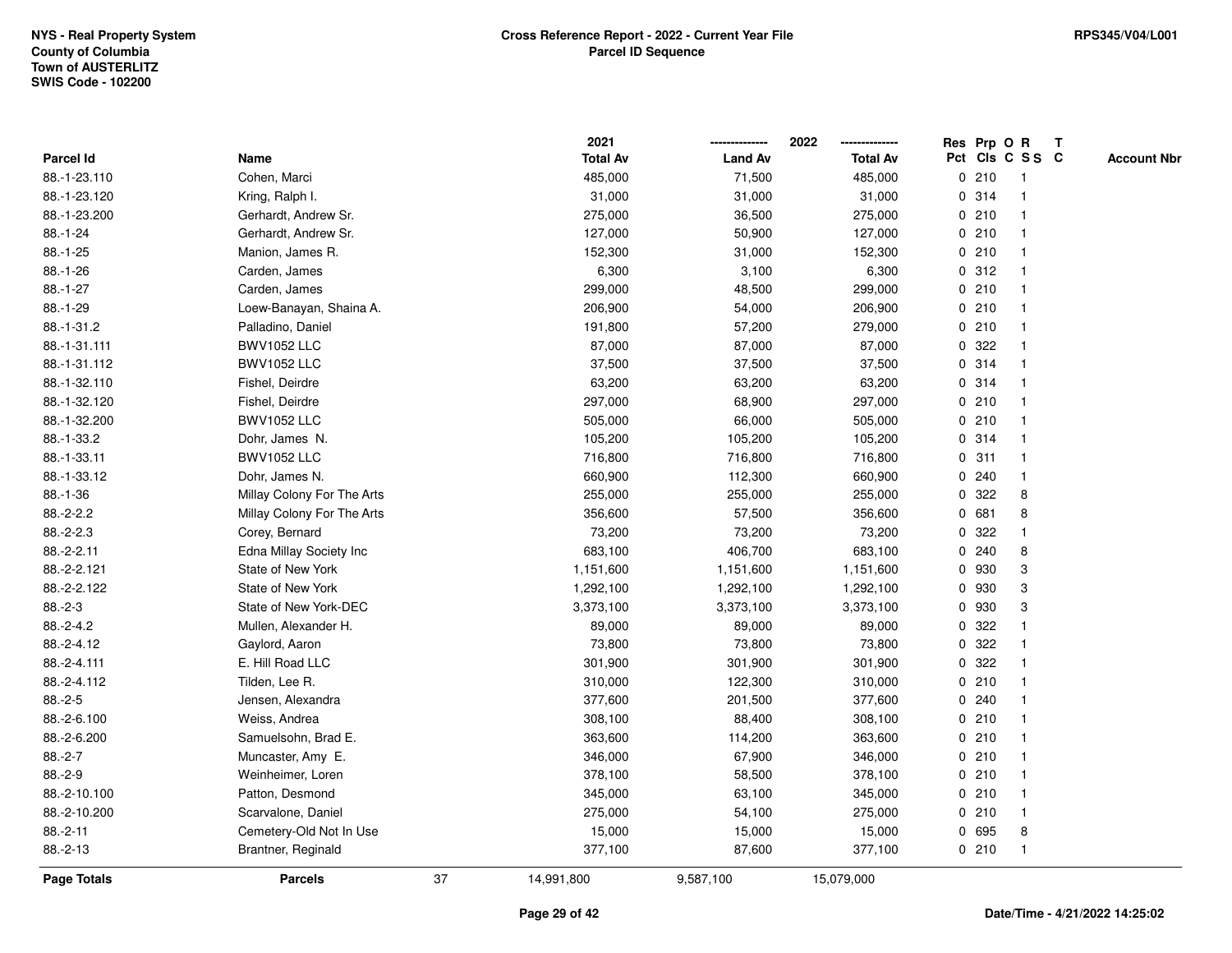|                  |                                            | 2021            |                | 2022            |             |        | Res Prp O R     | T |                    |
|------------------|--------------------------------------------|-----------------|----------------|-----------------|-------------|--------|-----------------|---|--------------------|
| <b>Parcel Id</b> | Name                                       | <b>Total Av</b> | <b>Land Av</b> | <b>Total Av</b> |             |        | Pct Cls C S S C |   | <b>Account Nbr</b> |
| 88.-2-14         | Schiffer, Peter                            | 147,000         | 25,300         | 147,000         |             | 0210   | $\mathbf{1}$    |   |                    |
| $88.-2-14.-1$    | Schiffer, Peter                            | 78,900          | 8,500          | 78,900          | $\mathbf 0$ | 484    | $\mathbf 1$     |   |                    |
| $88.-2-15$       | 49 East Houston St. Corp                   | 271,000         | 66,000         | 271,000         |             | 0210   | $\mathbf{1}$    |   |                    |
| $88.-2-16.1$     | Mugler, Executor-Herron Estate, Richard C. | 367,300         | 54,700         | 367,300         |             | 0210   | $\mathbf{1}$    |   |                    |
| 88.-2-16.2       | <b>Austerlitz Historical Society</b>       | 540,000         | 74,500         | 540,000         |             | 0680   | 8               |   |                    |
| 88.-2-17         | Mugler, Executor-Herron Estate, Richard C. | 266,900         | 54,700         | 266,900         |             | 0210   |                 |   |                    |
| 88.-2-19.100     | Mugler, Executor-Herron Estate, Richard C. | 90,400          | 90,400         | 90,400          |             | 0.322  | $\mathbf 1$     |   |                    |
| 88.-2-19.200     | Rebic, Michael P.                          | 315,000         | 75,000         | 315,000         |             | 0210   | $\mathbf{1}$    |   |                    |
| 88.-2-20         | <b>Austerlitz Cemetery</b>                 | 18,000          | 18,000         | 18,000          | 0           | 695    | 8               |   |                    |
| 88.-2-21         | <b>Austerlitz Cemetery</b>                 | 18,000          | 18,000         | 18,000          | $\mathbf 0$ | 695    | 8               |   |                    |
| 88.-2-22         | Foehrenbach, Julianne                      | 246,400         | 36,500         | 246,400         |             | 0210   |                 |   |                    |
| 88.-2-24         | Quinn, William                             | 220,800         | 25,100         | 220,800         |             | 50 281 |                 |   |                    |
| 88.-2-25         | Marshall, Eugene                           | 228,400         | 40,000         | 228,400         |             | 0210   |                 |   |                    |
| 88.-2-26         | Folco, Mimi                                | 186,000         | 50,000         | 186,000         |             | 0210   |                 |   |                    |
| 88.-2-27         | Tamez, Brenda                              | 199,000         | 25,000         | 199,000         |             | 0210   | $\mathbf{1}$    |   |                    |
| 88.-2-28         | Gellert, Philip                            | 87,000          | 22,000         | 194,000         |             | 0210   | $\mathbf{1}$    |   |                    |
| 88.-2-29         | Geisler, Caroline                          | 198,000         | 38,000         | 198,000         |             | 0210   | $\mathbf{1}$    |   |                    |
| 88.-2-30         | McCarthy, Sally Ann                        | 98,500          | 32,000         | 98,500          |             | 0210   | 1               |   |                    |
| 88.-2-31         | Galaburri, Joseph A.                       | 100,600         | 35,000         | 100,600         |             | 0210   |                 |   |                    |
| 88.-2-32         | Diskin, John & Wendy                       | 227,000         | 24,000         | 227,000         |             | 0.220  |                 |   |                    |
| 88.-2-33         | Diskin, John & Wendy                       | 11,900          | 11,900         | 11,900          |             | 0.314  |                 |   |                    |
| 88.-2-34         | Jensen, Scott & Victoria E.                | 29,000          | 29,000         | 29,000          |             | 0 314  | 1               |   |                    |
| 88.-2-35.100     | Jensen, Scott & Victoria E.                | 259,600         | 203,200        | 259,600         | 0           | 270    | -1              |   |                    |
| 88.-2-35.200     | Medina, Joseph                             | 171,000         | 67,000         | 171,000         |             | 0210   | $\mathbf{1}$    |   |                    |
| 88.-2-36         | West, Jeffrey                              | 170,700         | 54,800         | 170,700         |             | 0210   | $\mathbf 1$     |   |                    |
| 88.-2-37.100     | Valdez, Emily                              | 90,700          | 24,000         | 90,700          |             | 0270   |                 |   |                    |
| 88.-2-37.200     | Pryor, Bianca                              | 275,000         | 36,000         | 307,000         |             | 0210   |                 |   |                    |
| 88.-2-38         | Black, Norman                              | 215,600         | 52,600         | 215,600         |             | 0210   |                 |   |                    |
| 88.-2-42         | <b>JRF Enterprises LLC</b>                 | 202,000         | 140,000        | 202,000         | 0           | 312    |                 |   |                    |
| 88.-2-43         | Cowan, John                                | 272,700         | 110,000        | 272,700         | 0           | 240    | 1               |   |                    |
| 88.-2-44.3       | Neale, Muriel Heather                      | 340,000         | 90,000         | 340,000         | $\mathbf 0$ | 210    | $\mathbf{1}$    |   |                    |
| 88.-2-44.4       | Suchomel, David P.                         | 452,000         | 85,000         | 452,000         |             | 50 210 | $\mathbf{1}$    |   |                    |
| 88.-2-44.100     | Light IRT, Richard                         | 100,700         | 100,700        | 100,700         |             | 0.322  |                 |   |                    |
| 88.-2-45.111     | Light, David C.                            | 467,900         | 209,600        | 467,900         |             | 0.240  |                 |   |                    |
| 88.-2-45.112     | Rugen Light, Lisa                          | 307,700         | 307,700        | 307,700         | 0           | 322    |                 |   |                    |
| 88.-2-45.120     | Light, David C.                            | 74,300          | 74,300         | 74,300          | 0           | 322    | $\mathbf 1$     |   |                    |
| 88.-2-45.200     | Light IRT, Richard L.                      | 367,000         | 105,200        | 367,000         |             | 0.240  | $\mathbf{1}$    |   |                    |
| Page Totals      | 37<br><b>Parcels</b>                       | 7,712,000       | 2,513,700      | 7,851,000       |             |        |                 |   |                    |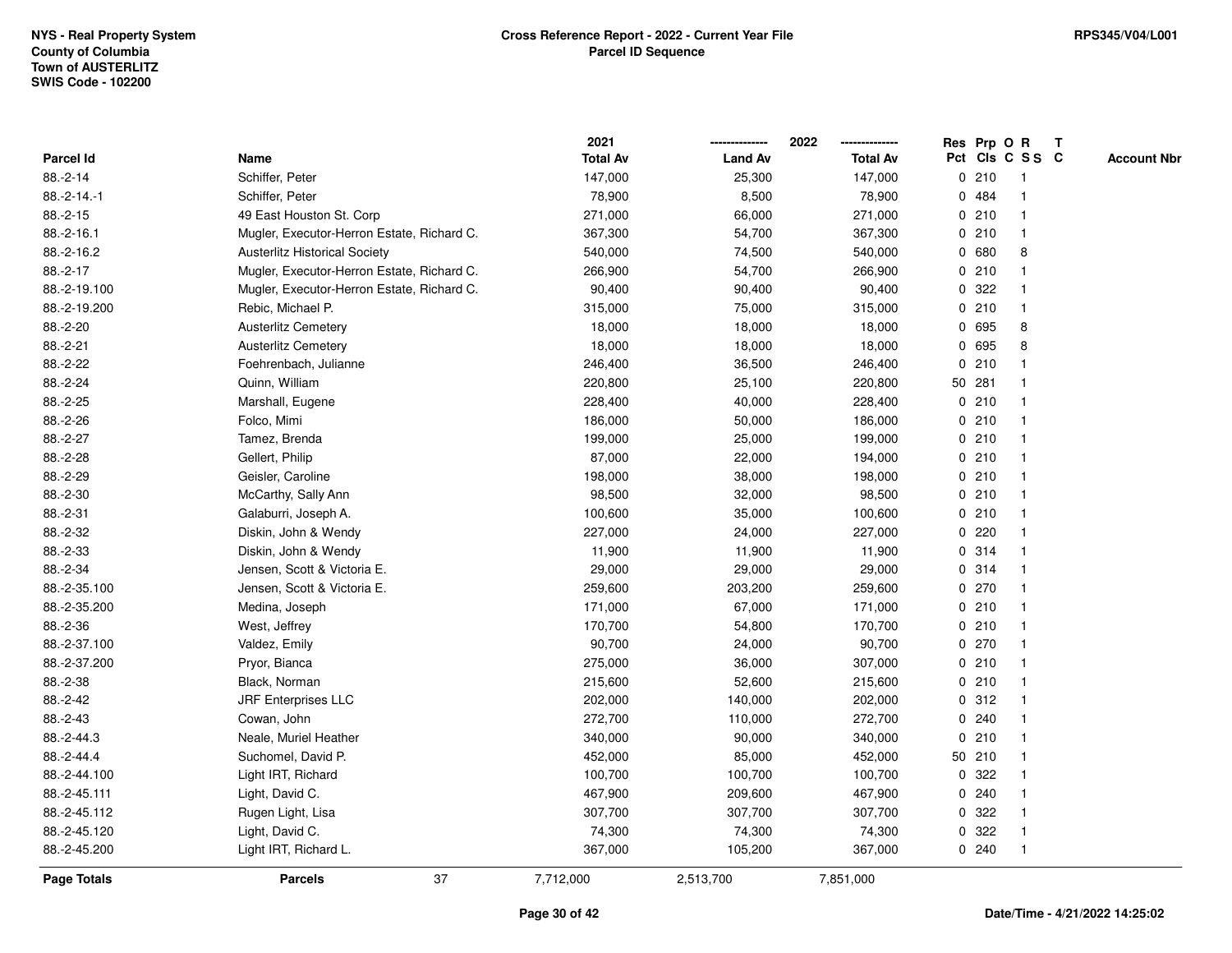|               |                           |    | 2021            |                | 2022            | Res Prp O R |                         | Т |                    |
|---------------|---------------------------|----|-----------------|----------------|-----------------|-------------|-------------------------|---|--------------------|
| Parcel Id     | Name                      |    | <b>Total Av</b> | <b>Land Av</b> | <b>Total Av</b> |             | Pct Cls C S S C         |   | <b>Account Nbr</b> |
| $89.-1-1$     | Stein, Alexander D.       |    | 367,300         | 315,800        | 367,300         | 0.312       | $\overline{1}$          |   |                    |
| $94.-1-1.11$  | YM9 LLC                   |    | 158,200         | 158,200        | 158,200         | 0.314       | $\overline{\mathbf{1}}$ |   |                    |
| 94.-1-1.121   | Lapinel, Michael J.       |    | 750,000         | 239,000        | 750,000         | 0210        | $\mathbf{1}$            |   |                    |
| 94.-1-1.122   | YM9 LLC                   |    | 294,400         | 294,400        | 294,400         | 0.322       |                         |   |                    |
| 94.-1-1.200   | Iuviene, Barbara          |    | 559,900         | 118,500        | 559,900         | 0210        |                         |   |                    |
| $94.-1-2.1$   | Grube, Eleanor M.         |    | 482,000         | 252,500        | 482,000         | 30 240      |                         |   |                    |
| $94.-1-2.2$   | Marcinak, Susan Ann       |    | 235,800         | 61,000         | 235,800         | 0210        |                         |   |                    |
| $94.-1-3$     | Christman, Sandra         |    | 169,400         | 61,000         | 169,400         | 0210        | $\overline{\mathbf{1}}$ |   |                    |
| 94.-1-4.100   | Verenazi, Mattew A.       |    | 5,000           | 5,000          | 5,000           | 0.314       | $\overline{\mathbf{1}}$ |   |                    |
| 94.-1-4.200   | Hawkins, Estelle          |    | 25,000          | 25,000         | 25,000          | 0.314       | $\mathbf{1}$            |   |                    |
| $94.-1-5.3$   | Verenazi, Matthew         |    |                 | 107,200        | 107,200         | 0.322       |                         |   |                    |
| $94.-1-5.4$   | Verenazi, Matthew         |    |                 | 25,000         | 25,000          | 0.314       |                         |   |                    |
| $94.-1-5.111$ | Verenazi, Matthew A.      |    | 115,200         | 115,200        | 115,200         | 0.322       |                         |   |                    |
| 94.-1-5.112   | Milman, Helga             |    | 513,500         | 88,900         | 513,500         | 0.240       |                         |   |                    |
| 94.-1-5.120   | Hawkins, Estelle          |    | 476,500         | 107,100        | 476,500         | 0.240       |                         |   |                    |
| 94.-1-5.200   | Hawkins, Estelle          |    | 40,500          | 40,500         | 40,500          | 0.314       | $\mathbf{1}$            |   |                    |
| $94.-1-6$     | Devorkin, Michael S.      |    | 573,000         | 190,000        | 573,000         | 0.240       |                         |   |                    |
| $94.-1-7$     | Kern, Nancy Jane          |    | 358,500         | 144,400        | 358,500         | 0.240       |                         |   |                    |
| $94.-1-8$     | Whiteman, Paul Jr.        |    | 148,300         | 141,300        | 148,300         | 0.312       |                         |   |                    |
| 94.-1-9.11    | Pratt, Gerald H. Jr.      |    | 370,000         | 73,000         | 370,000         | 0210        |                         |   |                    |
| 94.-1-9.12    | Pratt, Thomas             |    | 413,300         | 73,200         | 413,300         | 0210        |                         |   |                    |
| 94.-1-9.200   | Degnan, Pamela            |    | 180,900         | 59,500         | 180,900         | 0210        |                         |   |                    |
| $94.-1-10$    | Powers, Emily C.          |    | 572,400         | 313,000        | 572,400         | 0.240       |                         |   |                    |
| $94.-1-11$    | Greene, Shawn             |    | 308,100         | 78,000         | 308,100         | 0.240       | $\overline{\mathbf{1}}$ |   |                    |
| $94.-1-12$    | Bellows, Jeffrey C.       |    | 192,500         | 60,300         | 192,500         | 0210        |                         |   |                    |
| $94.-1-13$    | Hawkins, Estelle          |    | 54,600          | 54,600         | 54,600          | 0.314       |                         |   |                    |
| 94.-1-14.100  | Simons, William K.        |    | 118,900         | 61,000         | 118,900         | 0210        |                         |   |                    |
| 94.-1-14.211  | Hoyt, Robert A.           |    | 342,300         | 87,800         | 342,300         | 20 240      |                         |   |                    |
| 94.-1-14.212  | Smith, David S.           |    | 210,300         | 49,000         | 210,300         | 0210        |                         |   |                    |
| $94.-1-15$    | Stalker, Christopher      |    | 108,000         | 99,100         | 108,000         | 0 331       | -1                      |   |                    |
| $94.-1-16$    | Wood, Gary M.             |    | 527,000         | 104,400        | 527,000         | 0.240       |                         |   |                    |
| $94.-1-17$    | Warrington, Robert        |    | 22,500          | 22,500         | 22,500          | 0.314       | $\mathbf{1}$            |   |                    |
| $94.-1-18$    | Thiess-Helden, Oliver     |    | 158,600         | 158,600        | 158,600         | 0.322       |                         |   |                    |
| $94.-1-18.-2$ | Thiess-Helden, Oliver     |    | 250,000         | 3,600          | 250,000         | 0 836       |                         |   |                    |
| $94.-1-19.1$  | Austerlitz Holding CO LLC |    | 415,000         | 364,600        | 415,000         | 0.312       |                         |   |                    |
| 94.-1-19.2    | Eaton, Benjamin           |    | 179,100         | 65,700         | 179,100         | 0.312       | $\overline{\mathbf{1}}$ |   |                    |
| $94.-1-20$    | TC Singh Holding Inc.     |    | 350,000         | 36,100         | 350,000         | 0 432       | $\mathbf{1}$            |   |                    |
| Page Totals   | <b>Parcels</b>            | 36 | 9,930,800       | 4,138,800      | 10,063,000      |             |                         |   |                    |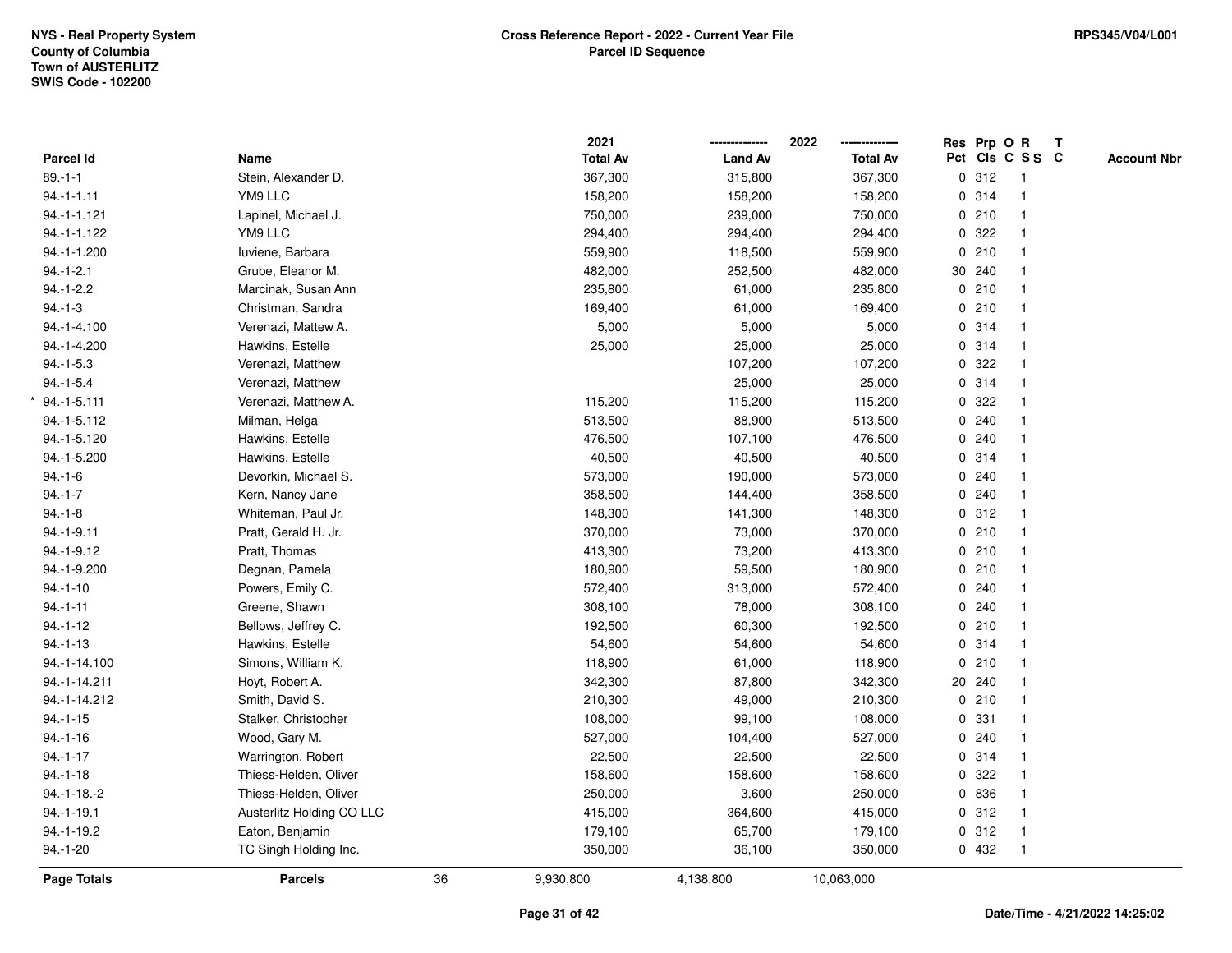|              |                           |    | 2021            |                | 2022            |             |        | Res Prp O R     | $\mathbf{T}$ |                    |
|--------------|---------------------------|----|-----------------|----------------|-----------------|-------------|--------|-----------------|--------------|--------------------|
| Parcel Id    | Name                      |    | <b>Total Av</b> | <b>Land Av</b> | <b>Total Av</b> |             |        | Pct Cls C S S C |              | <b>Account Nbr</b> |
| $94.-1-21$   | Martin, Lawrence R.       |    | 223,700         | 20,800         | 223,700         |             | 0210   |                 |              |                    |
| $94.-1-22.1$ | 365 Rigor Hill LLC        |    | 721,000         | 698,800        | 721,000         |             | 0.312  |                 |              |                    |
| 94.-1-22.2   | Hawkins, Estelle          |    | 174,600         | 174,600        | 174,600         | 0           | 322    |                 |              |                    |
| $94.-1-23$   | Dominguez, Larry          |    | 85,200          | 85,200         | 85,200          | 0           | 322    | $\mathbf{1}$    |              |                    |
| $94.-1-24$   | Sweikert, Janet W.        |    | 364,100         | 94,100         | 364,100         |             | 0210   | $\mathbf 1$     |              |                    |
| $94.-1-25$   | Towe, Charles             |    | 399,600         | 134,400        | 399,600         |             | 20 240 |                 |              |                    |
| $94.-1-26$   | Newsome, Shirley          |    | 318,100         | 63,500         | 318,100         |             | 0210   |                 |              |                    |
| $94.-1-27$   | Dornhofer, Ruth L.        |    | 635,600         | 316,800        | 635,600         |             | 30 240 |                 |              |                    |
| $94.-1-28$   | Farmery, Stuart W.        |    | 269,800         | 76,500         | 269,800         |             | 0210   |                 |              |                    |
| $94.-1-29$   | Flood & DeRubertis RT     |    | 148,200         | 148,200        | 148,200         | 0           | 322    |                 |              |                    |
| $94.-1-30.2$ | Namuth, Peter             |    | 1,140,800       | 308,200        | 1,140,800       | $\mathbf 0$ | 240    | -1              |              |                    |
| 94.-1-30.111 | Stone, James W. III.      |    | 47,000          | 47,000         | 47,000          |             | 0.314  | $\mathbf 1$     |              |                    |
| 94.-1-30.112 | Light River LLC           |    | 540,452         | 134,200        | 540,452         |             | 0.240  |                 |              |                    |
| 94.-1-30.120 | Wambach, Louis F. Jr.     |    | 31,000          | 31,000         | 31,000          |             | 0.314  |                 |              |                    |
| $94.-1-31$   | Wambach, Louis F. Jr.     |    | 140,200         | 34,800         | 140,200         |             | 0210   |                 |              |                    |
| $94.-1-32$   | Makofsky, Naomi           |    | 525,000         | 66,000         | 525,000         |             | 0210   |                 |              |                    |
| $94.-1-33$   | Herr, James A.            |    | 127,600         | 127,600        | 127,600         | 0           | 322    |                 |              |                    |
| $94.-1-34$   | Namuth, Peter             |    | 46,000          | 46,000         | 46,000          | 0           | 314    | -1              |              |                    |
| $94.-1-35$   | Stone, James W. III.      |    | 1,146,200       | 335,000        | 1,146,200       |             | 0.240  |                 |              |                    |
| $94.-1-36$   | Versichelli, Michael      |    | 562,000         | 115,500        | 562,000         |             | 0210   |                 |              |                    |
| $94.-1-37$   | Stone, James W. III.      |    | 82,000          | 82,000         | 82,000          |             | 0.314  |                 |              |                    |
| $94.-1-38$   | Hawkins, Estelle          |    | 40,000          | 40,000         | 40,000          |             | 0.314  |                 |              |                    |
| $94.-1-39$   | Hawkins, Estelle          |    | 49,100          | 49,100         | 49,100          | $\mathbf 0$ | 314    |                 |              |                    |
| $94.-1-40$   | Kinnicutt, Christopher H. |    | 315,000         | 49,000         | 315,000         |             | 0210   | -1              |              |                    |
| $95.-1-1$    | Gioia, Anthony            |    | 895,000         | 385,900        | 895,000         |             | 0.240  | $\mathbf 1$     |              |                    |
| $95.-1-2$    | McDonald, John F.         |    | 2,585,900       | 783,600        | 2,585,900       |             | 0.240  |                 |              |                    |
| 95.-1-3.100  | Wachsberger, Edward       |    | 95,000          | 95,000         | 95,000          |             | 0.322  |                 |              |                    |
| $95.-1-4$    | Marolachakis, Paul        |    | 665,000         | 242,000        | 665,000         | 0           | 240    |                 |              |                    |
| 95.-1-5.100  | Patterson, David S.       |    | 788,800         | 387,200        | 788,800         |             | 0.240  |                 |              |                    |
| 95.-1-6.111  | Trienens, Sebastian       |    | 375,200         | 91,600         | 375,200         | 0           | 240    |                 |              |                    |
| 95.-1-6.112  | Trienens, Sebastian       |    | 309,300         | 104,000        | 359,300         | 0           | 240    |                 |              |                    |
| 95.-1-6.120  | Jonas, Stanley R.         |    | 65,200          | 65,200         | 65,200          |             | 0.314  |                 |              |                    |
| 95.-1-6.200  | Pinto, Philip             |    | 290,300         | 69,900         | 290,300         |             | 0210   |                 |              |                    |
| 95.-1-7.100  | 336 Punsit LLC            |    | 1,401,400       | 640,200        | 1,584,400       |             | 0.240  |                 |              |                    |
| 95.-1-7.200  | Goldfrank, Janice         |    | 313,000         | 46,000         | 313,000         |             | 0210   |                 |              |                    |
| $95.-1-8$    | Kern, Willard             |    | 215,600         | 40,000         | 215,600         |             | 0210   | $\mathbf 1$     |              |                    |
| $95.-1-9$    | Skelrov, Kyle J.          |    | 105,000         | 21,600         | 105,000         |             | 0210   | -1              |              |                    |
| Page Totals  | <b>Parcels</b>            | 37 | 16,236,952      | 6,250,500      | 16,469,952      |             |        |                 |              |                    |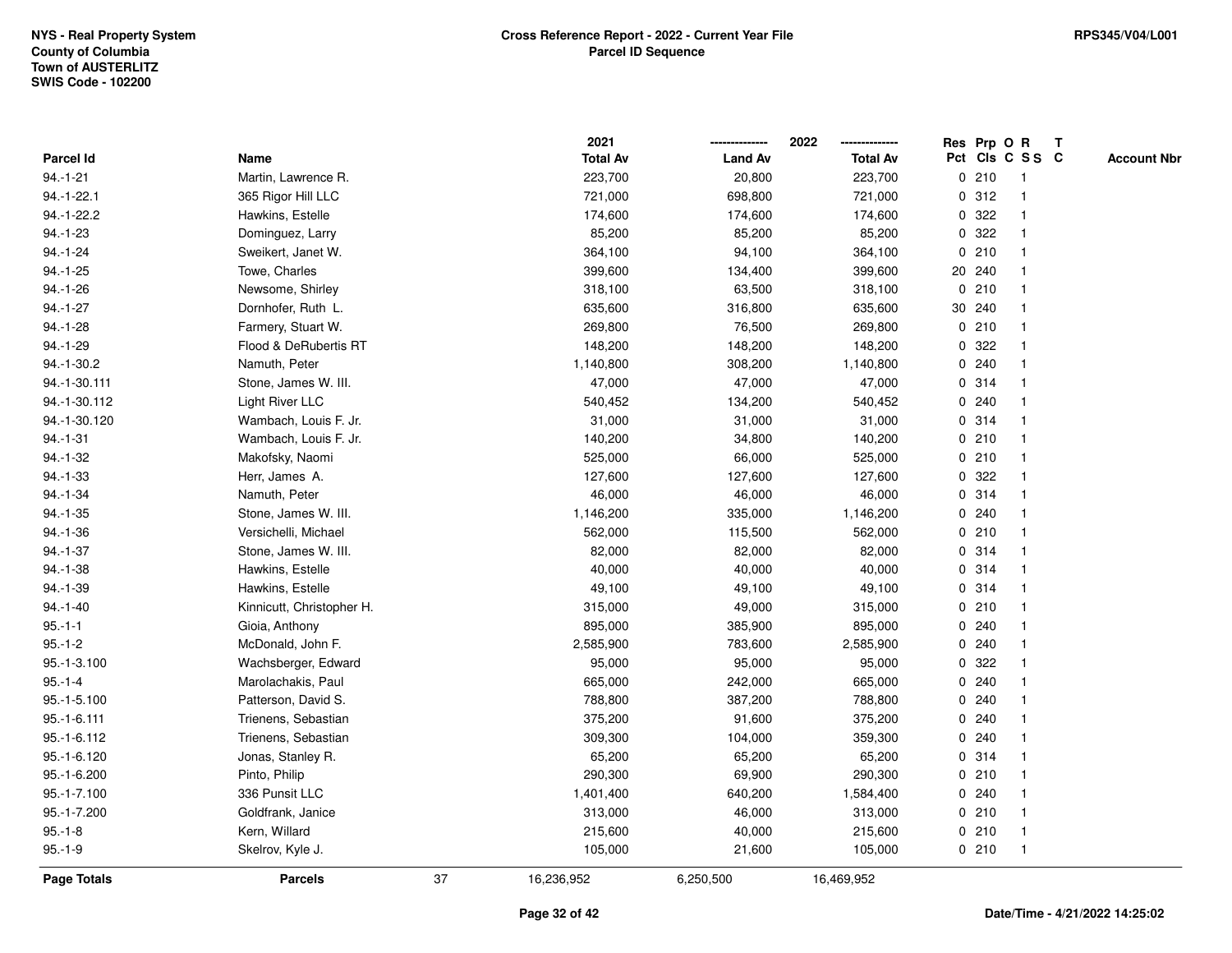|              |                          |    | 2021            |                | 2022            |              | Res Prp O R |                 | Т |                    |
|--------------|--------------------------|----|-----------------|----------------|-----------------|--------------|-------------|-----------------|---|--------------------|
| Parcel Id    | Name                     |    | <b>Total Av</b> | <b>Land Av</b> | <b>Total Av</b> |              |             | Pct Cls C S S C |   | <b>Account Nbr</b> |
| 95.-1-10.112 | Schwarz, David           |    | 57,300          | 57,300         | 57,300          |              | 0.314       | $\mathbf{1}$    |   |                    |
| 95.-1-10.120 | Schwarz, David           |    | 218,000         | 218,000        | 218,000         | 0            | 322         | $\mathbf{1}$    |   |                    |
| 95.-1-10.200 | Schwarz, David           |    | 466,700         | 176,800        | 466,700         |              | 0.240       | $\mathbf{1}$    |   |                    |
| 95.-1-11.110 | Morrow, Lance            |    | 1,044,600       | 438,300        | 1,044,600       |              | 0.240       | -1              |   |                    |
| 95.-1-11.120 | Morrow, Lance            |    | 314,000         | 314,000        | 314,000         |              | 0.322       |                 |   |                    |
| 95.-1-11.200 | 172 Punsit Road LLC      |    | 121,000         | 121,000        | 121,000         |              | 0.322       | $\mathbf 1$     |   |                    |
| $95.-1-12$   | 172 Punsit Road LLC      |    | 594,200         | 96,800         | 594,200         |              | 0210        | $\mathbf 1$     |   |                    |
| $95.-1-13$   | Helmrath, Charles A.     |    | 148,000         | 148,000        | 148,000         | $\mathbf{0}$ | 322         | $\mathbf{1}$    |   |                    |
| $95.-1-14$   | Barden, Edwin            |    | 340,000         | 80,000         | 340,000         |              | 0.240       | $\mathbf{1}$    |   |                    |
| $95.-1-15$   | 172 Punsit Road LLC      |    | 247,700         | 247,700        | 247,700         |              | 0.322       | $\mathbf{1}$    |   |                    |
| $95.-1-16$   | 336 Punsit LLC           |    | 6,000           | 6,000          | 6,000           |              | 0.314       | $\mathbf 1$     |   |                    |
| 95.-1-17.12  | Lovascio-Maglio, Elaina  |    | 91,800          | 91,800         | 91,800          |              | 0.322       |                 |   |                    |
| 95.-1-17.21  | Blatt, Jessica           |    | 554,200         | 91,200         | 554,200         |              | 0210        | $\mathbf 1$     |   |                    |
| 95.-1-17.22  | Madonia, Richard         |    | 605,000         | 88,000         | 605,000         |              | 0.240       | $\mathbf{1}$    |   |                    |
| 95.-1-17.111 | Piscina Direct LLC       |    | 246,200         | 246,200        | 246,200         | 0            | 322         | $\mathbf{1}$    |   |                    |
| 95.-1-17.112 | Dominguez, Larry         |    | 123,900         | 123,900        | 123,900         | 0            | 322         | $\mathbf{1}$    |   |                    |
| 95.-1-18.111 | McDonald, John F.        |    | 255,800         | 255,800        | 255,800         |              | 0.322       | $\mathbf 1$     |   |                    |
| 95.-1-18.112 | Coolidge, Deborah        |    | 220,400         | 70,500         | 220,400         |              | 0210        | -1              |   |                    |
| 95.-1-18.120 | Prack, Jeffrey D.        |    | 322,400         | 61,000         | 322,400         |              | 0210        |                 |   |                    |
| 95.-1-18.200 | McComb, Donald C.        |    | 342,200         | 79,000         | 342,200         |              | 0210        | $\mathbf{1}$    |   |                    |
| $95.-1-19$   | Beck, Nancy M.           |    | 188,300         | 56,000         | 188,300         |              | 0210        | $\mathbf{1}$    |   |                    |
| $95.-1-20$   | Wurster, Charles         |    | 5,300           | 5,300          | 5,300           |              | 0.314       | $\mathbf{1}$    |   |                    |
| $95.-1-21$   | Wurster, Eleanor Palm    |    | 119,600         | 48,000         | 119,600         |              | 0.260       | $\mathbf{1}$    |   |                    |
| $95.-1-22$   | Tiedemann, Robert        |    | 9,400           | 9,400          | 9,400           |              | 0.314       | $\mathbf{1}$    |   |                    |
| 95.-1-23.21  | Gavin, Thomas M.         |    | 91,000          | 91,000         | 91,000          |              | 0.322       | -1              |   |                    |
| 95.-1-23.22  | Edelman, Begum B.        |    | 642,400         | 113,500        | 642,400         |              | 0210        |                 |   |                    |
| 95.-1-23.110 | Drohan, Vivian           |    | 823,800         | 245,800        | 823,800         |              | 0.240       | $\mathbf{1}$    |   |                    |
| 95.-1-24.110 | Hancock, Shawn           |    | 346,600         | 83,200         | 346,600         |              | 0210        | $\mathbf{1}$    |   |                    |
| 95.-1-24.121 | Sternal, Thomas          |    | 185,500         | 185,500        | 185,500         | 0            | 322         | $\mathbf{1}$    |   |                    |
| 95.-1-24.122 | Downey, Jerome           |    | 1,730,900       | 108,100        | 1,730,900       |              | 0.240       | $\mathbf{1}$    |   |                    |
| 95.-1-24.200 | Monhart, Michael         |    | 700,000         | 184,800        | 740,000         |              | 0210        | $\mathbf{1}$    |   |                    |
| $95.-1-27$   | Mintz, Deborah S.        |    | 572,000         | 81,000         | 572,000         |              | 0.281       |                 |   |                    |
| $95.-1-28$   | Old Ox Farm LLC          |    | 1,674,000       | 883,800        | 1,674,000       |              | 0.280       |                 |   |                    |
| 95.-1-29.100 | Wong, Ronald H.          |    | 1,811,500       | 512,700        | 1,811,500       |              | 0.240       | $\mathbf 1$     |   |                    |
| 95.-1-29.200 | Winters, James           |    | 516,000         | 83,000         | 516,000         |              | 0210        | $\mathbf{1}$    |   |                    |
| $95.-1-30$   | Bobula, Jeffrey          |    | 250,800         | 36,000         | 250,800         |              | 0210        | $\mathbf{1}$    |   |                    |
| $95.-1-31$   | Buena Vista Mountain LLC |    | 306,600         | 306,600        | 306,600         |              | 0.322       | $\mathbf{1}$    |   |                    |
| Page Totals  | <b>Parcels</b>           | 37 | 16,293,100      | 6,045,000      | 16,333,100      |              |             |                 |   |                    |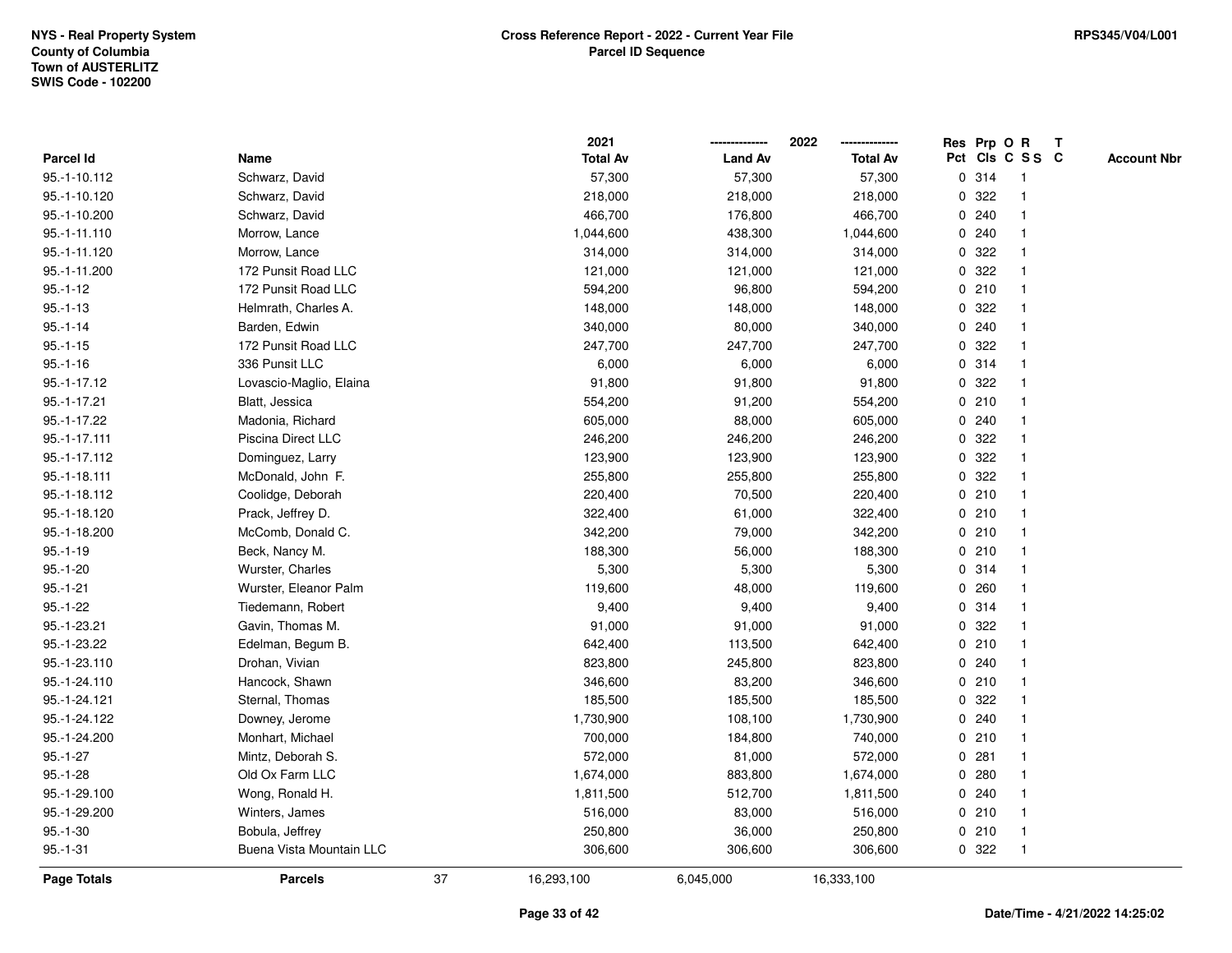|                  |                              |    | 2021            |                | 2022            |   | Res Prp O R |                         | T |                    |
|------------------|------------------------------|----|-----------------|----------------|-----------------|---|-------------|-------------------------|---|--------------------|
| <b>Parcel Id</b> | Name                         |    | <b>Total Av</b> | <b>Land Av</b> | <b>Total Av</b> |   |             | Pct Cls C S S C         |   | <b>Account Nbr</b> |
| $95.-1-32$       | Helmrath, Peter Cox          |    | 1,114,800       | 670,400        | 1,114,800       |   | 0.240       | $\overline{1}$          |   |                    |
| 95.-1-32.3       | Helmrath, Peter Cox          |    |                 | 834,770        | 1,279,170       | 0 | 240         | $\overline{\mathbf{1}}$ |   |                    |
| $95. - 1 - 32.4$ | Helmrath, Megan              |    |                 | 99,000         | 99,000          |   | 0.322       | $\mathbf{1}$            |   |                    |
| $95.-1-33$       | Schwarz, David               |    | 56,700          | 56,700         | 56,700          |   | 0.314       |                         |   |                    |
| $95.-1-34$       | Sommers, Alison              |    | 240,000         | 44,800         | 240,000         |   | 0210        |                         |   |                    |
| $95.-1-35$       | Sternal, Thomas              |    | 622,300         | 82,700         | 622,300         |   | 0210        |                         |   |                    |
| $95.-1-36$       | Peters, Joanna E.            |    | 396,600         | 153,000        | 396,600         |   | 0.240       | -1                      |   |                    |
| $95.-1-37$       | Peters, Joanna E.            |    | 68,400          | 68,400         | 68,400          | 0 | 322         | $\mathbf{1}$            |   |                    |
| $95.-1-38$       | James, H Thomas              |    | 109,500         | 109,500        | 109,500         |   | 0 322       | -1                      |   |                    |
| $95.-1-40$       | Peck, Geoffrey               |    | 598,700         | 231,800        | 598,700         |   | 0.240       | $\mathbf{1}$            |   |                    |
| $95. - 1 - 41$   | James, Henry Thomas          |    | 569,200         | 132,300        | 569,200         |   | 0.240       |                         |   |                    |
| $95.-1-42$       | Davis, Jessica A.            |    | 637,600         | 142,600        | 637,600         |   | 0.240       |                         |   |                    |
| $95.-1-43$       | McDonald, John F.            |    | 120,000         | 120,000        | 120,000         |   | 0.322       |                         |   |                    |
| $95.-1-44$       | McDonald, John F.            |    | 120,000         | 120,000        | 120,000         |   | 0 322       |                         |   |                    |
| $95.-1-45$       | McDonald, John F.            |    | 175,100         | 175,100        | 175,100         | 0 | 322         | 1                       |   |                    |
| $95.-1-47$       | Piscina Direct LLC           |    | 187,200         | 187,200        | 187,200         | 0 | 322         | $\mathbf{1}$            |   |                    |
| $96.-1-1$        | Austerlitz Club Inc, The     |    | 1,283,700       | 851,700        | 1,283,700       |   | 0920        | $\mathbf{1}$            |   |                    |
| $96.-1-2$        | McComb, Brian                |    | 50,000          | 50,000         | 50,000          |   | 0.314       |                         |   |                    |
| 96.-1-4.200      | Lombardo Trust, Joy          |    | 826,100         | 338,600        | 826,100         |   | 0.240       |                         |   |                    |
| $96.-1-6$        | <b>Town Of Austerlitz</b>    |    | 2,000           | 2,000          | 2,000           |   | 0 695       | 8                       |   |                    |
| 96.-1-8.100      | Vartanian, John              |    | 824,500         | 198,400        | 824,500         |   | 0.240       |                         |   |                    |
| 96.-1-8.200      | Rinzler, Carl                |    | 336,500         | 93,600         | 336,500         |   | 0210        |                         |   |                    |
| 96.-1-11.121     | Shalmi, Craig                |    | 93,300          | 93,300         | 93,300          | 0 | 322         |                         |   |                    |
| 96.-1-11.122     | Dedrick, Wayne K.            |    | 524,300         | 144,800        | 524,300         |   | 0.240       | $\mathbf{1}$            |   |                    |
| 96.-1-11.200     | Miller, Joseph A.            |    | 213,800         | 82,500         | 213,800         |   | 0210        |                         |   |                    |
| $96.-1-12.2$     | Singer, Michael              |    | 706,200         | 258,700        | 706,200         |   | 0.240       |                         |   |                    |
| 96.-1-12.12      | Knopp, Orin                  |    | 785,000         | 265,800        | 785,000         |   | 0.240       |                         |   |                    |
| 96.-1-12.111     | Blanchard, Carl              |    | 606,800         | 241,400        | 606,800         |   | 0210        |                         |   |                    |
| 96.-1-12.112     | <b>Blueberry Felicidades</b> |    | 1,518,700       | 277,400        | 1,518,700       |   | 0.240       | 1                       |   |                    |
| 96.-1-13.100     | Kalotay, Jill                |    | 620,000         | 83,200         | 620,000         | 0 | 210         | $\overline{1}$          |   |                    |
| 96.-1-13.200     | French, Pamela F.            |    | 270,200         | 54,600         | 270,200         |   | 0210        | $\mathbf{1}$            |   |                    |
| $96.-1-14$       | Helmrath, William Marshall   |    | 427,400         | 427,400        | 427,400         |   | 0.322       |                         |   |                    |
| 96.-1-16.111     | Craig, Lisa                  |    | 1,587,300       | 325,600        | 1,587,300       |   | 0.240       |                         |   |                    |
| 96.-1-16.112     | Papas, Matthew C.            |    | 66,100          | 66,100         | 66,100          |   | 0 322       |                         |   |                    |
| 96.-1-16.120     | Peel, James                  |    | 366,400         | 85,000         | 366,400         |   | 0210        |                         |   |                    |
| 96.-1-16.200     | Papas, Matthew C.            |    | 15,500          | 15,500         | 15,500          |   | 0.314       | $\overline{1}$          |   |                    |
| 96.-1-17.120     | Dressler, Robert             |    | 426,000         | 86,600         | 426,000         |   | 0210        | $\overline{1}$          |   |                    |
| Page Totals      | <b>Parcels</b>               | 36 | 15,451,100      | 6,600,070      | 16,829,270      |   |             |                         |   |                    |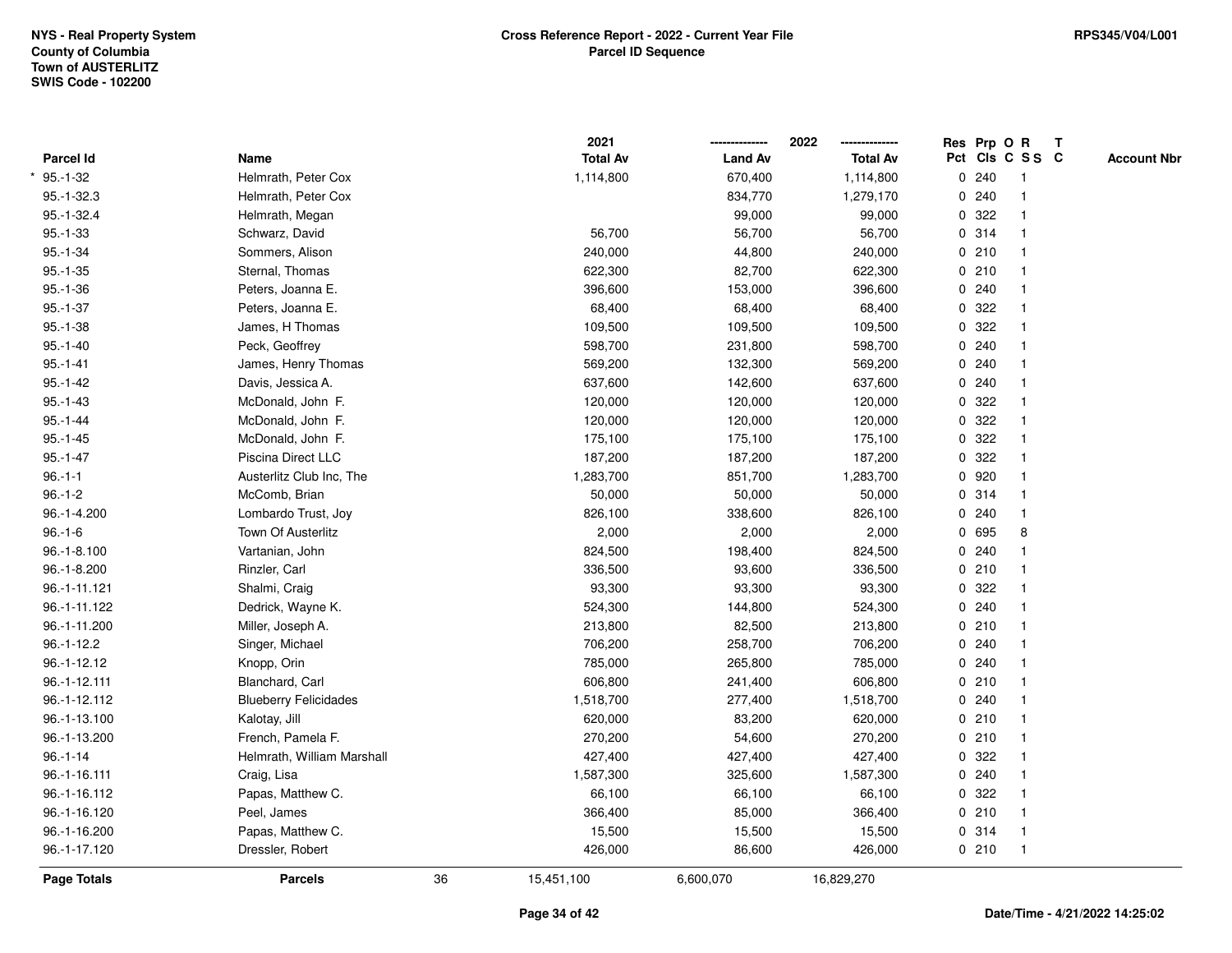|                |                                   |    | 2021            |                | 2022            |             |       | Res Prp O R             | $\mathbf{T}$ |                    |
|----------------|-----------------------------------|----|-----------------|----------------|-----------------|-------------|-------|-------------------------|--------------|--------------------|
| Parcel Id      | Name                              |    | <b>Total Av</b> | <b>Land Av</b> | <b>Total Av</b> |             |       | Pct Cls C S S C         |              | <b>Account Nbr</b> |
| 96.-1-17.200   | Williamson, Kevin                 |    | 33,500          | 33,500         | 33,500          |             | 0 314 |                         |              |                    |
| $96.-1-18.1$   | Papas, Matthew C.                 |    | 496,000         | 60,500         | 496,000         |             | 0210  |                         |              |                    |
| $96.-1-18.2$   | Papas, Matthew                    |    | 17,100          | 17,100         | 17,100          |             | 0.314 | -1                      |              |                    |
| $96.-1-20.2$   | <b>Barracks Nine Holdings LLC</b> |    | 140,500         | 140,500        | 140,500         | 0           | 322   |                         |              |                    |
| 96.-1-20.11    | Besaw, Bridget                    |    | 571,400         | 571,400        | 571,400         | 0           | 322   | $\overline{\mathbf{1}}$ |              |                    |
| 96.-1-20.12    | <b>Barracks Nine Holdings LLC</b> |    | 302,600         | 302,600        | 302,600         |             | 0.322 |                         |              |                    |
| $96. - 1 - 21$ | Hemmerly, Nicholas H.             |    | 475,500         | 83,800         | 475,500         |             | 0210  |                         |              |                    |
| $96.-1-22$     | Fizzinoglia Living Trust, Frank   |    | 591,900         | 591,900        | 591,900         |             | 0.322 |                         |              |                    |
| $96.-1-23$     | Weinstein, Robert                 |    | 490,900         | 96,600         | 490,900         |             | 0210  |                         |              |                    |
| $96.-1-24.3$   | Bervy, Serge A. Jr.               |    | 618,800         | 96,800         | 618,800         |             | 0210  |                         |              |                    |
| $96.-1-25$     | Slotnick, Josiah                  |    | 1,165,900       | 189,000        | 1,380,000       |             | 0.240 | -1                      |              |                    |
| 96.-1-26.3     | Bervy, Serge Jr.                  |    | 169,400         | 169,400        | 169,400         | $\mathbf 0$ | 322   |                         |              |                    |
| $96.-2-1$      | Choate, Judith J.                 |    | 128,000         | 128,000        | 128,000         |             | 0.322 |                         |              |                    |
| $96.-2-2.2$    | Reed, Kyle F.                     |    | 645,100         | 91,500         | 645,100         |             | 0210  |                         |              |                    |
| 96.-2-2.12     | Allen, John C.                    |    | 1,003,800       | 210,200        | 1,003,800       |             | 0.240 |                         |              |                    |
| 96.-2-2.111    | Lewis, Geoffrey                   |    | 747,100         | 174,000        | 774,000         |             | 0.240 |                         |              |                    |
| 96.-2-2.112    | Gilbert, Danielle                 |    | 513,000         | 119,300        | 513,000         | $\mathbf 0$ | 210   | $\overline{\mathbf{1}}$ |              |                    |
| $96.-2-3$      | Reed, Kyle F.                     |    | 193,800         | 119,700        | 193,800         |             | 0.312 | -1                      |              |                    |
| $96.-2-4$      | Adelman, Charles M.               |    | 788,100         | 103,500        | 788,100         |             | 0210  | -1                      |              |                    |
| $96.-2-5$      | Jacobson Res. Trust, Peri Dana    |    | 801,000         | 93,000         | 801,000         |             | 0.240 |                         |              |                    |
| $96.-2-6$      | Stafford, Melvyn                  |    | 765,500         | 136,500        | 765,500         |             | 0.240 |                         |              |                    |
| $96.-2-7$      | Adelman, Charles M.               |    | 117,800         | 117,800        | 117,800         |             | 0 322 |                         |              |                    |
| $96.-2-9.1$    | <b>JRF Enterprises LLC</b>        |    | 918,000         | 918,000        | 918,000         | 0           | 322   |                         |              |                    |
| $96.-2-9.2$    | <b>JRF Enterprises LLC</b>        |    | 375,100         | 375,100        | 375,100         | 0           | 322   | $\mathbf{1}$            |              |                    |
| $96.-2-44$     | Puri, Rupinder S.                 |    | 856,200         | 160,900        | 856,200         |             | 0210  | -1                      |              |                    |
| $96.-2-70$     | Choate, Judith J.                 |    | 938,900         | 150,000        | 938,900         |             | 0.240 | $\mathbf 1$             |              |                    |
| $96.-2-71.1$   | Shalmi, Craig                     |    | 95,000          | 95,000         | 95,000          |             | 0.314 |                         |              |                    |
| 96.-2-71.2     | Shalmi, Craig L.                  |    | 1,409,000       | 173,000        | 1,409,000       |             | 0.240 |                         |              |                    |
| 96.-2-72       | Bresgi, Ivan                      |    | 144,000         | 144,000        | 144,000         |             | 0 322 |                         |              |                    |
| 96.-2-73       | Hinton, Leslie F.                 |    | 1,842,400       | 462,000        | 1,842,400       |             | 0.240 |                         |              |                    |
| 96.-2-74       | Maslin, Kristy E.                 |    | 766,600         | 229,500        | 766,600         | 0           | 240   |                         |              |                    |
| $96.-2-75$     | <b>Taconic Hills Associates</b>   |    | 175,000         | 175,000        | 175,000         |             | 0 322 |                         |              |                    |
| $96.-2-76$     | Mizrahi, Jason L.                 |    | 1,403,800       | 352,600        | 1,403,800       |             | 0.240 |                         |              |                    |
| $96.-2-77$     | Teague, Mark A.                   |    | 748,400         | 192,200        | 748,400         |             | 0.240 |                         |              |                    |
| $96.-2-78$     | Bresgi, Ivan                      |    | 1,290,600       | 176,300        | 1,340,600       |             | 0.240 |                         |              |                    |
| 96.-2-79       | Roth, Barbara M.                  |    | 565,000         | 120,000        | 565,000         |             | 0.240 | -1                      |              |                    |
| $96.-2-80.1$   | Phillips, Alan                    |    | 1,492,800       | 282,300        | 1,492,800       |             | 0.240 | -1                      |              |                    |
| Page Totals    | <b>Parcels</b>                    | 37 | 23,797,500      | 7,652,500      | 24,088,500      |             |       |                         |              |                    |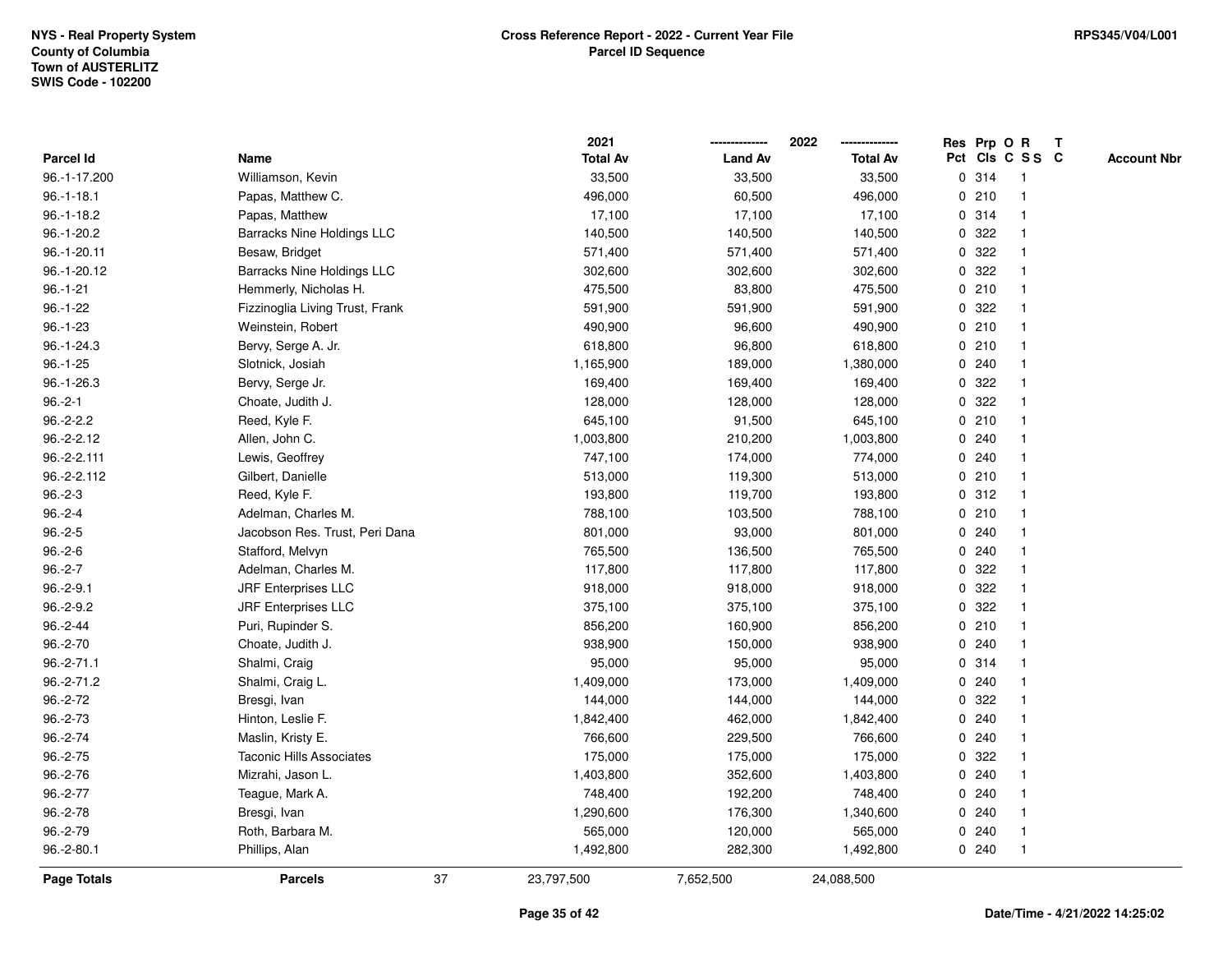|                    |                                            | 2021            |                | 2022            |              |       | Res Prp O R             | T |                    |
|--------------------|--------------------------------------------|-----------------|----------------|-----------------|--------------|-------|-------------------------|---|--------------------|
| <b>Parcel Id</b>   | Name                                       | <b>Total Av</b> | <b>Land Av</b> | <b>Total Av</b> |              |       | Pct Cls C S S C         |   | <b>Account Nbr</b> |
| 96.-2-80.2         | Dymling, Madeline                          | 117,400         | 117,400        | 117,400         | 0            | 322   | -1                      |   |                    |
| $96.-2-81$         | Goldglit, Lisa                             | 1,634,700       | 293,000        | 1,634,700       |              | 0.240 | $\overline{1}$          |   |                    |
| $96.-2-83$         | Ferguson, James                            | 148,000         | 148,000        | 148,000         |              | 0.322 |                         |   |                    |
| $96.-2-84$         | O'Brien, Michael                           | 815,400         | 193,400        | 815,400         |              | 0210  |                         |   |                    |
| $96.-2-85$         | <b>TCTR Real Estate LLC</b>                | 363,500         | 136,500        | 363,500         |              | 0210  |                         |   |                    |
| $96.-2-86$         | Dix, John                                  | 750,000         | 188,600        | 750,000         |              | 0.240 |                         |   |                    |
| $96.-2-87$         | Colacino, Richard                          | 614,700         | 143,500        | 614,700         |              | 0.240 |                         |   |                    |
| $96.-2-88$         | Lagonia, Robert M.                         | 166,000         | 103,000        | 103,000         | 0            | 322   |                         |   |                    |
| 96.-2-89           | Sand, Krista                               | 599,300         | 107,300        | 599,300         |              | 0210  | -1                      |   |                    |
| $97.-1-1$          | Mugler, Executor-Herron Estate, Richard C. | 69,800          | 69,800         | 69,800          |              | 0 322 | -1                      |   |                    |
| $97.-1-2$          | Bourdon, Richard                           | 103,300         | 79,700         | 103,300         |              | 0.312 |                         |   |                    |
| $97.-1-3$          | Tormey, Shane                              | 352,200         | 60,500         | 352,200         |              | 0210  |                         |   |                    |
| $97.-1-4.100$      | <b>JRF Enterprises LLC</b>                 | 1,200,000       | 1,200,000      | 1,200,000       |              | 0 322 |                         |   |                    |
| 97.-1-4.200        | DeRuggiero, Stanley S.                     | 225,400         | 54,000         | 225,400         |              | 0210  |                         |   |                    |
| 97.-1-5.100        | Stangle, David J.                          | 590,800         | 190,900        | 590,800         |              | 0.240 |                         |   |                    |
| 97.-1-5.200        | Pravitz, Fredda                            | 201,800         | 48,100         | 201,800         |              | 0210  | $\overline{\mathbf{1}}$ |   |                    |
| $97.-1-6$          | Hertle, Ingo                               | 183,600         | 39,000         | 183,600         |              | 0210  | 1                       |   |                    |
| $97.-1-7$          | Gibson, Linda                              | 15,000          | 15,000         | 15,000          |              | 0.314 |                         |   |                    |
| $97.-1-8$          | Gibson, Linda                              | 27,000          | 27,000         | 27,000          |              | 0.311 |                         |   |                    |
| $97 - 1 - 9$       | Santoro, Mary Lee & Francesca              | 15,900          | 15,900         | 15,900          |              | 0.314 |                         |   |                    |
| $97.-1-10$         | Santoro, Mary Lee & Francesca              | 220,700         | 73,500         | 220,700         |              | 0210  |                         |   |                    |
| $97.-1-11$         | Santoro, Mary Lee & Francesca              | 104,100         | 102,800        | 104,100         |              | 0270  | -1                      |   |                    |
| $97.-1-12$         | Knights, Michael W.                        | 150,800         | 36,000         | 150,800         |              | 0210  | 1                       |   |                    |
| $97.-1-13.2$       | <b>JRF Enterprises LLC</b>                 | 343,600         | 343,600        | 343,600         | $\mathbf{0}$ | 322   |                         |   |                    |
| 97.-1-13.11        | <b>JRF Enterprises LLC</b>                 | 380,700         | 79,000         | 380,700         |              | 0.312 |                         |   |                    |
| 97.-1-13.12        | <b>JRF Enterprises LLC</b>                 | 204,500         | 204,500        | 204,500         |              | 0.322 |                         |   |                    |
| $97 - 1 - 14$      | Serrano, Edward J.                         | 445,000         | 61,000         | 445,000         |              | 0210  |                         |   |                    |
| $97.-1-15$         | Van Alstyne, Joshua                        | 211,000         | 46,500         | 218,500         |              | 0210  | $\mathbf{1}$            |   |                    |
| $97.-1-16$         | Cemetery; Green River                      | 30,000          | 30,000         | 30,000          |              | 0 695 | 8                       |   |                    |
| $97.-1-17$         | JRF Enterprises, LLC                       | 30,500          | 30,500         | 30,500          |              | 0.314 | 1                       |   |                    |
| $97.-1-18$         | Woo, lan                                   | 459,900         | 52,500         | 459,900         |              | 0210  | 1                       |   |                    |
| $97.-1-19$         | Fairall, Michael W.                        | 384,000         | 167,000        | 384,000         |              | 0.281 |                         |   |                    |
| $97.-1-20$         | JRF Enterprises, LLC                       | 198,600         | 198,600        | 198,600         |              | 0.322 |                         |   |                    |
| $97.-1-21$         | <b>JRF Enterprises LLC</b>                 | 2,254,600       | 791,400        | 2,254,600       |              | 0.240 |                         |   |                    |
| 97.-1-23.100       | Damanik Realty Trust                       | 595,800         | 46,000         | 595,800         |              | 0210  |                         |   |                    |
| 97.-1-24.111       | EB5 LLC                                    | 364,400         | 364,400        | 364,400         | 0            | 322   | -1                      |   |                    |
| 97.-1-24.112       | Gellert, Joan                              | 58,000          | 38,000         | 58,000          |              | 0270  | $\overline{1}$          |   |                    |
| <b>Page Totals</b> | 37<br><b>Parcels</b>                       | 14,630,000      | 5,895,900      | 14,574,500      |              |       |                         |   |                    |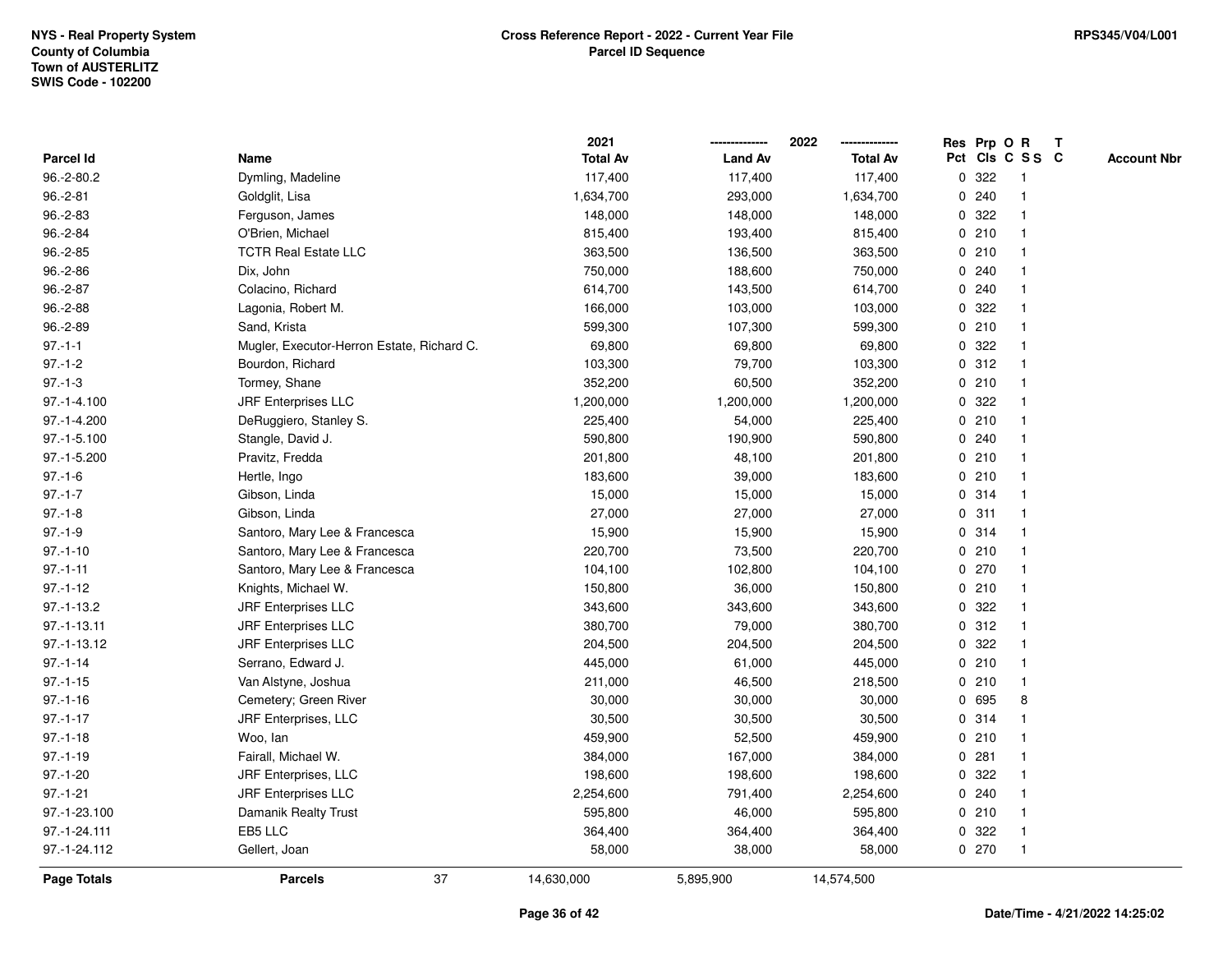|                |                             |    | 2021            |                | 2022            |             |       | Res Prp O R     | $\mathbf{T}$ |                    |
|----------------|-----------------------------|----|-----------------|----------------|-----------------|-------------|-------|-----------------|--------------|--------------------|
| Parcel Id      | Name                        |    | <b>Total Av</b> | <b>Land Av</b> | <b>Total Av</b> |             |       | Pct Cls C S S C |              | <b>Account Nbr</b> |
| 97.-1-24.121   | Rothenberg, Deborah         |    | 257,600         | 104,300        | 257,600         |             | 0.240 |                 |              |                    |
| 97.-1-24.122   | <b>JRF Enterprises LLC</b>  |    | 152,700         | 86,400         | 152,700         |             | 0270  |                 |              |                    |
| 97.-1-24.200   | Libonati, Linda             |    | 185,000         | 61,000         | 185,000         |             | 0210  | -1              |              |                    |
| $97.-1-25$     | Flowers, Eugene             |    | 25,600          | 19,000         | 25,600          |             | 0.312 | $\mathbf{1}$    |              |                    |
| $97.-1-26$     | Merrihew, Benjamin          |    | 181,200         | 29,700         | 181,200         |             | 0210  | -1              |              |                    |
| $97.-1-27$     | Okonski, Arnold J.          |    | 166,300         | 42,400         | 166,300         |             | 0210  | -1              |              |                    |
| $97.-1-28$     | Saline, Anthony C. Jr.      |    | 169,300         | 58,000         | 169,300         |             | 0210  |                 |              |                    |
| $97.-1-29$     | Saline, Anthony C. Jr.      |    | 512,500         | 512,500        | 512,500         |             | 0 920 |                 |              |                    |
| 97.-1-30.111   | Schroeder, Casey            |    | 85,000          | 85,000         | 85,000          |             | 0.322 |                 |              |                    |
| 97.-1-30.112   | Tirschwell, Robert          |    | 187,900         | 187,900        | 187,900         | 0           | 322   |                 |              |                    |
| 97.-1-30.200   | Madsen, Michael             |    | 326,500         | 56,100         | 326,500         |             | 0210  | $\mathbf{1}$    |              |                    |
| $97.-1-32$     | DeLeo RT, Joseph            |    | 413,600         | 48,500         | 413,600         | $\mathbf 0$ | 281   | -1              |              |                    |
| $97.-1-34$     | Saline, Anthony P.          |    | 52,000          | 52,000         | 52,000          |             | 0.314 | -1              |              |                    |
| $97. - 1 - 35$ | Saline, Anthony P.          |    | 124,900         | 88,000         | 124,900         |             | 0.260 |                 |              |                    |
| $97.-1-36$     | <b>JRF Enterprises LLC</b>  |    | 996,000         | 996,000        | 996,000         | 0           | 322   |                 |              |                    |
| 97.-1-37.12    | Greenberg Lee LLC           |    | 3,675,800       | 856,000        | 3,675,800       |             | 0.240 |                 |              |                    |
| 97.-1-37.21    | Arion LLC                   |    | 2,150,000       | 304,000        | 2,150,000       | $\mathbf 0$ | 210   |                 |              |                    |
| 97.-1-37.22    | Arion LLC                   |    | 606,500         | 606,500        | 606,500         | 0           | 322   |                 |              |                    |
| 97.-1-37.111   | Damanik Realty Trust        |    | 2,500,000       | 2,500,000      | 2,500,000       |             | 0.920 | -1              |              |                    |
| 97.-1-37.112   | Olsen, Gregory L.           |    | 1,804,800       | 786,600        | 1,804,800       |             | 0210  |                 |              |                    |
| $97.-1-38$     | Murray, James               |    | 283,000         | 283,000        | 283,000         |             | 0.322 |                 |              |                    |
| $97.-1-40$     | Melius Inc, Melanie         |    | 97,600          | 97,600         | 97,600          |             | 0 322 |                 |              |                    |
| $97.-1-41$     | Suzman 2011 Trust, Ruth L.  |    | 642,000         | 642,000        | 642,000         |             | 0.322 |                 |              |                    |
| $97.-1-42$     | Suzman 2011 Trust, Ruth L.  |    | 2,066,300       | 898,900        | 2,066,300       |             | 0210  | $\mathbf{1}$    |              |                    |
| $97.-1-43$     | <b>JRF Enterprises LLC</b>  |    | 1,200,000       | 1,200,000      | 1,200,000       |             | 0.912 | -1              |              |                    |
| $97 - 1 - 44$  | FlaxChi LLC                 |    | 898,000         | 898,000        | 1,106,700       |             | 0210  | $\mathbf 1$     |              |                    |
| 104.-1-1.112   | Feldman, Mark               |    | 674,200         | 61,000         | 674,200         |             | 0210  |                 |              |                    |
| 104.-1-1.120   | Schmitt-Poland, Diane E.    |    | 465,000         | 82,500         | 465,000         |             | 0.281 |                 |              |                    |
| 104.-1-1.200   | Malina, Jeffrey E.          |    | 92,500          | 61,000         | 92,500          |             | 0.260 | $\mathbf{1}$    |              |                    |
| 104.-1-2.100   | Hawthorne Valley Assoc Inc  |    | 101,300         | 101,300        | 101,300         |             | 0 105 | 8               |              |                    |
| 104.-1-2.200   | Garbisch, Leif              |    | 409,700         | 39,000         | 409,700         |             | 0210  | -1              |              |                    |
| 104.-1-3.111   | McAlice, Jon                |    | 10,400          | 10,400         | 10,400          |             | 0.314 | $\mathbf 1$     |              |                    |
| 104.-1-3.112   | Deignan, Martina            |    | 238,400         | 45,700         | 238,400         |             | 0210  |                 |              |                    |
| 104.-1-3.121   | Lev, Yotam                  |    | 242,800         | 42,000         | 242,800         |             | 0210  |                 |              |                    |
| 104.-1-3.122   | Wendell, Susan              |    | 288,000         | 52,000         | 288,000         |             | 0210  |                 |              |                    |
| 104.-1-3.200   | Baer, Jennifer A.           |    | 406,600         | 63,300         | 406,600         |             | 0.281 | $\mathbf{1}$    |              |                    |
| 104.-1-4.111   | Hawthorne Valley Assoc. Inc |    | 43,100          | 43,100         | 43,100          |             | 0 105 | 8               |              |                    |
| Page Totals    | <b>Parcels</b>              | 37 | 22,732,100      | 12,100,700     | 22,940,800      |             |       |                 |              |                    |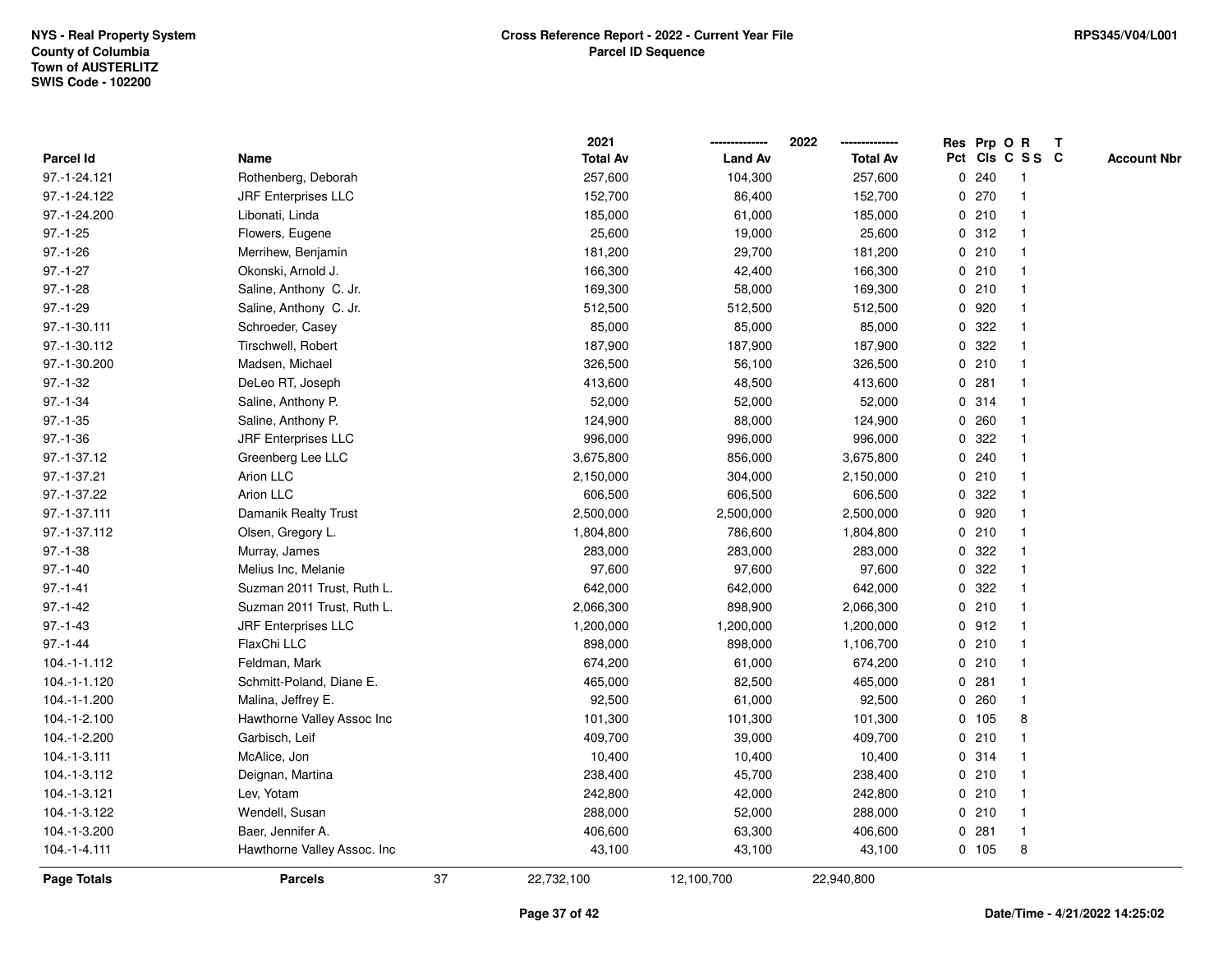|               |                          |    | 2021            |                | 2022            |             |         | Res Prp O R     | T |                    |
|---------------|--------------------------|----|-----------------|----------------|-----------------|-------------|---------|-----------------|---|--------------------|
| Parcel Id     | Name                     |    | <b>Total Av</b> | <b>Land Av</b> | <b>Total Av</b> |             |         | Pct Cls C S S C |   | <b>Account Nbr</b> |
| 104.-1-4.112  | Green, Melissa M.        |    | 277,500         | 51,000         | 363,500         | 0           | 210     | $\mathbf{1}$    |   |                    |
| 104.-1-4.121  | Old Wagon Wood LLC       |    | 34,600          | 34,600         | 34,600          | $\mathbf 0$ | 314     | $\mathbf{1}$    |   |                    |
| 104.-1-4.122  | Dunn, Sandra G.          |    | 307,900         | 36,600         | 307,900         |             | 66 220  | $\mathbf 1$     |   |                    |
| 104.-1-4.211  | Frishkoff, Bruce/Karen   |    | 399,000         | 71,500         | 399,000         |             | 0210    |                 |   |                    |
| 104.-1-4.212  | Garrity, Robert          |    | 389,000         | 46,000         | 389,000         |             | 0210    |                 |   |                    |
| 104.-1-4.220  | Ward, Andree             |    | 273,400         | 39,100         | 273,400         |             | 0.215   |                 |   |                    |
| $104.-1-5$    | Schober, Hansel          |    | 45,500          | 45,500         | 45,500          |             | $0$ 105 |                 |   |                    |
| 104.-1-6.111  | Sherman, Roland          |    | 155,300         | 155,300        | 155,300         | 0           | 322     |                 |   |                    |
| 104.-1-6.112  | Frishkoff, Bruce         |    | 104,000         | 104,000        | 104,000         | 0           | 322     |                 |   |                    |
| 104.-1-6.120  | Matuszek, Carl S.        |    | 89,000          | 89,000         | 89,000          |             | 0 322   |                 |   |                    |
| 104.-1-6.211  | Tebolt, Agnes M.         |    | 163,200         | 163,200        | 163,200         |             | 0.322   |                 |   |                    |
| 104.-1-6.212  | LaChance, Gerard         |    | 39,900          | 25,000         | 39,900          |             | 0.312   |                 |   |                    |
| 104.-1-6.220  | Hi-Roc LLC               |    | 201,900         | 201,900        | 201,900         |             | 0.311   |                 |   |                    |
| $104.-1-7$    | Waldorf, Barry C.        |    | 459,700         | 78,800         | 459,700         |             | 0210    |                 |   |                    |
| $104.-1-8$    | Gotlin, Stanley          |    | 12,500          | 12,500         | 12,500          | 0           | 314     |                 |   |                    |
| $104.-1-9$    | Lisi, Michael            |    | 202,900         | 42,000         | 202,900         | 0           | 210     | $\overline{1}$  |   |                    |
| 104.-1-10.100 | Dewailly, Christian J.   |    | 445,000         | 104,500        | 445,000         | 0           | 281     | $\mathbf{1}$    |   |                    |
| 104.-1-10.200 | Lisi, Michael            |    | 1,700           | 1,700          | 1,700           |             | 0.314   |                 |   |                    |
| 104.-1-11.111 | Duarte, Jeanette         |    | 578,800         | 306,400        | 578,800         |             | 30 112  |                 |   |                    |
| 104.-1-11.112 | Duarte, Manuel Jr.       |    | 197,200         | 39,000         | 197,200         |             | 0210    |                 |   |                    |
| 104.-1-11.211 | Flood & DeRubertis RT    |    | 205,600         | 135,100        | 205,600         |             | 0.312   |                 |   |                    |
| 104.-1-11.212 | Tebolt, Agnes M.         |    | 372,400         | 156,100        | 372,400         |             | 20 240  |                 |   |                    |
| 104.-1-11.221 | Jennings, Patricia       |    | 196,300         | 61,000         | 196,300         |             | 0210    | $\mathbf{1}$    |   |                    |
| 104.-1-11.222 | Hartka, Melissa          |    | 985,000         | 148,000        | 985,000         | 0           | 210     |                 |   |                    |
| $104.-1-12$   | Amstutz, Monica H.       |    | 312,200         | 52,500         | 312,200         |             | 0210    |                 |   |                    |
| $104.-1-13$   | Sassoon, David           |    | 342,000         | 48,500         | 342,000         |             | 0210    |                 |   |                    |
| $104.-1-14$   | Angello, Joseph F.       |    | 209,000         | 45,400         | 209,000         |             | 0210    |                 |   |                    |
| $104.-1-15$   | Frishkoff, Bruce & Karen |    | 233,900         | 63,000         | 233,900         |             | 0210    |                 |   |                    |
| $104.-1-16$   | Zitser, Mikhail          |    | 395,100         | 44,700         | 395,100         |             | 0210    |                 |   |                    |
| $104.-1-17$   | Innisfree Isle LLC       |    | 289,000         | 46,000         | 1,006,000       |             | 0210    |                 |   |                    |
| $104.-1-18$   | Allen, Heidi L.          |    | 319,500         | 61,000         | 319,500         |             | 0210    |                 |   |                    |
| $104.-1-19$   | Lach, John E.            |    | 425,900         | 74,200         | 425,900         |             | 0210    |                 |   |                    |
| $104.-1-20$   | Neu, Judith              |    | 241,000         | 39,000         | 241,000         |             | 0210    |                 |   |                    |
| $104.-1-21.1$ | Myers, Thomas            |    | 398,000         | 77,000         | 398,000         |             | 0.281   |                 |   |                    |
| 104.-1-21.2   | Workman, Frances         |    | 40,000          | 40,000         | 40,000          |             | 0 314   |                 |   |                    |
| 104.-1-22     | McAlice, Jonathan        |    | 214,500         | 62,100         | 214,500         |             | 0210    | $\mathbf{1}$    |   |                    |
| $104.-1-23$   | Innisfree Isle LLC       |    | 28,200          | 28,200         | 28,200          |             | 0.314   | $\mathbf{1}$    |   |                    |
| Page Totals   | <b>Parcels</b>           | 37 | 9,585,600       | 2,829,400      | 10,388,600      |             |         |                 |   |                    |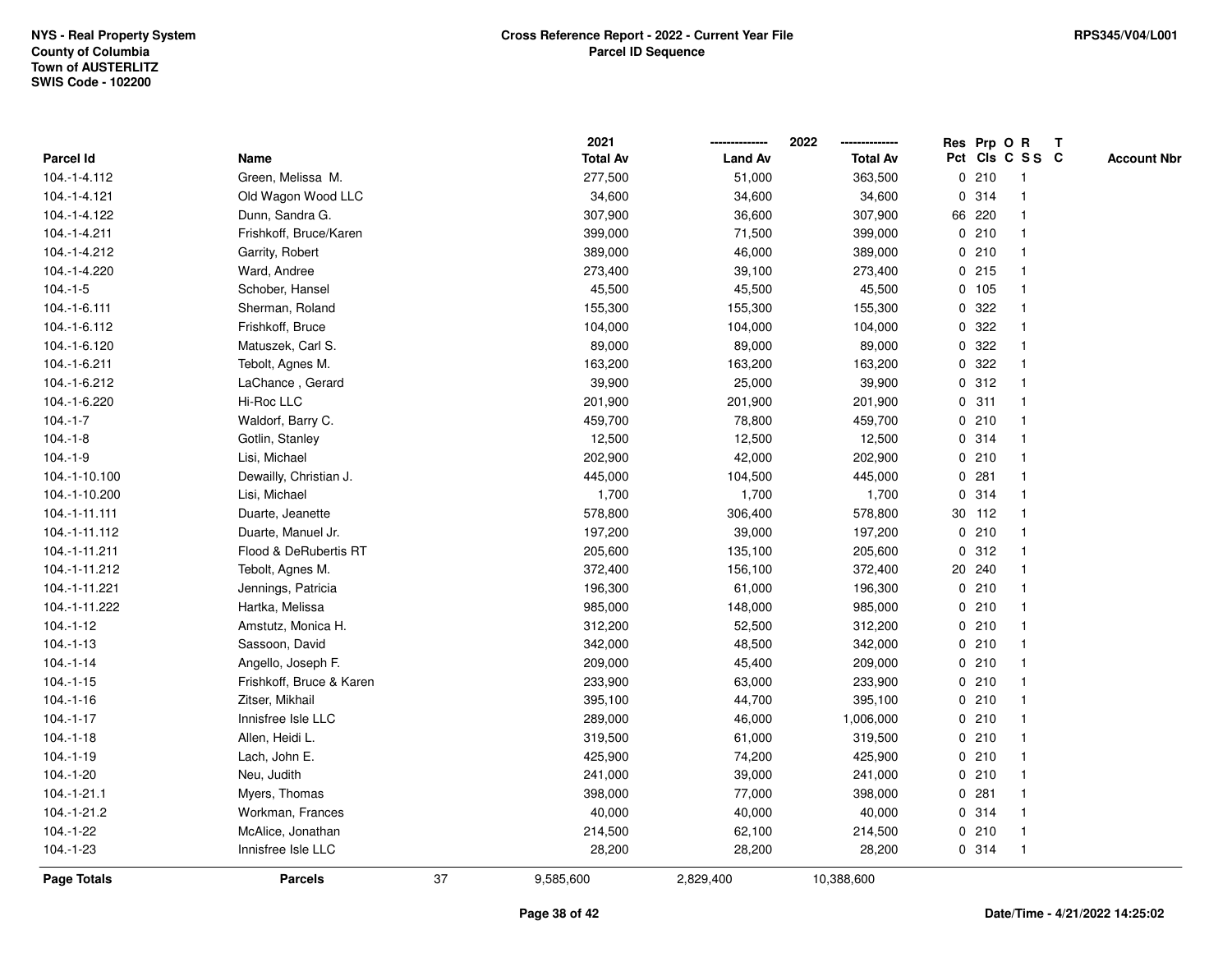|               |                            | 2021            |                | 2022            | Res Prp O R     |              | Т |                    |
|---------------|----------------------------|-----------------|----------------|-----------------|-----------------|--------------|---|--------------------|
| Parcel Id     | Name                       | <b>Total Av</b> | <b>Land Av</b> | <b>Total Av</b> | Pct Cls C S S C |              |   | <b>Account Nbr</b> |
| $104.-1-24$   | Hartka Reiss, Linda        | 281,000         | 58,500         | 281,000         | 0210            | $\mathbf{1}$ |   |                    |
| $104.-1-25$   | Feinberg, Mark E.          | 375,200         | 85,500         | 375,200         | 0210            | $\mathbf{1}$ |   |                    |
| 104.-1-26.111 | Feinberg, Mark E.          | 34,000          | 34,000         | 34,000          | 0.314           | $\mathbf{1}$ |   |                    |
| 104.-1-26.112 | Feinberg, Mark E.          | 36,500          | 36,500         | 36,500          | 0 314           | $\mathbf{1}$ |   |                    |
| 104.-1-26.121 | Gellert, Philip D.         | 44,500          | 44,500         | 44,500          | 0 314           | $\mathbf 1$  |   |                    |
| 104.-1-26.122 | Nearburg, Anna M.          | 959,000         | 62,000         | 959,000         | 0210            | $\mathbf{1}$ |   |                    |
| 104.-1-26.200 | Feldman, Mark              | 28,800          | 28,800         | 28,800          | 0 314           | $\mathbf{1}$ |   |                    |
| $104.-1-27$   | Hartka, Ashley J.          | 377,800         | 50,800         | 377,800         | 0210            | $\mathbf{1}$ |   |                    |
| $104.-1-29$   | Fern Hill Land Management  | 28,900          | 28,900         | 28,900          | 0.315           | $\mathbf{1}$ |   |                    |
| $104.-1-30$   | Wall, Christine Anne       | 463,000         | 50,800         | 463,000         | 0210            | $\mathbf{1}$ |   |                    |
| $104.-1-31$   | Lange, John                | 675,000         | 124,000        | 675,000         | 91 210          | $\mathbf 1$  |   |                    |
| $104.-1-32$   | Davis, Matthew H.          | 321,000         | 46,000         | 321,000         | 0210            |              |   |                    |
| $104.-1-33$   | Greenwood, Homeowners Asso | 6,000           | 6,000          | 6,000           | 0 692           |              |   |                    |
| 104.-1-34     | <b>Muller Family Trust</b> | 246,900         | 46,100         | 246,900         | 0210            | $\mathbf{1}$ |   |                    |
| $104.-1-35$   | Parrilli, Marc             | 550,000         | 69,500         | 550,000         | 0210            | $\mathbf{1}$ |   |                    |
| $104.-1-36$   | McAlice, Jonathan          | 28,000          | 28,000         | 28,000          | 0.314           | $\mathbf{1}$ |   |                    |
| $104.-1-37$   | Fern Hill Land Management  | 500             | 500            | 500             | 0 692           | $\mathbf{1}$ |   |                    |
| $105.-1-1$    | Gregory, Christopher       | 112,200         | 112,200        | 112,200         | 0.322           | 1            |   |                    |
| $105.-1-2.1$  | Light River LLC            | 839,000         | 308,000        | 839,000         | 0.240           | 1            |   |                    |
| $105.-1-2.2$  | DeVito, Donald G.          | 177,000         | 177,000        | 177,000         | 0.322           |              |   |                    |
| $*105.-1-3$   | Davis, Roberta B.          | 1,035,000       | 265,400        | 1,035,000       | 33 280          |              |   |                    |
| $105.-1-3.3$  | Davis LT, Roberta B.       |                 | 118,000        | 887,000         | 0210            | $\mathbf{1}$ |   |                    |
| $105.-1-3.4$  | Davis LT, Roberta B.       |                 | 203,400        | 508,200         | 0.280           | $\mathbf{1}$ |   |                    |
| $105.-1-4$    | Buena Vista Mt. LLC        | 430,900         | 295,300        | 430,900         | 0.240           | $\mathbf{1}$ |   |                    |
| $105.-1-5.1$  | Schober, Hansel H.         | 757,000         | 350,000        | 757,000         | 25 112          | $\mathbf{1}$ |   |                    |
| $105.-1-5.2$  | Schober, Tracy E.          | 143,100         | 85,000         | 143,100         | 0210            | 1            |   |                    |
| $105.-1-6$    | Madsen, Dale               | 347,000         | 44,000         | 347,000         | 0210            |              |   |                    |
| $105.-1-7$    | Bennett, Bradley           | 330,800         | 72,500         | 330,800         | 0210            | 1            |   |                    |
| $105.-1-8$    | Unwin, Heidi M.            | 373,800         | 52,700         | 373,800         | 0210            | $\mathbf{1}$ |   |                    |
| $105.-1-9$    | Schober, Chris             | 359,000         | 233,200        | 359,000         | 10 210          | $\mathbf{1}$ |   |                    |
| $105.-1-10$   | Petagine, Donato U.        | 85,000          | 85,000         | 85,000          | 0 322           | $\mathbf{1}$ |   |                    |
| $105.-1-11$   | Zucker, Daniel B.          | 420,200         | 81,100         | 420,200         | 0210            | $\mathbf{1}$ |   |                    |
| $105.-1-12$   | Silver, Sheila             | 72,000          | 72,000         | 72,000          | 0.311           | $\mathbf{1}$ |   |                    |
| $105.-1-13$   | Boyce, Barbara L.          | 185,000         | 74,000         | 185,000         | 0210            | $\mathbf{1}$ |   |                    |
| $105.-1-14$   | McShane, Kevin             | 175,000         | 73,000         | 175,000         | 0210            | $\mathbf{1}$ |   |                    |
| 105.-1-15.111 | Makany Views Farm LLC      | 1,081,200       | 371,900        | 1,081,200       | 0.240           | $\mathbf{1}$ |   |                    |
| 105.-1-15.120 | Morden, Stuart Lee         | 393,300         | 61,400         | 393,300         | 0210            | $\mathbf{1}$ |   |                    |
| Page Totals   | 36<br><b>Parcels</b>       | 10,737,600      | 3,670,100      | 12,132,800      |                 |              |   |                    |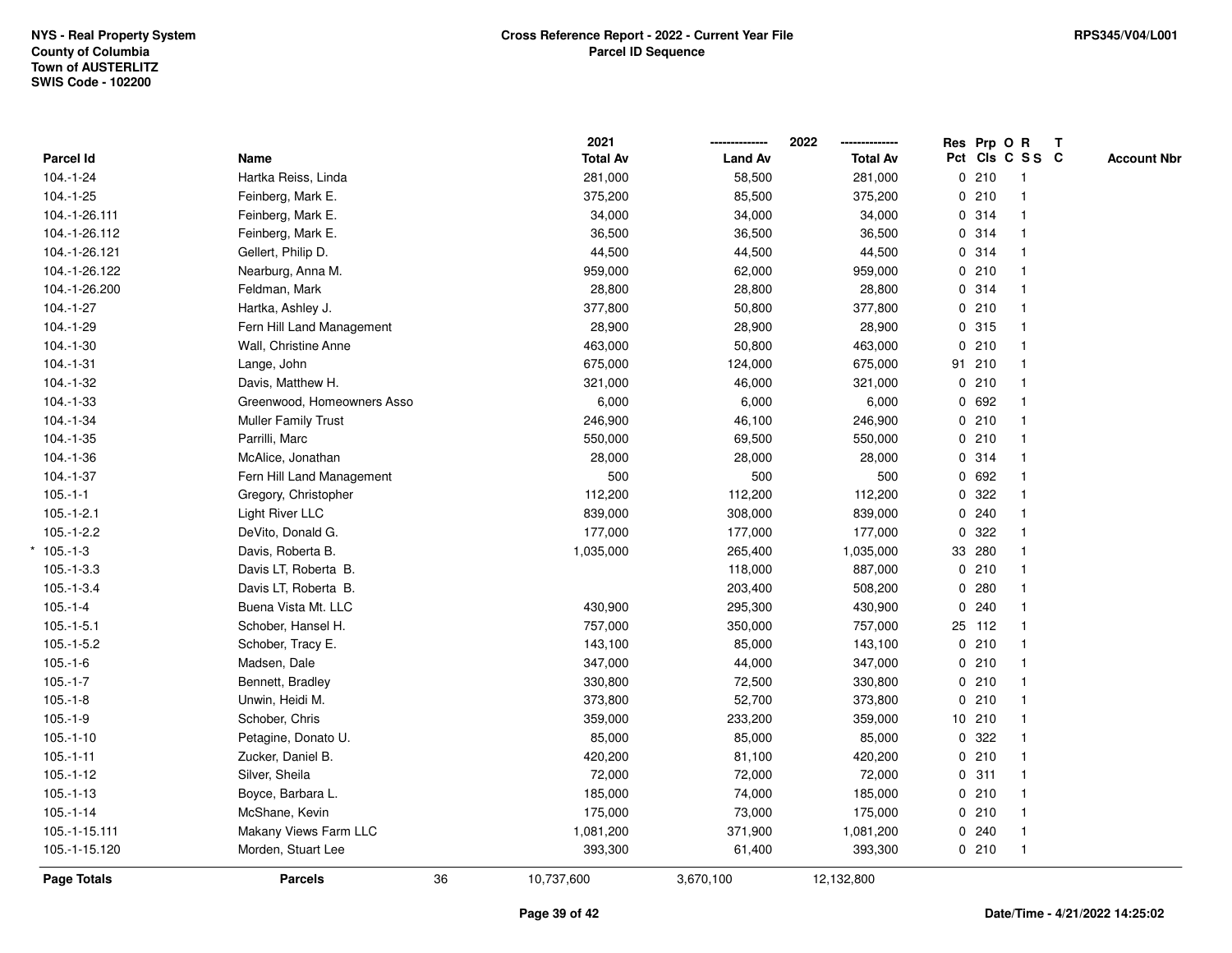|                    |                                          | 2021            |                | 2022<br>-------------- |   |       | Res Prp O R     | $\mathbf{T}$ |                    |
|--------------------|------------------------------------------|-----------------|----------------|------------------------|---|-------|-----------------|--------------|--------------------|
| <b>Parcel Id</b>   | Name                                     | <b>Total Av</b> | <b>Land Av</b> | <b>Total Av</b>        |   |       | Pct Cls C S S C |              | <b>Account Nbr</b> |
| 105.-1-15.200      | Magadini, Debra Lee                      | 272,900         | 57,000         | 272,900                |   | 0210  |                 |              |                    |
| $105.-1-16$        | Weber, Thomas E.                         | 235,000         | 52,000         | 235,000                |   | 0210  |                 |              |                    |
| $105.-1-17$        | O'Donnell, Daniel                        | 205,300         | 36,000         | 205,300                |   | 0210  |                 |              |                    |
| $105.-1-18$        | Weiser, Allan                            | 466,733         | 109,433        | 466,733                |   | 0.240 |                 |              |                    |
| $105.-1-19$        | Weiser, Eric                             | 39,967          | 46,000         | 249,500                |   | 0210  |                 |              |                    |
| $105.-1-21$        | Donne, Tara                              | 400,000         | 49,000         | 400,000                |   | 0210  |                 |              |                    |
| $105.-1-22$        | Sywak, Nicolas                           | 175,600         | 51,000         | 175,600                |   | 0210  |                 |              |                    |
| $105.-1-23$        | Fisher, Rena                             | 354,000         | 49,000         | 354,000                |   | 0.240 |                 |              |                    |
| $105.-1-24$        | Lagonia, George W. Jr                    | 363,000         | 97,500         | 363,000                |   | 0210  |                 |              |                    |
| $105.-1-25$        | Bartolomeo, John S.                      | 709,000         | 204,600        | 709,000                |   | 0210  |                 |              |                    |
| $105.-1-26$        | Blackerby, Jeffries                      | 330,000         | 97,500         | 330,000                |   | 0210  |                 |              |                    |
| $105.-1-27$        | Ben-Yoau Nobel, Orly                     | 131,000         | 131,000        | 131,000                |   | 0 322 |                 |              |                    |
| $105.-1-28$        | Nielsen, Edward A.                       | 12,800          | 12,800         | 12,800                 |   | 0.314 |                 |              |                    |
| $105.-1-29$        | Ben-Yoau Nobel, Orly                     | 326,700         | 326,700        | 326,700                |   | 0.314 |                 |              |                    |
| $105.-1-30.1$      | Greenberg Lee LLC                        | 844,300         | 844,300        | 844,300                |   | 0.322 |                 |              |                    |
| 105.-1-30.2        | Greenberg Lee LLC                        | 703,000         | 703,000        | 703,000                |   | 0.322 |                 |              |                    |
| $105.-1-31$        | Ben-Yoau Nobel, Orly                     | 237,800         | 237,800        | 237,800                |   | 0 322 |                 |              |                    |
| $105.-1-32$        | Hudson, Anna                             | 353,000         | 63,200         | 353,000                |   | 0210  |                 |              |                    |
| $105.-1-33$        | Weinberg, Martin M.                      | 369,900         | 49,300         | 369,900                |   | 0210  |                 |              |                    |
| $105.-1-34$        | Silver-Feldman, Sheila                   | 305,600         | 57,000         | 305,600                |   | 0210  |                 |              |                    |
| $105.-1-35$        | Seligman, Gerald                         | 253,400         | 61,100         | 253,400                |   | 0210  |                 |              |                    |
| $105.-1-37$        | Lazare, Harold                           | 375,000         | 46,000         | 375,000                |   | 0210  |                 |              |                    |
| $105.-1-38$        | Madsen, Dale                             | 88,100          | 88,100         | 88,100                 |   | 0.322 |                 |              |                    |
| $106.-1-2$         | Dawson, Samuel W.                        | 138,300         | 138,300        | 138,300                | 0 | 322   |                 |              |                    |
| $106.-1-3.1$       | Michaelcheck, William                    | 816,300         | 816,300        | 816,300                |   | 0 322 |                 |              |                    |
| $106.-1-3.2$       | Joergens, Thomas                         | 62,500          | 62,500         | 62,500                 |   | 0.322 |                 |              |                    |
| $106.-1-4.3$       | Goggins Family Trust, Walton Sanders Jr. |                 | 577,000        | 1,619,500              |   | 0.250 |                 |              |                    |
| $106.-1-4.4$       | Goggins Family Trust, Walton Sanders Jr. |                 | 163,000        | 163,000                |   | 0.322 |                 |              |                    |
| 106.-1-4.112       | Goggins Family Trust, Walton Sanders Jr. | 1,742,200       | 697,800        | 1,742,200              |   | 0.250 |                 |              |                    |
| 106.-1-4.120       | Dimenstein, Eric                         | 403,700         | 56,400         | 403,700                |   | 0210  |                 |              |                    |
| 106.-1-4.200       | Metsch, Jonathon                         | 325,900         | 71,100         | 325,900                |   | 0210  |                 |              |                    |
| $106.-1-5$         | Adams, James S.                          | 19,500          | 19,500         | 19,500                 |   | 0 314 |                 |              |                    |
| $106.-1-7.1$       | Conza, Anthony                           | 192,400         | 192,400        | 192,400                |   | 0.322 |                 |              |                    |
| $106.-1-7.2$       | De Meo, Robert S.                        | 108,900         | 108,900        | 108,900                |   | 0.322 |                 |              |                    |
| $106.-1-8.1$       | Lampropoulos, Antonio                    | 203,500         | 203,500        | 203,500                |   | 0.322 |                 |              |                    |
| $106.-1-8.2$       | Lampropoulos, Antonio                    | 51,300          | 51,300         | 51,300                 |   | 0.322 |                 |              |                    |
| $106.-1-9$         | Lampropoulos, Antonia                    | 1,475,000       | 402,600        | 1,475,000              |   | 0.280 |                 |              |                    |
| <b>Page Totals</b> | 36<br><b>Parcels</b>                     | 11,349,400      | 6,332,133      | 13,341,433             |   |       |                 |              |                    |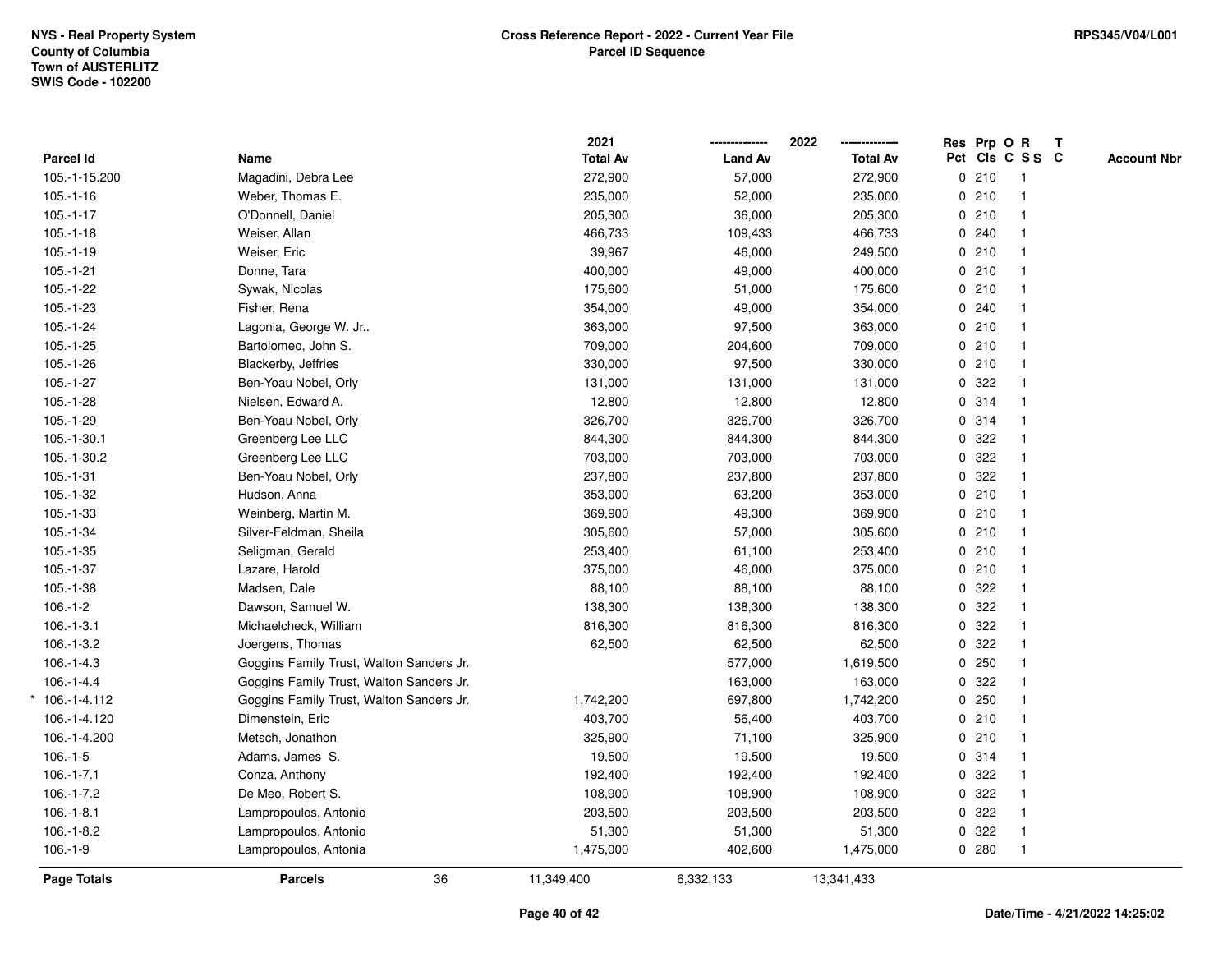|                    |                                    | 2021            |                | 2022            |             |       | Res Prp O R     | $\mathbf{T}$ |                    |
|--------------------|------------------------------------|-----------------|----------------|-----------------|-------------|-------|-----------------|--------------|--------------------|
| Parcel Id          | Name                               | <b>Total Av</b> | <b>Land Av</b> | <b>Total Av</b> |             |       | Pct Cls C S S C |              | <b>Account Nbr</b> |
| $106.-1-11$        | Lampropoulos, Antonia              | 66,000          | 66,000         | 66,000          | 0           | 322   |                 |              |                    |
| $106.-1-12$        | Williamson, Kevin                  | 635,600         | 93,900         | 635,600         |             | 0210  |                 |              |                    |
| 106.-1-13.111      | Duffy, John                        | 235,400         | 235,400        | 235,400         | $\mathbf 0$ | 322   |                 |              |                    |
| 106.-1-13.112      | Conza, Anthony                     | 165,000         | 165,000        | 165,000         | 0           | 322   |                 |              |                    |
| 106.-1-13.120      | Mahar, William E. III.             | 597,100         | 157,700        | 597,100         | 0           | 240   | -1              |              |                    |
| 106.-1-13.200      | Pheiffer, Sherman                  | 540,000         | 88,500         | 540,000         |             | 0210  | -1              |              |                    |
| 106.-1-14.12       | Li, William R.                     | 599,500         | 110,300        | 599,500         |             | 0210  |                 |              |                    |
| 106.-1-14.111      | Mishkin, Benjamin                  | 565,000         | 105,800        | 565,000         |             | 0210  |                 |              |                    |
| 106.-1-14.112      | Halliburton, Christopher           | 327,100         | 93,000         | 327,100         |             | 0210  |                 |              |                    |
| 106.-1-15.100      | Strouse, Benjamin                  | 551,700         | 244,800        | 551,700         | 0           | 240   |                 |              |                    |
| $106.-1-17$        | Bower, John                        | 1,625,000       | 343,500        | 1,625,000       |             | 0.240 | -1              |              |                    |
| $106.-1-18$        | McKenzie, William                  | 632,300         | 201,000        | 632,300         | $\mathbf 0$ | 240   |                 |              |                    |
| $106.-1-19$        | Cerrone, Bruno                     | 650,000         | 650,000        | 650,000         |             | 0.322 |                 |              |                    |
| $106.-1-21$        | <b>Tirschwell IRT, Robert</b>      | 1,160,700       | 248,200        | 1,160,700       |             | 0.240 |                 |              |                    |
| 106.-1-22          | Conza, Anthony                     | 66,300          | 66,300         | 66,300          |             | 0.314 |                 |              |                    |
| 106.-1-23          | Conza, Anthony                     | 104,500         | 104,500        | 104,500         | 0           | 322   |                 |              |                    |
| $107 - 1 - 1$      | Johnson, Darin E.                  | 814,000         | 172,600        | 814,000         | 0           | 240   |                 |              |                    |
| $107 - 1 - 2$      | Murphy, Noreen T.                  | 838,000         | 151,300        | 838,000         | 0           | 281   |                 |              |                    |
| $107 - 1 - 3$      | DeMari, Donna                      | 345,600         | 49,300         | 345,600         |             | 0210  | -1              |              |                    |
| $107 - 1 - 4$      | Solomon, Judith Rae                | 65,000          | 65,000         | 65,000          |             | 0 322 |                 |              |                    |
| $107 - 1 - 5$      | Johanson, Eldbjorg M. LT.          | 110,000         | 41,000         | 110,000         |             | 0.260 |                 |              |                    |
| $107 - 1 - 6$      | DeCaro, Inger E.                   | 177,200         | 30,000         | 177,200         |             | 0210  |                 |              |                    |
| $107 - 1 - 7$      | Smythe, Walter G.                  | 50,400          | 32,000         | 50,400          |             | 0270  |                 |              |                    |
| $107.-1-8$         | Knox, Noreen Whiteman              | 20,000          | 20,000         | 20,000          | $\mathbf 0$ | 314   | $\mathbf{1}$    |              |                    |
| $107 - 1 - 9$      | Mahmoodi, Bijan                    | 91,500          | 56,200         | 91,500          | 0           | 312   |                 |              |                    |
| $107.-1-10$        | Spallone, Lee                      | 151,200         | 36,300         | 151,200         |             | 0210  | $\mathbf 1$     |              |                    |
| $107 - 1 - 11$     | Kuhnow, Sharon M.                  | 66,600          | 41,000         | 66,600          |             | 0.312 |                 |              |                    |
| $107 - 1 - 13$     | Levy, Roger                        | 208,600         | 39,000         | 208,600         |             | 0210  |                 |              |                    |
| $107 - 1 - 14$     | Meininger, Henry                   | 318,900         | 149,400        | 318,900         |             | 0210  |                 |              |                    |
| $107 - 1 - 15$     | Barrett, Paul M.                   | 74,000          | 74,000         | 74,000          | 0           | 322   |                 |              |                    |
| $107 - 1 - 16$     | Lemieux, Joseph J.                 | 197,000         | 30,400         | 197,000         | 0           | 210   | -1              |              |                    |
| $107.-1-17$        | Kelson, Lawrence Carl              | 189,300         | 38,600         | 189,300         |             | 0210  | -1              |              |                    |
| $107 - 1 - 18$     | Von Moritz, David                  | 174,200         | 41,000         | 174,200         |             | 0210  |                 |              |                    |
| $107.-1-19$        | Walter Trust #1 2020, Stephanie A. | 273,000         | 26,600         | 273,000         |             | 0210  |                 |              |                    |
| 107.-1-20          | Ferraro, Santo                     | 216,100         | 52,500         | 216,100         |             | 0210  |                 |              |                    |
| $107.-1-21$        | Zlatkin, lan                       | 83,100          | 26,800         | 83,100          |             | 0.260 | -1              |              |                    |
| 107.-1-22          | Goldstein, Ariel                   | 320,000         | 113,200        | 320,000         |             | 0.240 | $\mathbf 1$     |              |                    |
| <b>Page Totals</b> | 37<br><b>Parcels</b>               | 13,304,900      | 4,260,100      | 13,304,900      |             |       |                 |              |                    |